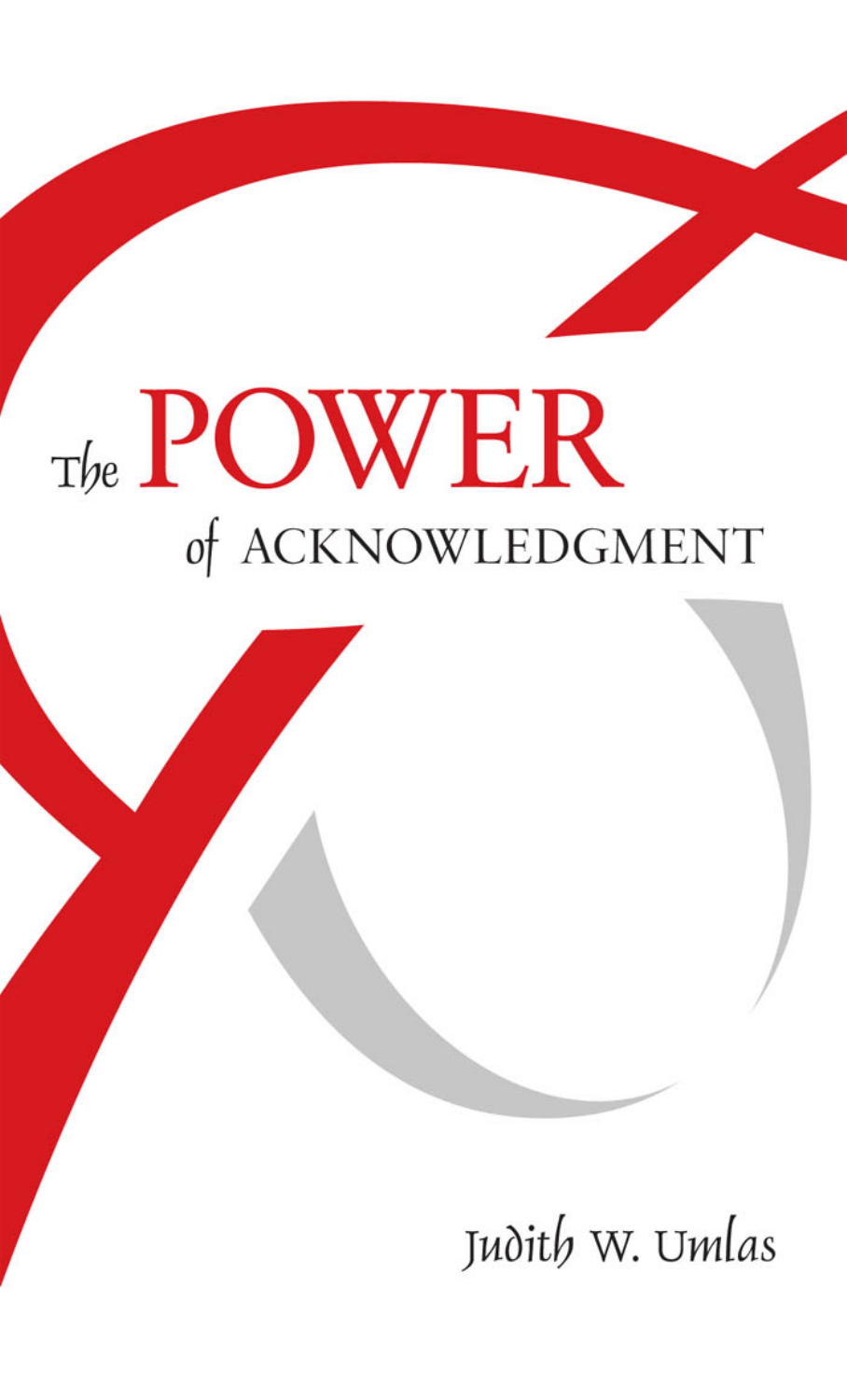#### Advanced Praise for *The Power of Acknowledgment*

"I have always tried to practice formal acknowledgment, and feel I am skilled in that art form, but need to improve my skills at face-to-face acknowledgment. Through her book, *The Power of Acknowledgment,* Judith Umlas has given me the encouragement to be unafraid to voice appreciation more readily. My thanks for an inspirational book.

– Janet Dyke, PMP, APMC, Worldwide Project Management Office, Area Manager-Project Management AT&T Oklahoma

"After reading this book I immediately started looking at ways to acknowledge people. I see the value in it and this book helps you see yourself doing it, and the reminder is good. I could recommend this book to sooo many people."

– Perry Morgan, CFO, Marietta Corporation, Cortland, NY

*"The Power of Acknowledgment,* what a great little book! I have found it to be a good motivator for me to acknowledge folks around me."

– Ida Beal Harding, PMP, Trustee, PMI Los Angeles Chapter

"Everyone likes to be thanked or praised for what they do. Not only do you make the other people feel good, you also feel good too. It is sad that so many people do not do that, and it does not cost a penny. Everyone should read this book and put it into practice. Then the world would be a much better place."

– Sarah Scriven, English teacher, Buenos Aires, Argentina

"Immediately after reading *The Power of Acknowledgment* I started using the principles. After a grueling hour of dental work I told my dentist how much I appreciated the extra time and care he gave me!"

– Lena Randall, grandmother and homemaker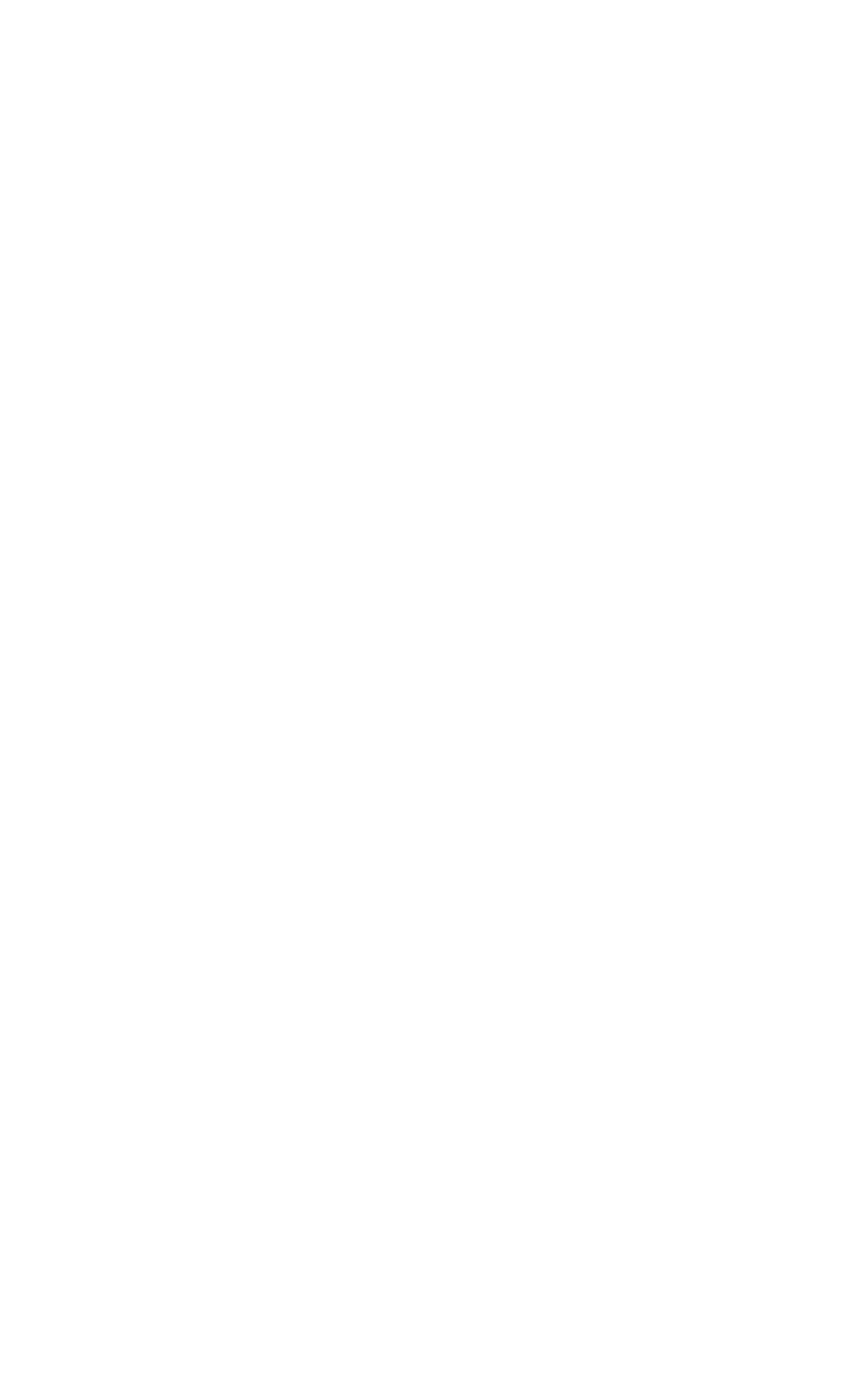## *The Power of Acknowledgment*

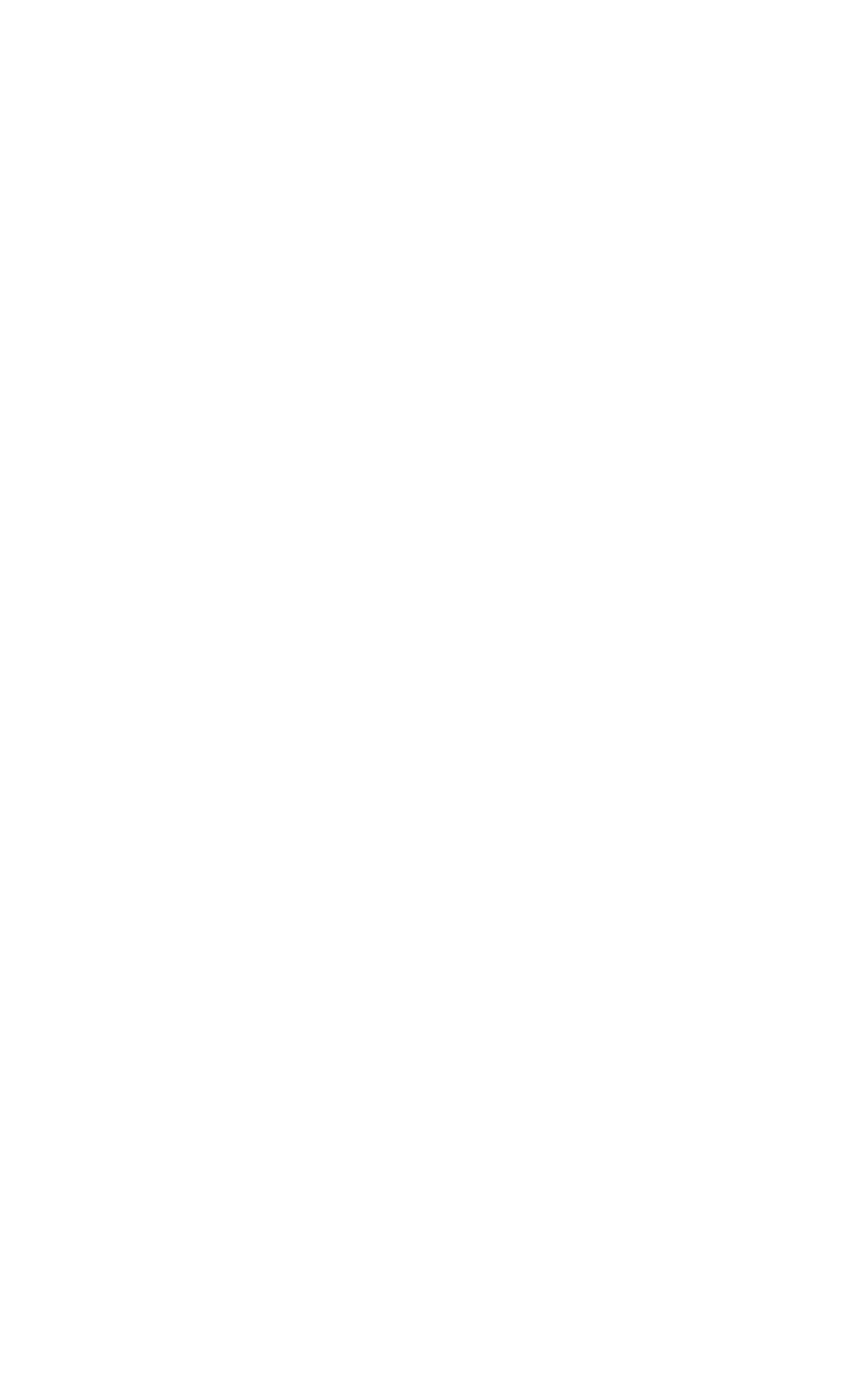## *The Power of Acknowledgment*



### Judith W. Umlas

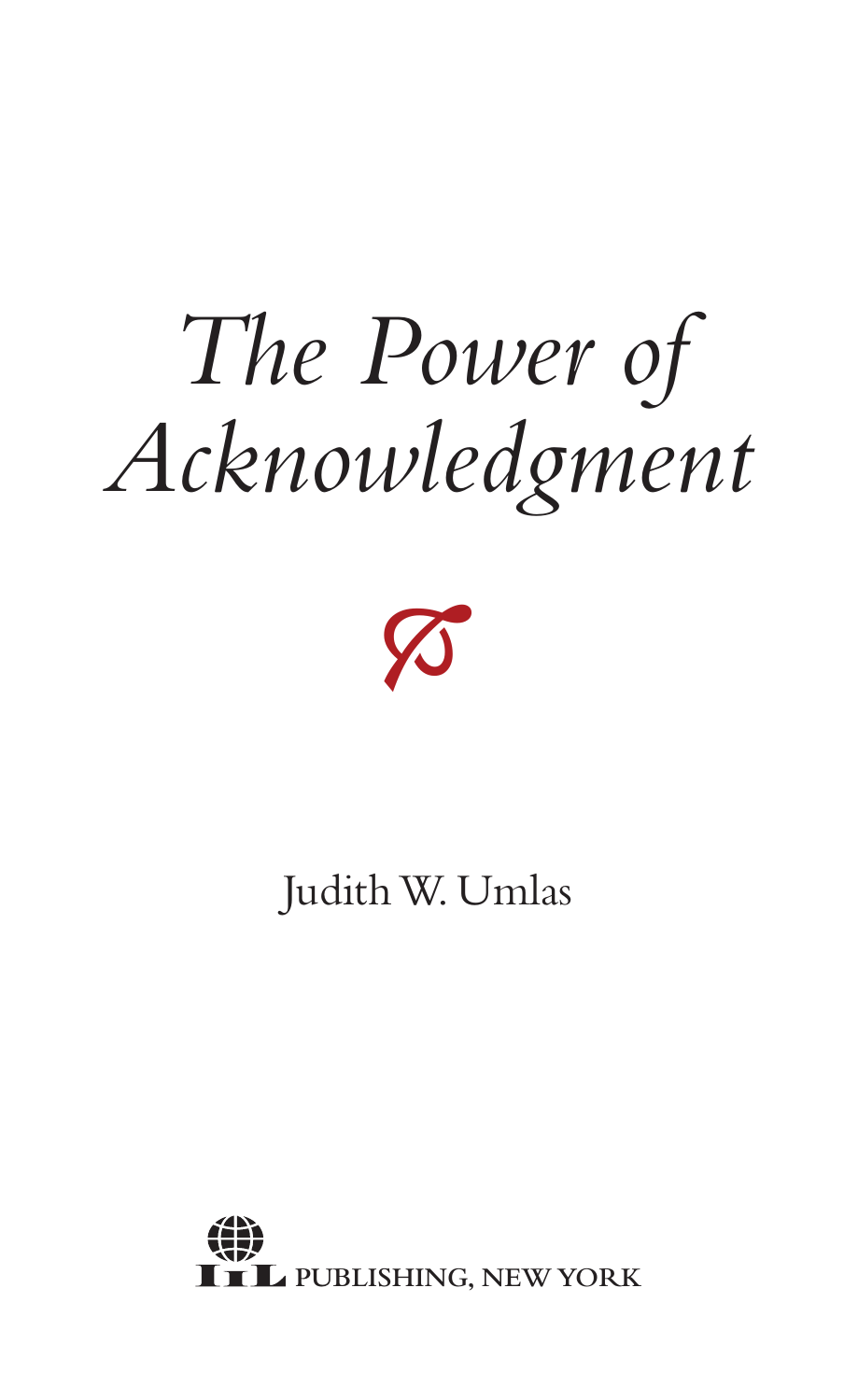Copyright © 2006 by International Institute for Learning, Inc.

All rights reserved. No portion of this book may be reproduced, stored in a retrieval system, or transmitted in any form or by any means—electronic, mechanical, photocopying, recording, scanning, including the right of reproduction in whole or in part in any form, except for brief quotations in critical reviews or articles, without the prior written permission of the publisher. For information, contact the publisher.

The information in this book is distributed without warranty. Although every precaution has been taken in the preparation of this book, neither the author nor the publisher shall have any liability with respect to any loss or damage caused in any manner by the information contained in this book.

IIL Publishing, New York titles may be purchased in bulk at a discount for educational, business, fund-raising, or sales promotional use. For information, please e-mail michelle.blackley@iil.com or call 212-515-5144.

Published by IIL Publishing, New York, a division of International Institute for Learning, Inc., 110 East  $59<sup>th</sup>$  Street,  $31<sup>st</sup>$  Floor, New York, NY 10022 <www.iil.com>

Design: Tony Meisel

ISBN 0–9792153–0–7

Printed in the United States of America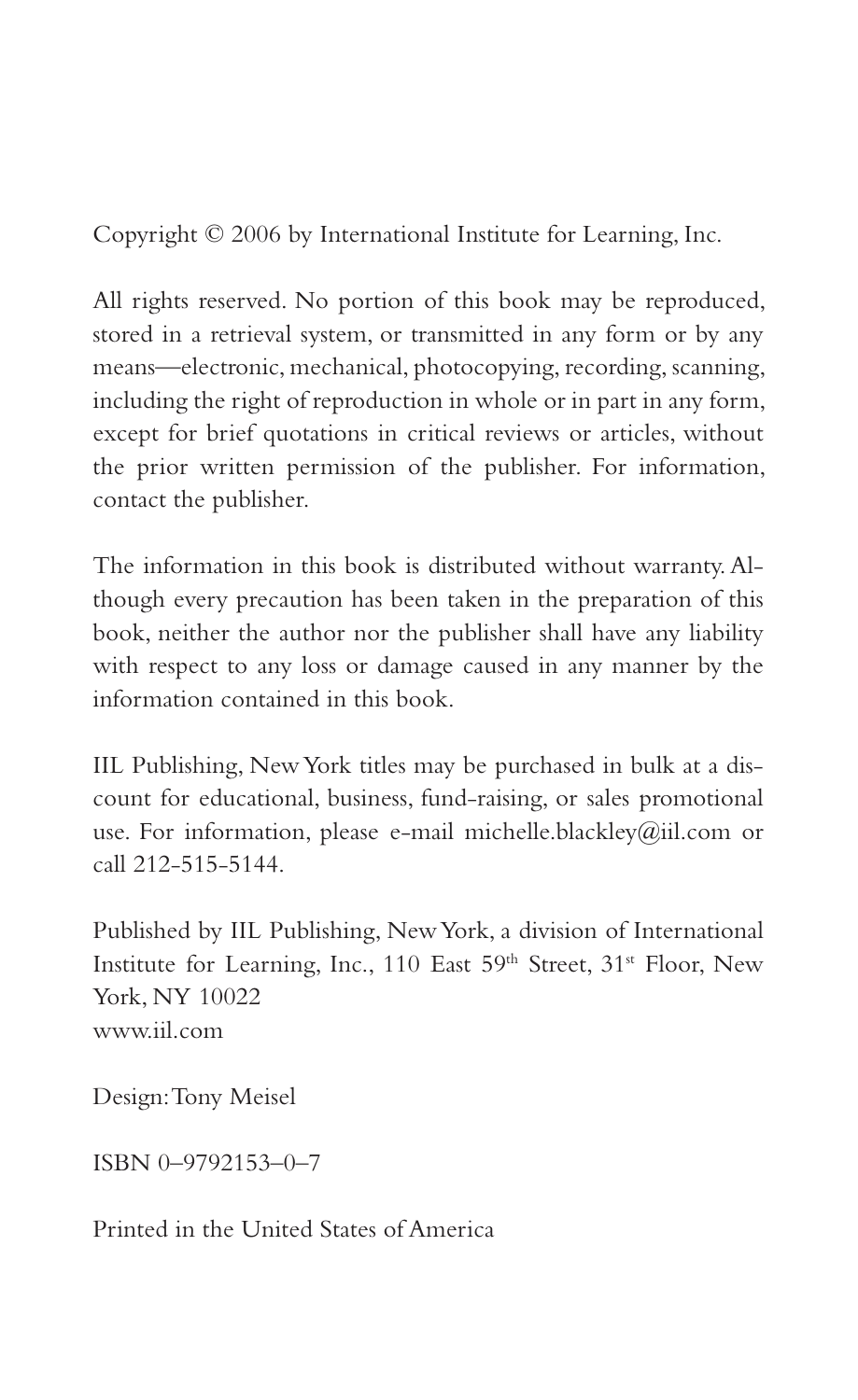### *Dedication*



This book is dedicated first of all to my soul sis-<br>ter and cherished friend, Barbara Leach-Kelly. She was one who truly knew, understood and used the power of acknowledgment every day of her life, many times each day. Barbara, your acknowledgments and your deep, abiding love for me have put me on the path I am traveling today, and help to keep me there. I thank you for all you have given me, and I hope I am able to pass your gift on to others.

I also dedicate this book to my wonderful and always evolving family: my funny, romantic, adorable and, above all, supportive husband Bob Umlas; my awesomely aware, loving and sensitive daughter, Stefanie Umlas; my energetic, caring and creative son, Jared Umlas; my beautiful parents—always full of love and acknowledgment and continuous support for me—Dr. Paul and Sylvia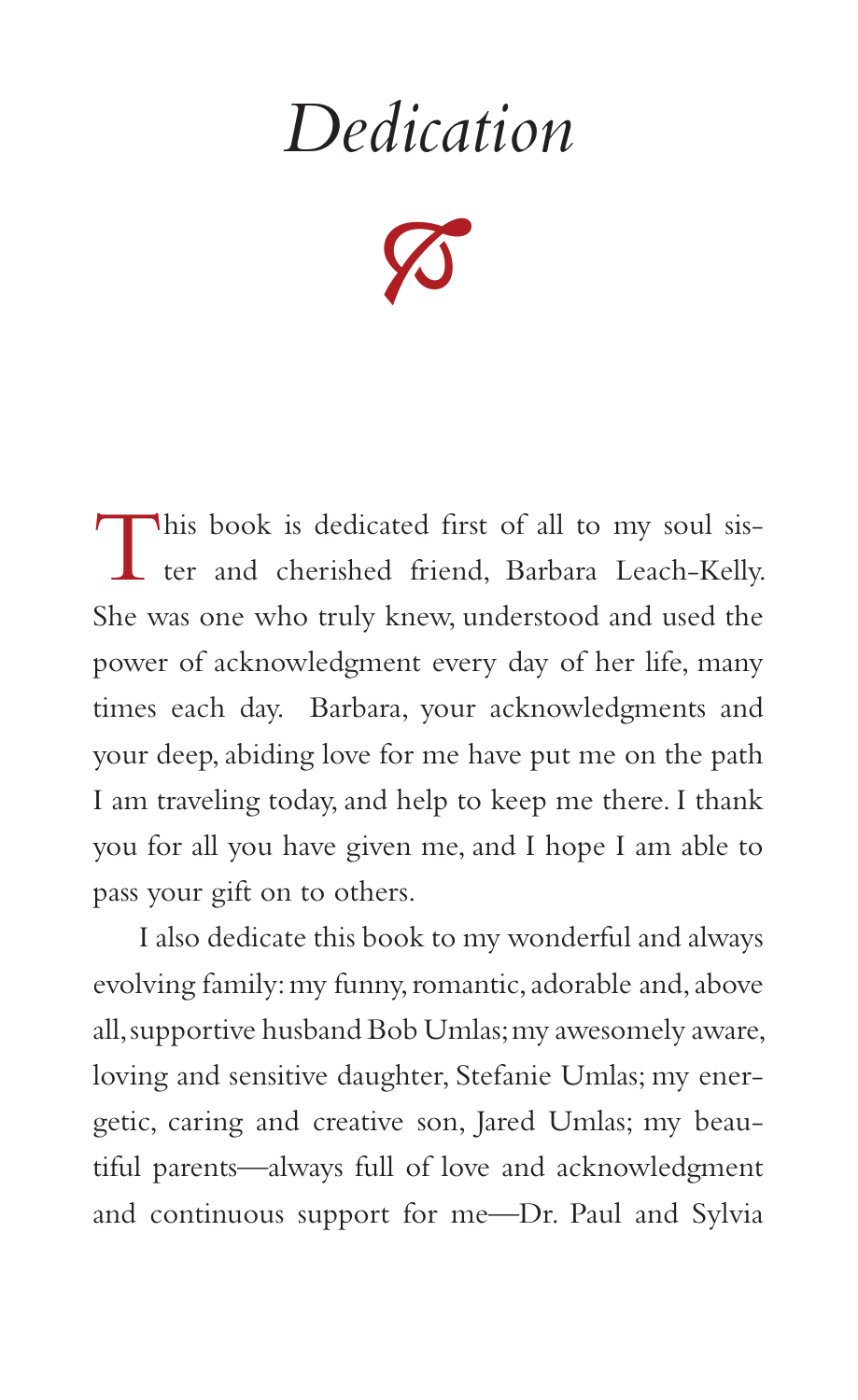Wagreich; and my brother Dr. Carl Wagreich, whose humanitarian pursuits and contributions are a constant inspiration, and whose love and commitment mean the world to me.

I am a lucky person to have chosen this family and to have had them choose me!

> In love and light, Judy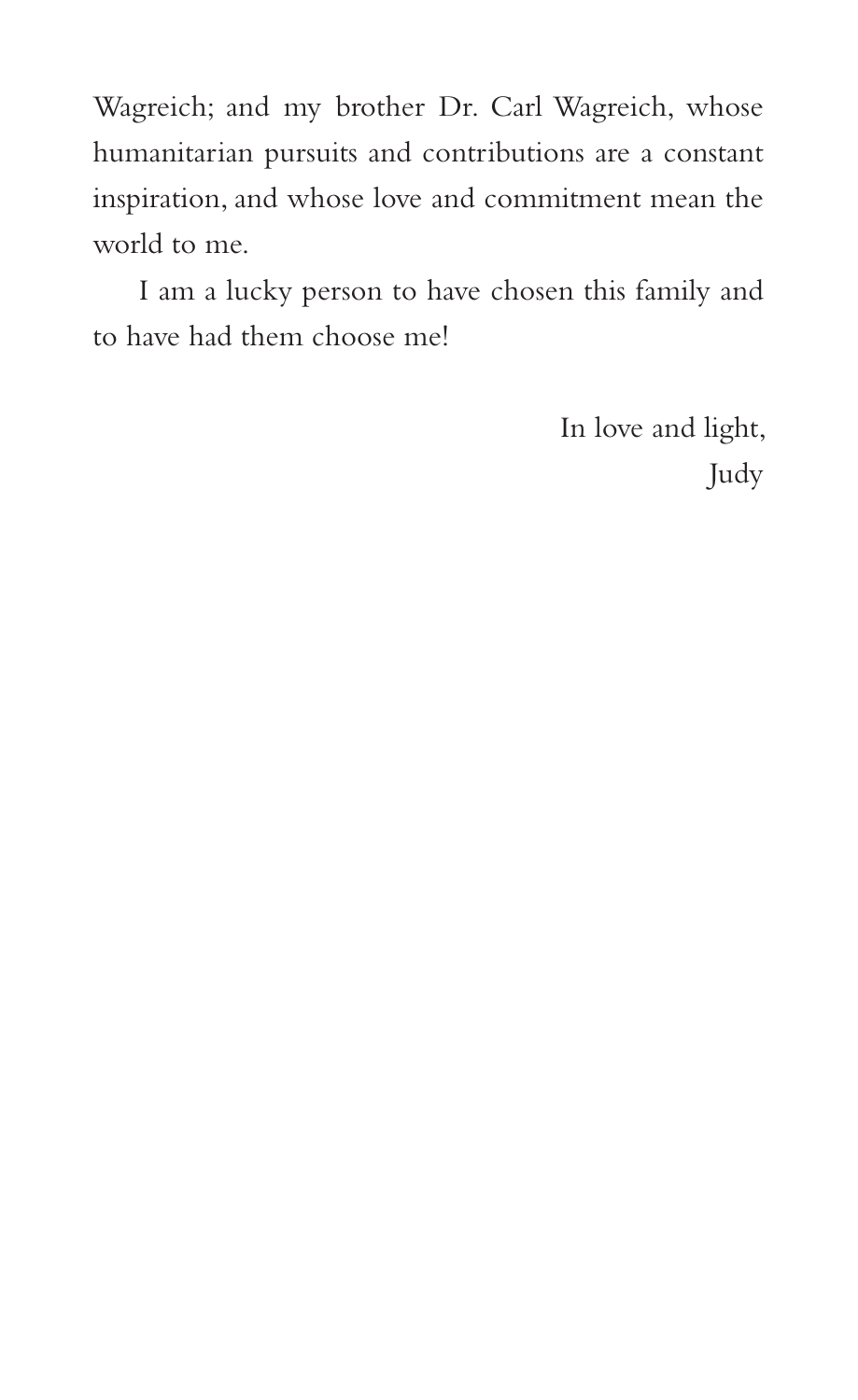## <span id="page-9-0"></span>*Contents*



[Introduction / 11](#page-11-0) 

[1. Getting Started / 21](#page-21-0)

[2. Harnessing the Power of Acknowledgment](#page-29-0) to Build Stronger Relationships / 29

[3. Using Acknowledgment to Neutralize](#page-37-0)  Jealousy and Envy / 37

[4. How Acknowledging People Produces](#page-47-0)  Great Results at Work / 47

[5. Overcoming the Obstacles to Acknowledgment](#page-59-0) and Reaping the Rewards / 59

> [6. The Surprising Health Benefits](#page-75-0)  of Acknowledgment / 75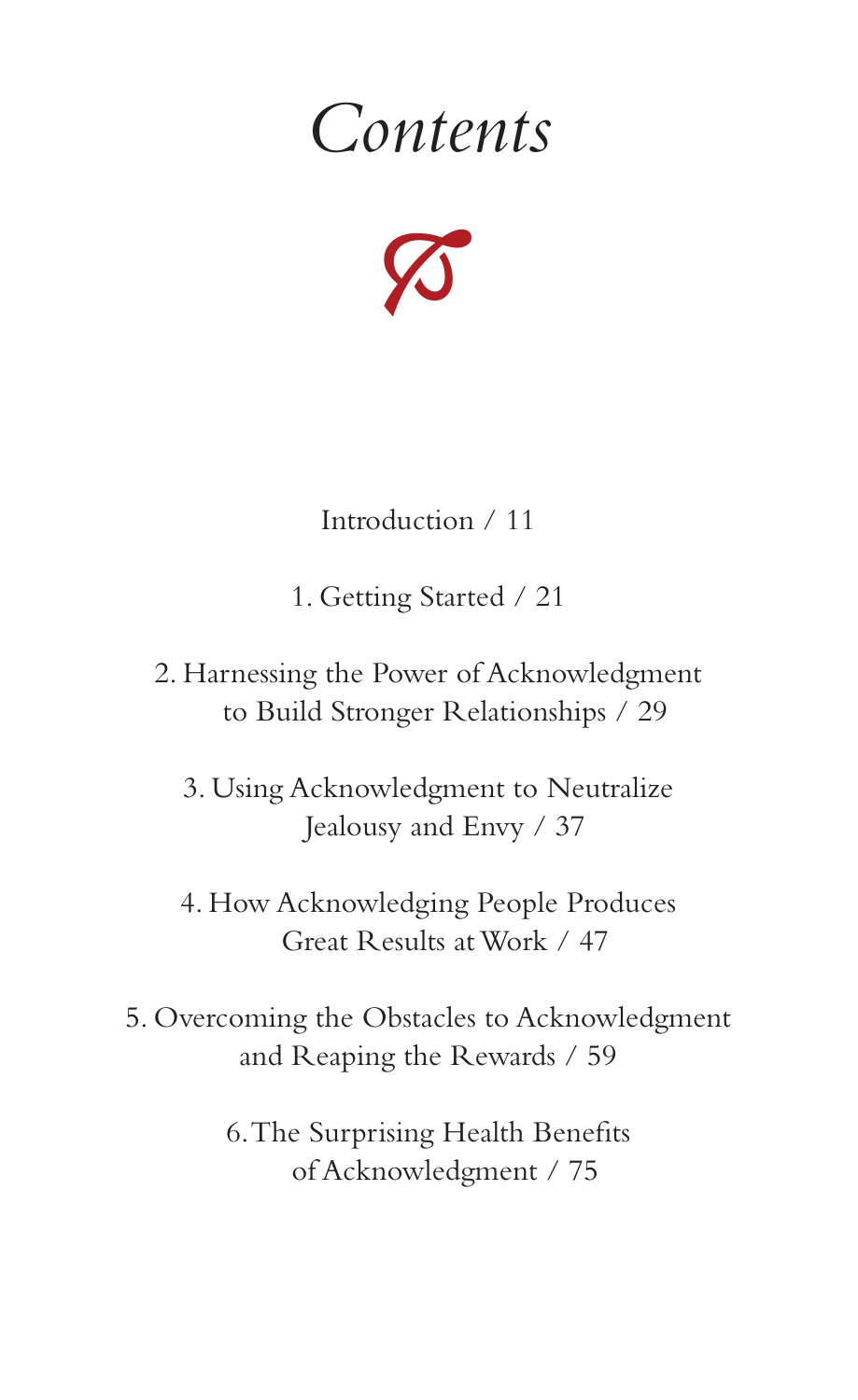#### [7. Acknowledging the People](#page-83-0) Who Matter to You / 83

[References / 101](#page-101-0)

[Author's Personal Acknowledgments / 103](#page-103-0)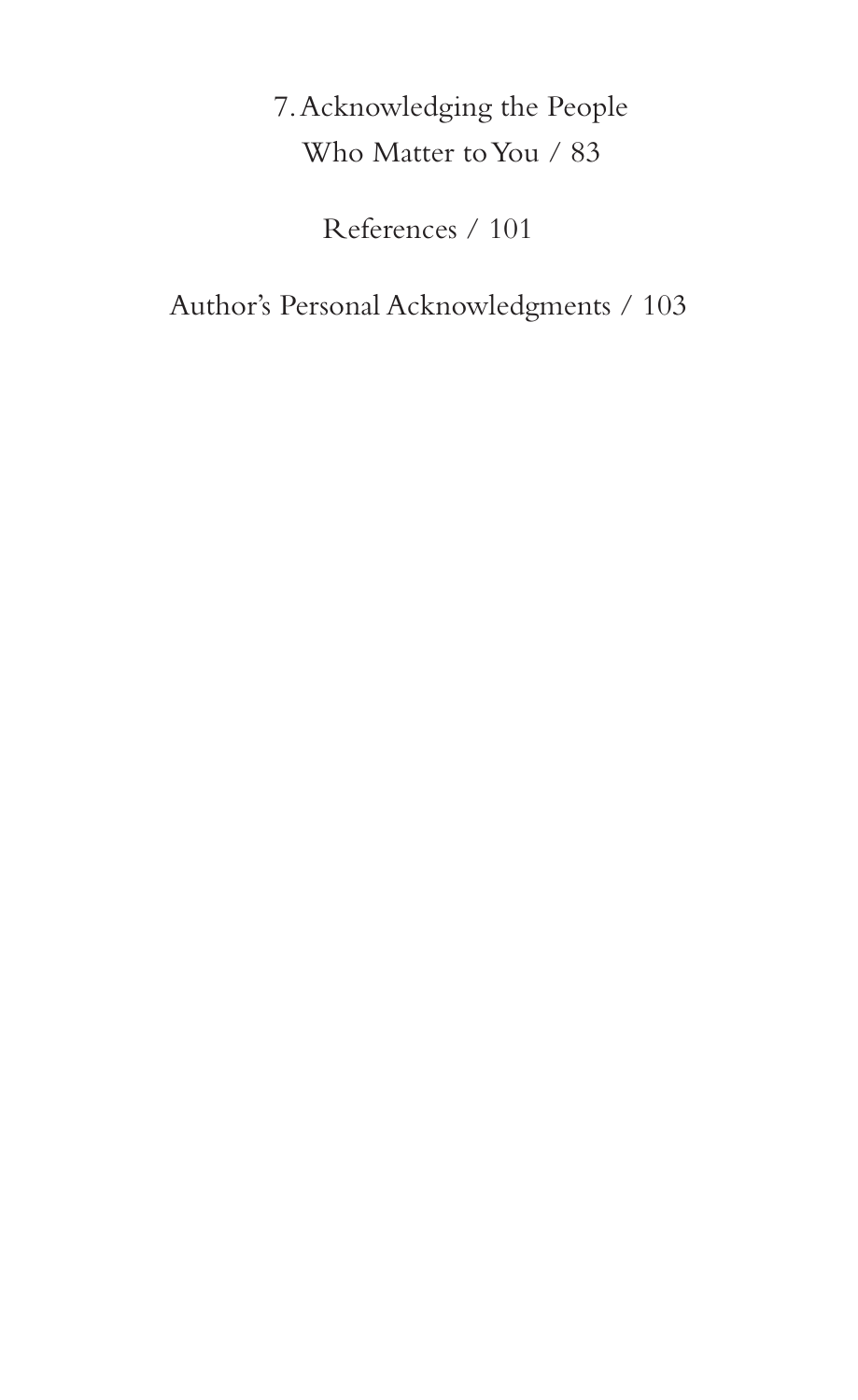### <span id="page-11-0"></span>*[Introduction](#page-9-0)*



What actions would you take if you knew with absolute certainty that a simple action you *could* take every day for no cost and little effort would change your world, and the world at large, dramatically and profoundly for the better? What if this ability is something every person on this planet possesses, yet few use much if at all? What if using it regularly would transform your relationship with your husband or wife? What if doing it would make your colleagues at work not be able to do enough for you, and make the office atmosphere vibrant, productive and alive instead of lethargic, competitive, frustrated and bored?

All of this is possible, yet most people don't recognize this incredible tool or understand its power. What all of us possess, but most of us don't use often enough, is the power of acknowledgment. Many of us have our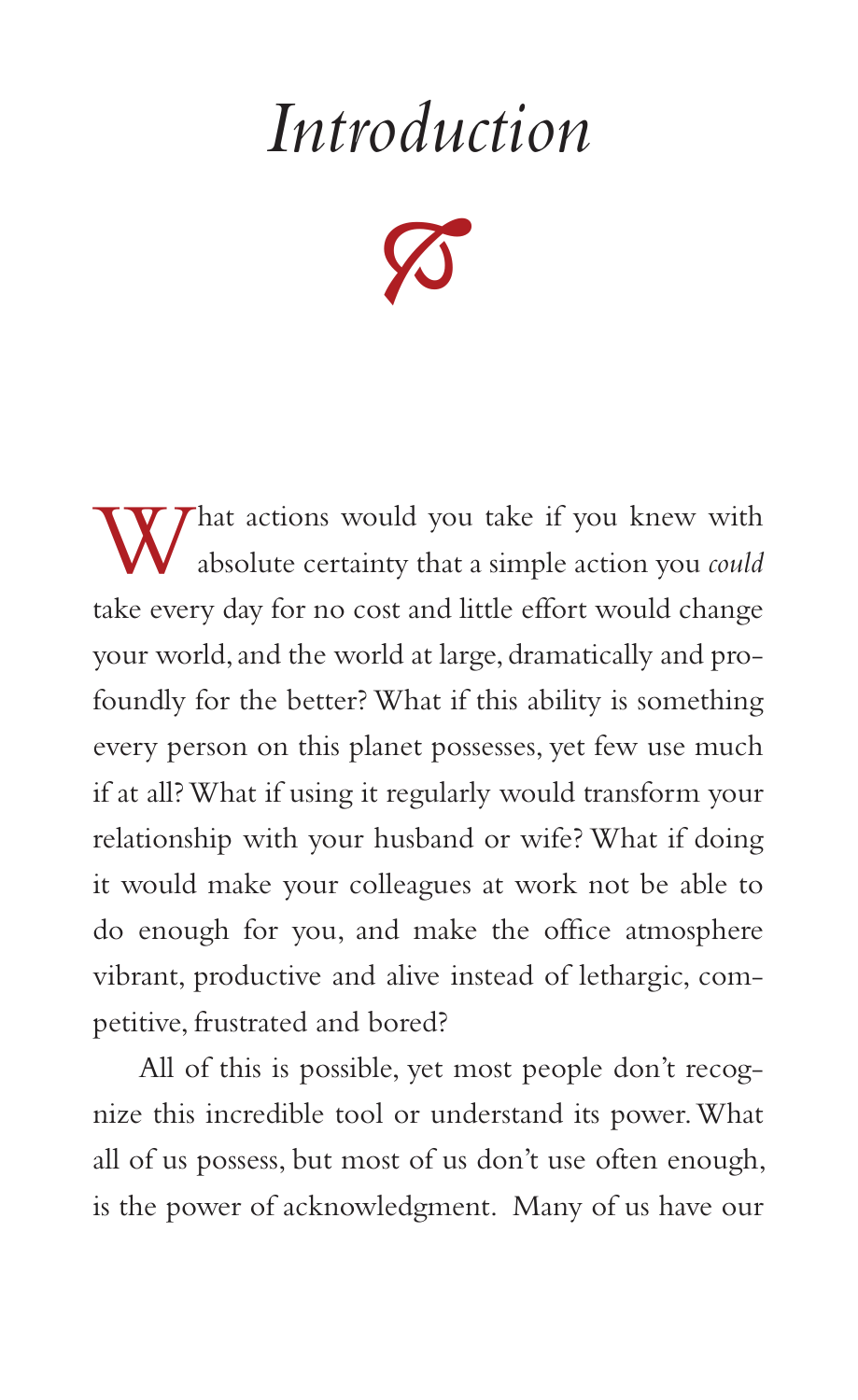reasons for not using it, but these are just excuses, rationalizations that hold us back from achieving powerful, positive results wherever we are or go. I have written this book to help people understand and use a tool that I believe can produce profound and dramatic changes in our intimate circles and far beyond.

How have I come to this conviction? For most of my adult life I have been keenly aware of the effect that heartfelt acknowledgment has had upon the people around me. I tend to acknowledge freely, comfortably, and with appreciation the many gifts people display all the time. These gifts can be talents they have worked hard to develop, the way they present and carry themselves, their thoughtful actions, or their commitment to achieving a goal. There is no scarcity of qualities we can and should acknowledge in the people around us.

Over time, I have come to realize how difficult it is for many people to acknowledge others. I have often wished that I could find an appropriate way to clue them in to just how important it is.

For example, a medical practitioner recently told me how terrified she is of flying and how much it helps her when her husband assures her that everything will be all right just before they get on the plane. She revealed how his calmness and sense of security both relax and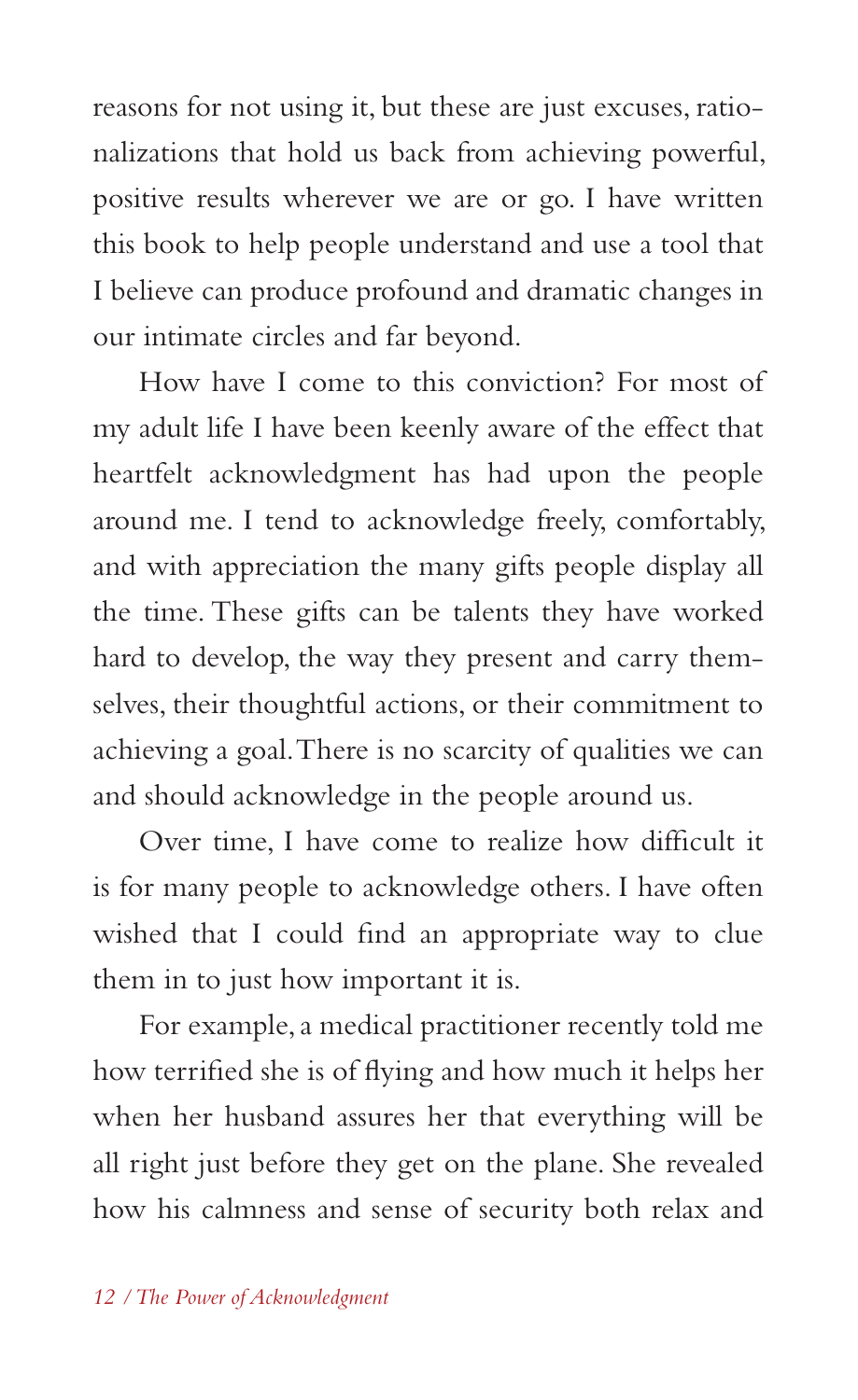soothe her. "Of course I would never tell *him* that!" she said emphatically.

I was literally speechless when I heard this and couldn't even react. On my way home, though, I felt I had to step out of my role as her patient and take the risk of suggesting that she tell her husband how she felt about the contribution he makes to her life. "It will transform your relationship," I said when I reached her on my cell phone. "Will you tell him?" "Well, maybe," she said. But did she do it? I certainly hope so, but I can't say with certainty that she did. I'm not sure where this lack of desire to acknowledge another for something that we truly admire comes from, but I often see that people are reluctant to express the positive words, thoughts, or feelings that are in their hearts.

Periodically I've found myself becoming an "acknowledgment bridge" by passing along compliments I've heard to the person who was praised. Someone will say something nice to me about another person and I'll assume that this other person knows about it. Yet when I mention the compliment they have received to that person, they are usually totally surprised. "You're kidding! I had no idea!" they often tell me.

One hard-working, constantly overwhelmed coworker of mine was amazed and relieved to discover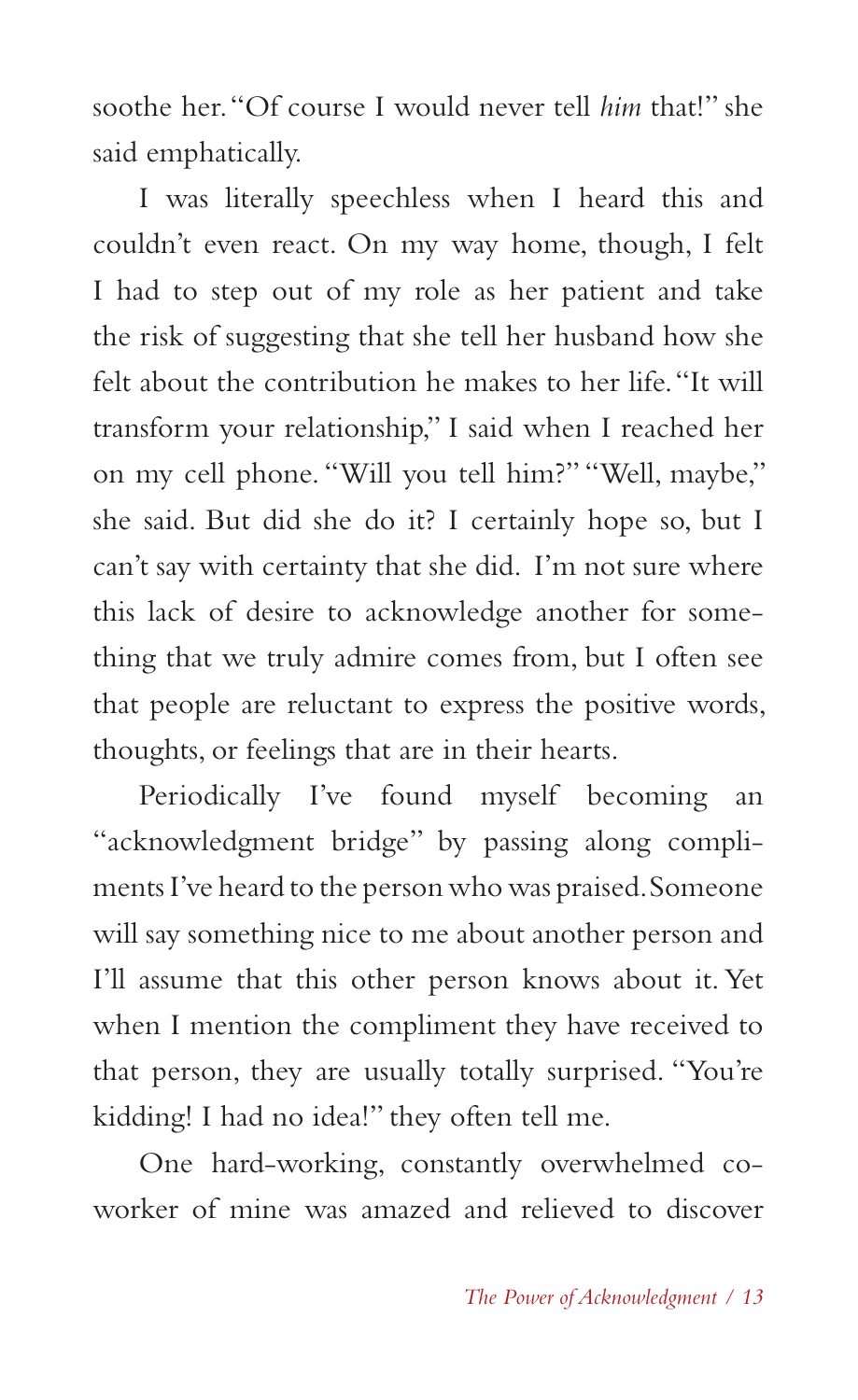that she was highly regarded by another, more senior co-worker. As much as she always accomplished, she often felt she was not doing enough, and it thrilled her to hear the acknowledgment. I felt sad, though, that the senior person had never acknowledged her directly. What if I hadn't passed it along? I find it unsettling that this person would not have known how much she was valued!

Passing on acknowledgments has the opposite effect of gossip, which always hurts. And somehow the "gossipee" always seems to find out about it. Being an "acknowledgment bridge," on the other hand, energizes, thrills and empowers the recipient. I pass on acknowledgments whenever I can and am always amazed at the wondrous and surprised response I encounter. But the deeper lesson is that it's even better to directly acknowledge the people we admire, respect or even envy. (In fact, as we'll see later, jealousy and acknowledgment are powerful partners).

My purpose in writing this book is to inspire you to consciously acknowledge the people around you every day—many times a day, if possible. But only acknowledge others when it's appropriate: Acknowledgment is only meaningful when it is done honestly, with good intention and delight, and with no ulterior motive.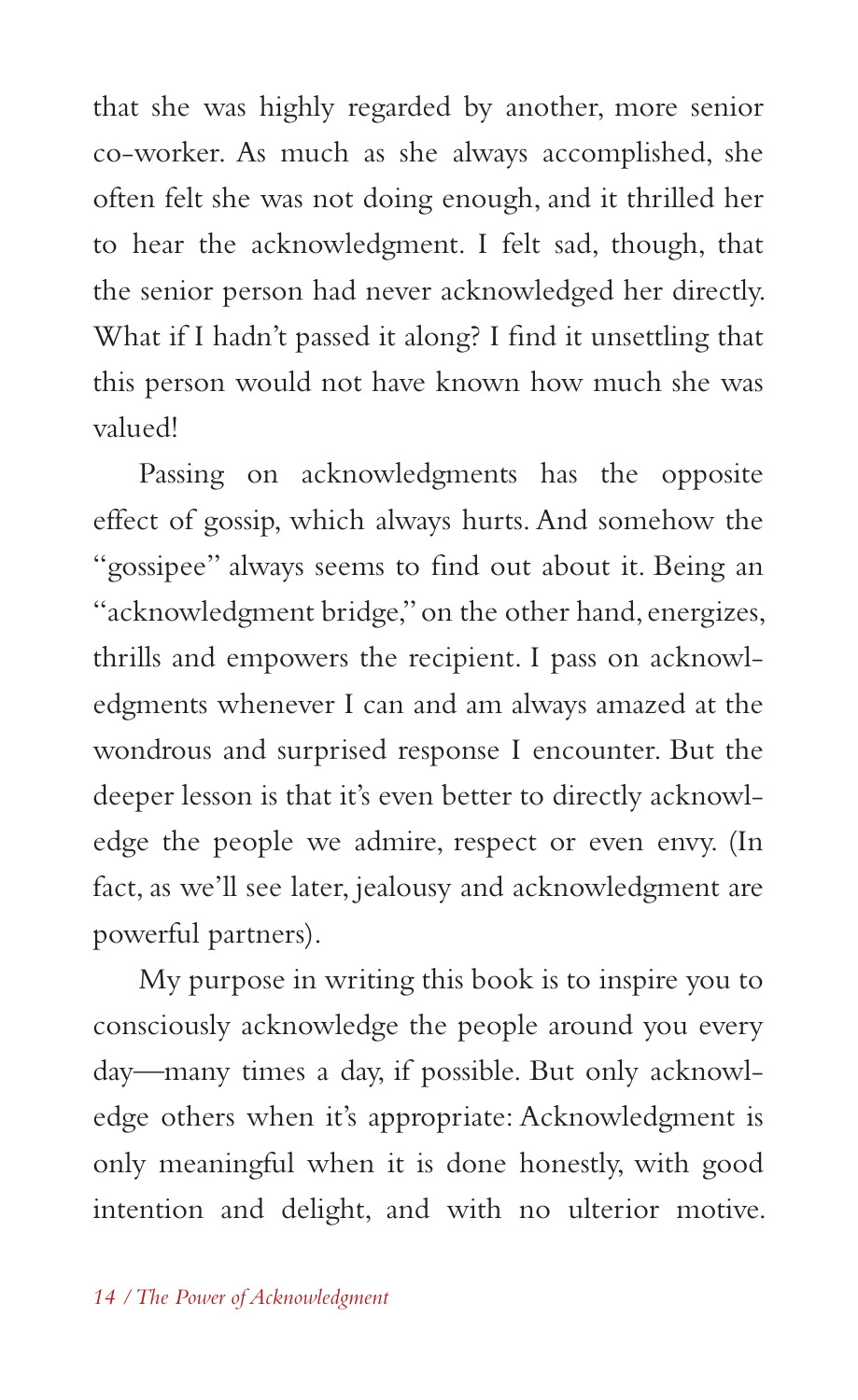People can smell insincerity and they will lose trust in and respect for you.

Once you start this practice, which requires paying attention to the good qualities of the people around you, you will find yourself becoming awed by their accomplishments, talents and wisdom—from a child, to an elderly person, to a sales clerk.

For example, think of the under-acknowledged security people at the airline terminals. Since September 11, 2001 they have been faced with the thankless job of making us remove our shoes, our overcoats as well as our inner jackets, our computers and nail scissors, and making sure we comply with changing restrictions. Watch them light up when you tell them that you appreciate how they are helping to protect us all from harm. I do this each time I am at an airport, and based on my experience, I predict that you will make an extraordinary difference in their day when you acknowledge them! You, too, will feel healthier, lighter, more gracious, more balanced and even more peaceful in doing so.

Imagine what it would be like in divorce court, if husbands and wives acknowledged each other for the contributions to their lives that the other had made, and how each helped the other grow and evolve as a human being—even as they were choosing to go their separate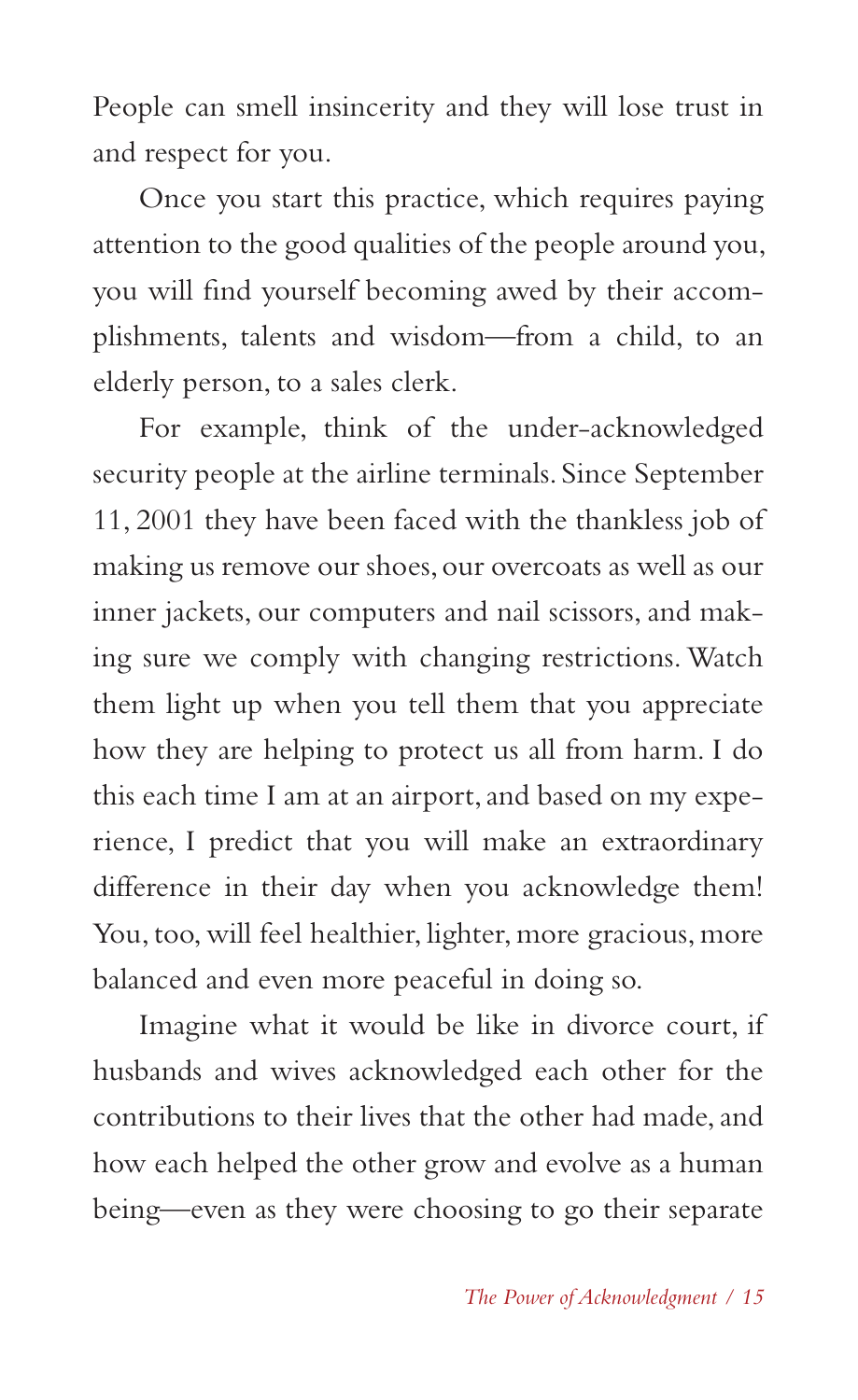ways. I actually saw something like this happen at a service held to honor a dear friend who recently passed away. In a heartfelt eulogy, her ex-husband got up to acknowledge the incredible person she was, how deeply she had contributed to his life and how she would do so forever. No one was dry-eyed during his speech, and it challenged everything we all knew about divorce and its aftermath.

While this may sound far-fetched, starting to acknowledge all those who truly deserve it, instead of withholding our true thoughts and praise, could begin to transform the world—person by person—right before our eyes.

This book will teach you how to get those acknowledgments out of your brain (I know they're there!) and into your mouth. Keeping them inside is actually a ripoff both of ourselves and of those we could acknowledge. You and they feel wonderful when you do acknowledge them. And in Chapter 6 you'll see what research points to about the physiological and psychological ways both givers and receivers benefit from practicing this technique.

What makes me such an "expert" in this life-altering habit that I felt I had to write a book about it? When you get down to it, my expertise stems from the power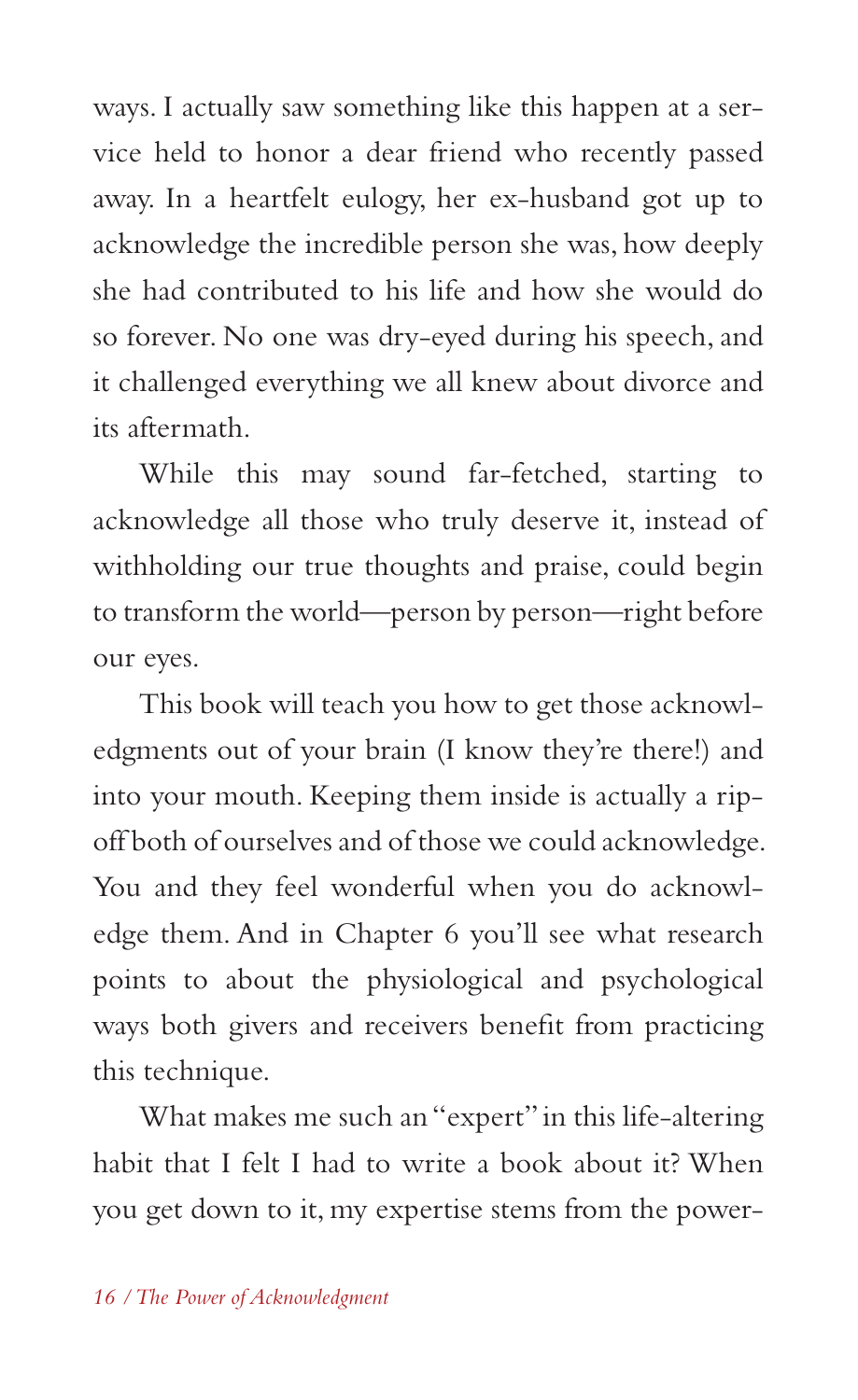ful responses I've gotten from others when I have either acknowledged them for something, or shared insights about acknowledgments from my personal experience.

Years ago I was troubled by the way people spoke to me at my job at CBS Television while I was pregnant. So I wrote an article for a major magazine entitled, "How NOT to Talk to a Pregnant Businesswoman." Overnight, I became the authority on this subject, appearing on Good Morning America and 200 radio stations, just because no one else was talking about this publicly. I had simply been venting my anger and frustration and giving some "rules" of communication that I felt would make things more workable.

My expertise in the power of acknowledgment similarly comes from being frustrated and sad when I see acknowledgment withheld, especially when I also see on a regular basis (as in every day, many times a day) the miracles that happen when you deliver it with generosity! Maybe you could say my capability in this area also comes from having worked in communications for my whole career—from CBS to PBS to cable TV, business television and now corporate learning at a global projectmanagement training company, International Institute for Learning. But I suspect that it comes from my personal inclination, observation, experimentation and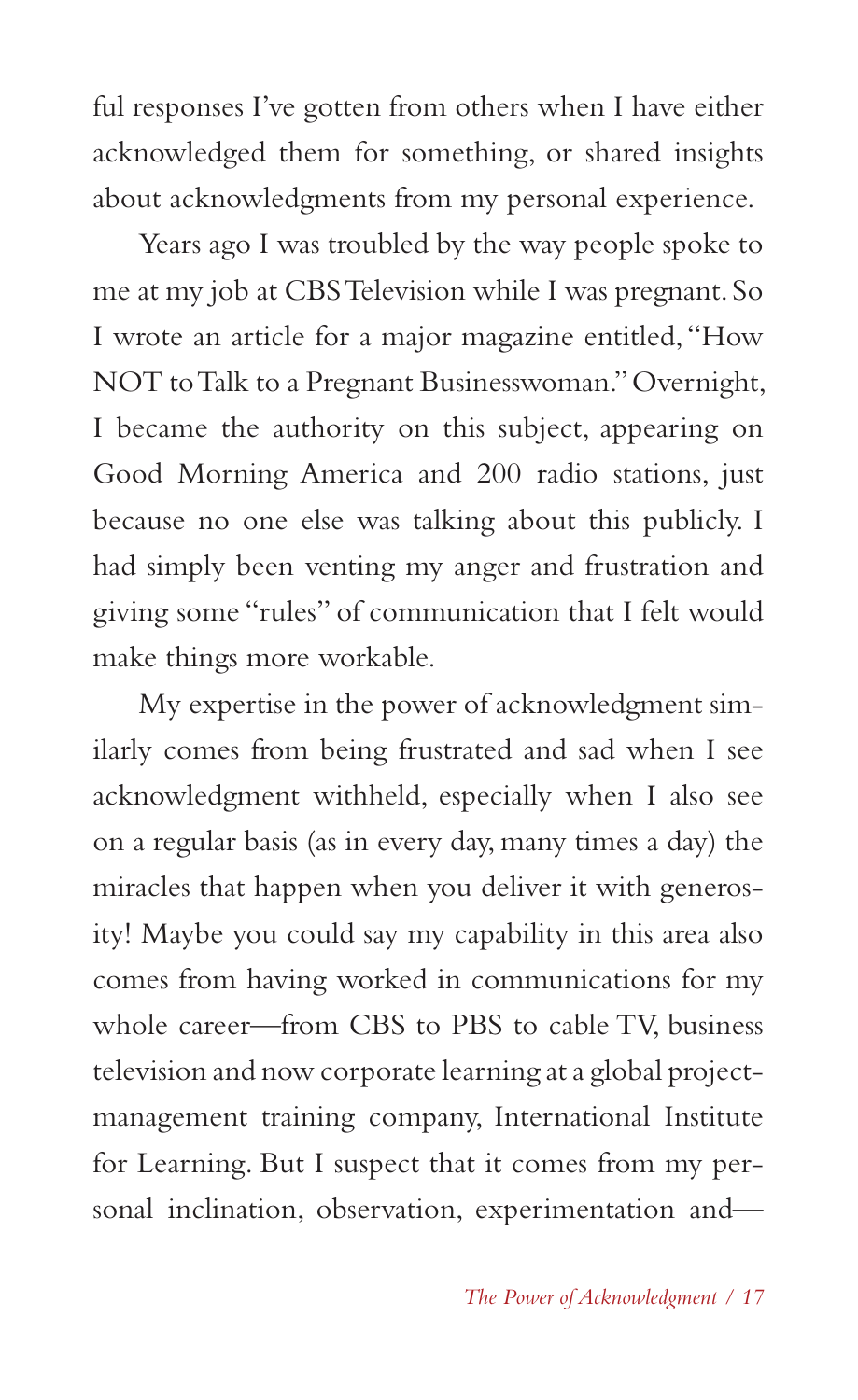yes, at times—uncomfortable efforts at communication.

It's from my own experience that I know that acknowledgment is a skill we all have (although it is in need of development, like muscles that improve when you exercise). I've also seen the power of acknowledgment, how it changes the lives, the moods and the selfperception of both the giver and the recipient, each and every time it is practiced. And miraculously, it is available all the time to all of us.

I am committed to giving this power to anyone who will accept it (or giving them the tools to enhance their capabilities in this area if they already practice it) because I strongly believe that we can change the world, one person at a time as we use the power of acknowledgment to turn on the light in ourselves and others. I've seen it happen. With many of us doing this together, the positive change will occur a lot faster and the light will be a lot brighter.

One forewarning, though: as you begin to use this skill, or use it more than you did previously, you might occasionally have to acknowledge someone two or three times before he or she can really "hear" what you're saying, due to their own negative self-image or disbelief. This isn't easy or comfortable, but I will show you the best way to do this. However, most people just eat it up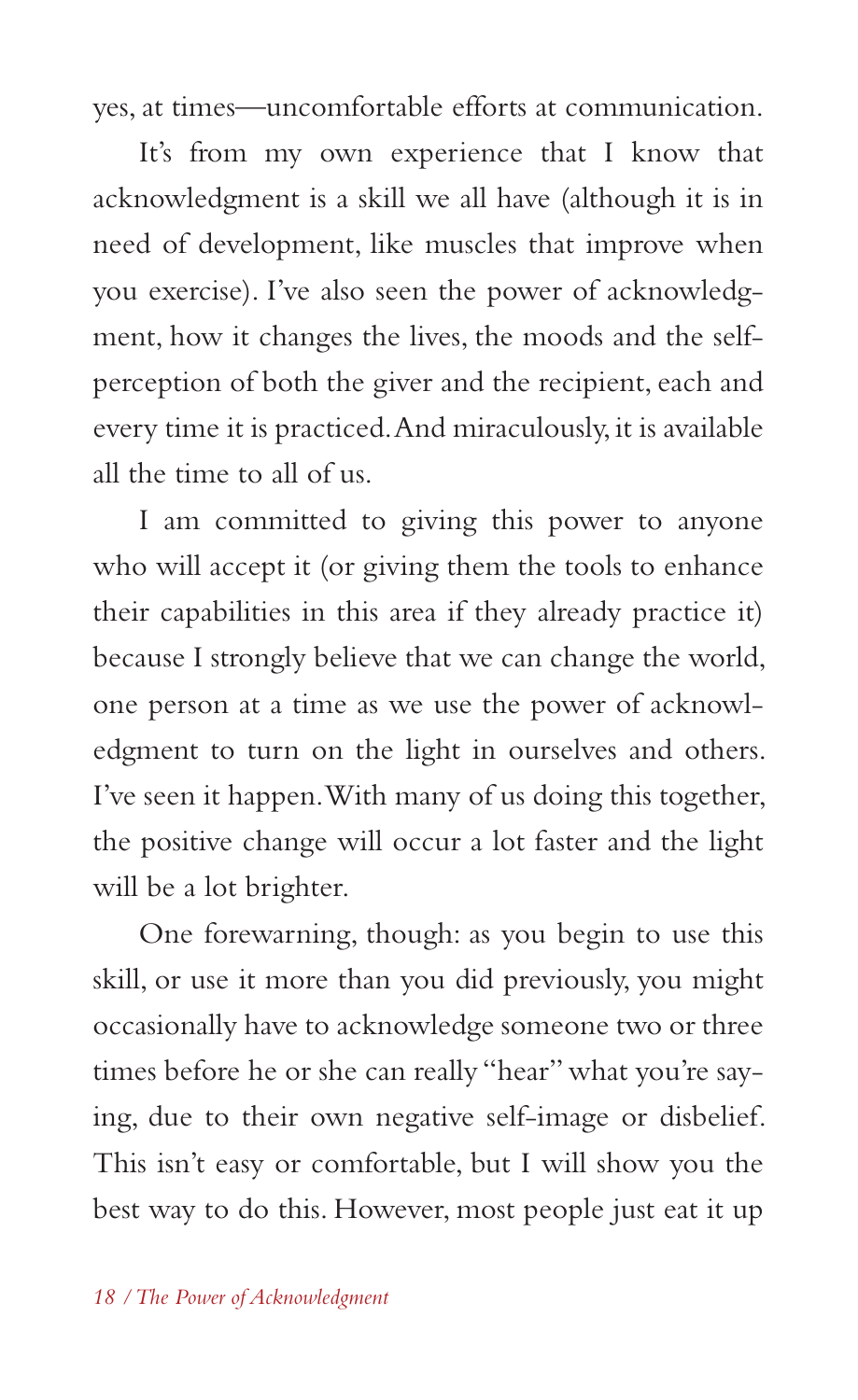and melt from the acknowledgment you give them.

The principles I discuss in the pages that follow will walk you through the steps it takes to use the power of acknowledgment effortlessly and to understand how to employ it in all the different parts of your life. In doing so, you will without a doubt make the world a better, healthier, more peaceful and thrilling place for all of us.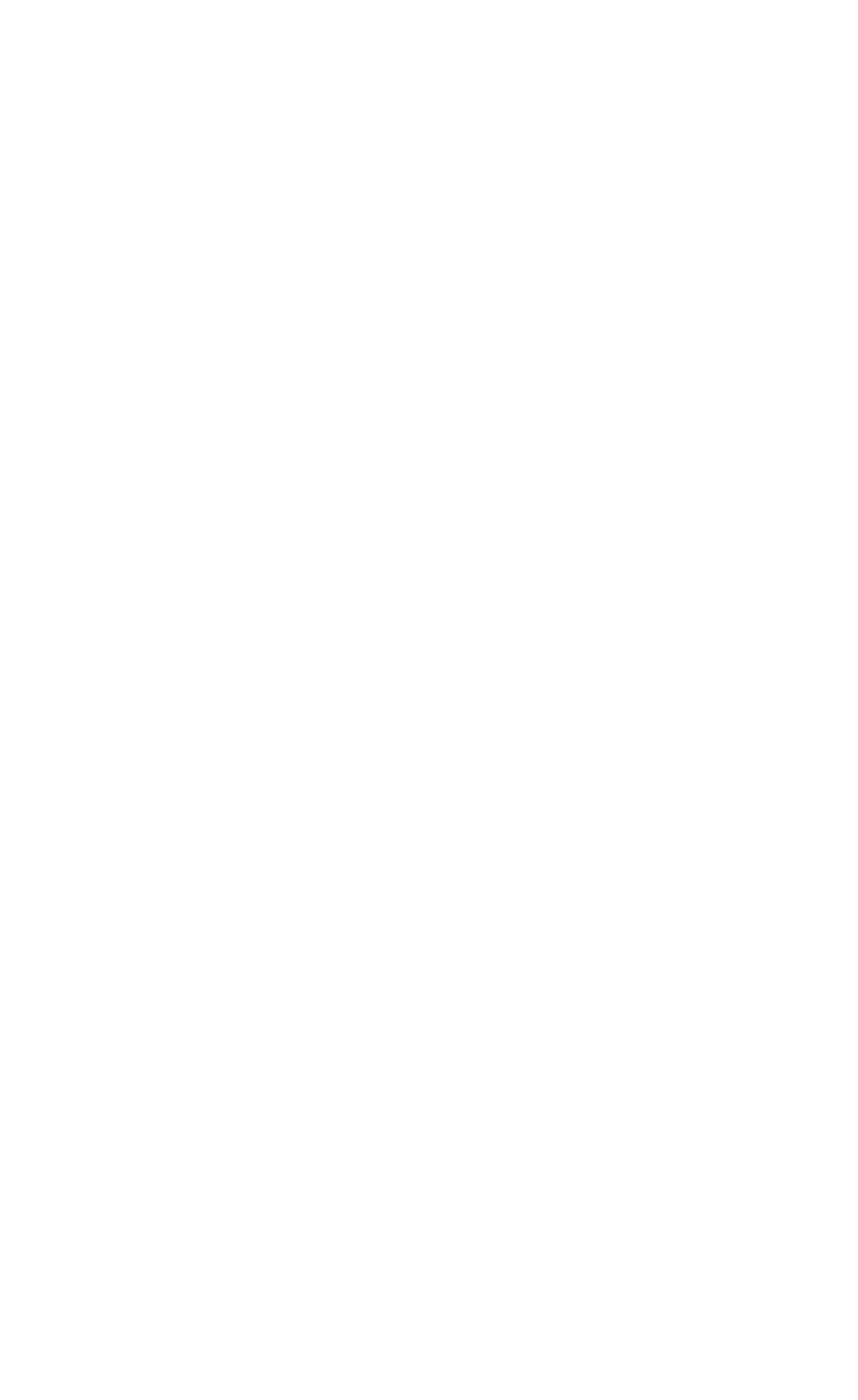Chapter 1

<span id="page-21-0"></span>

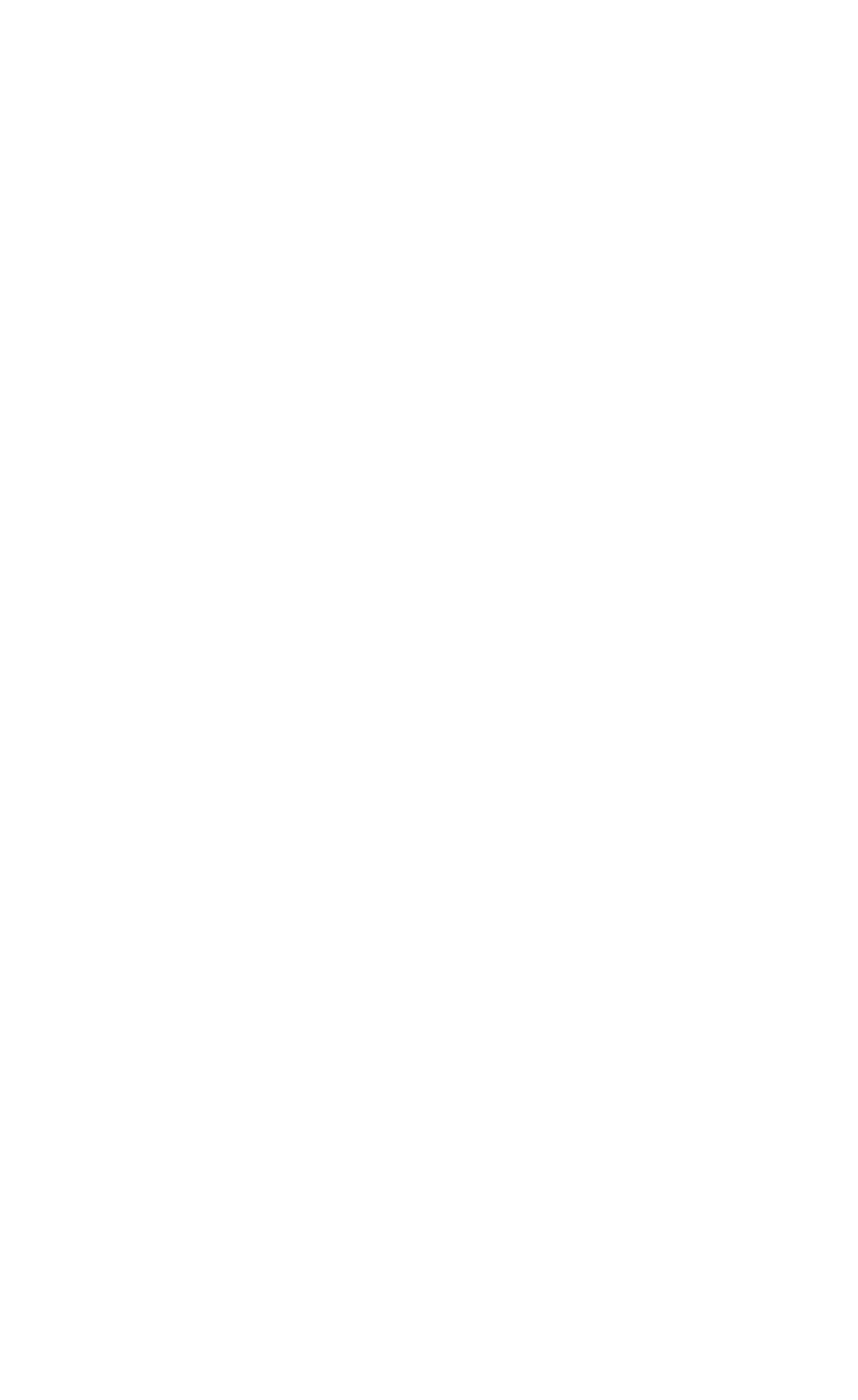### **Principle #1: The world is full of people who deserve to be acknowledged.**

It will be easier to acknowledge those you care most about if you start by practicing your acknowledgment skills on people you don't know very well, or even know at all. Then you will begin making the world a happier place.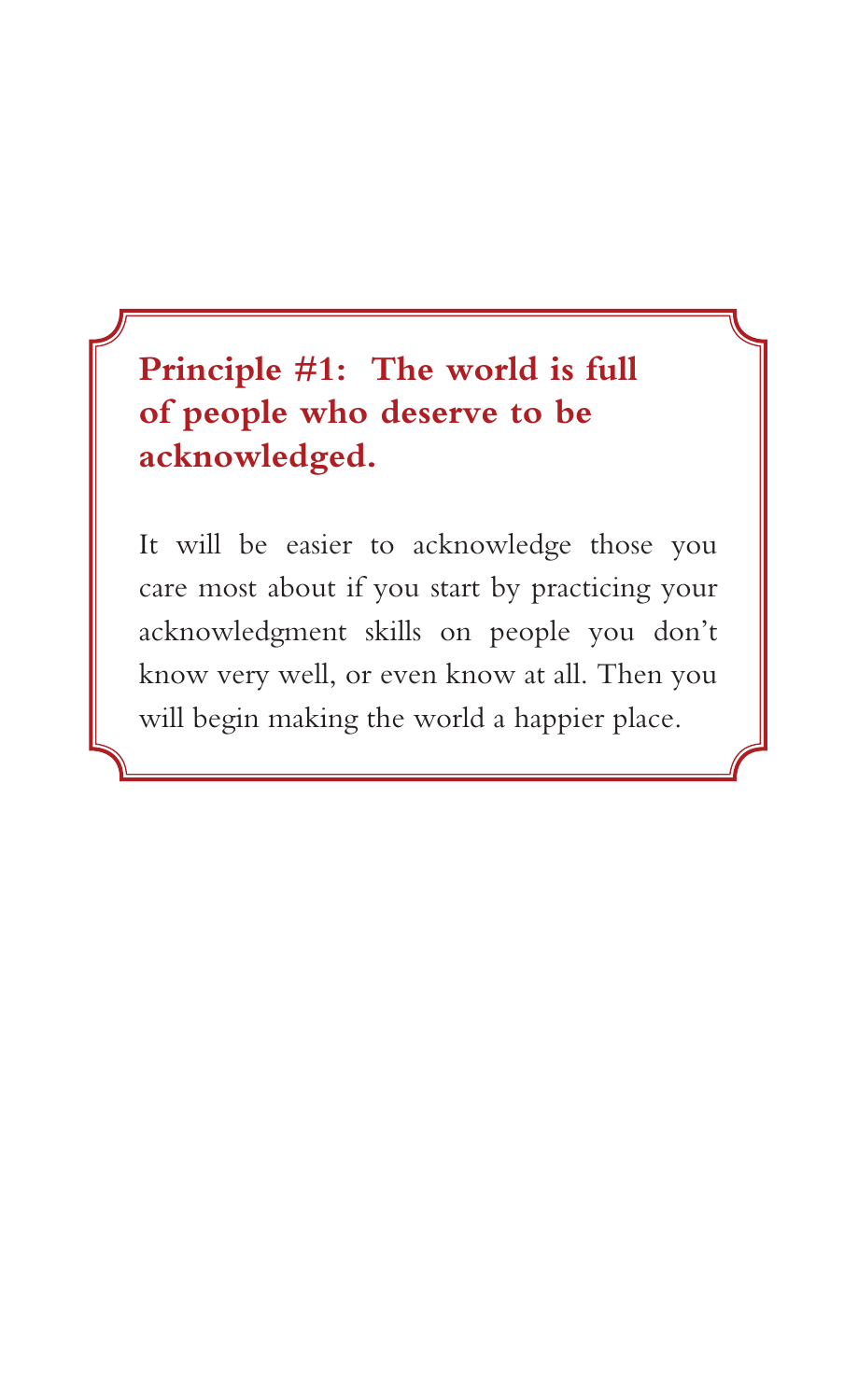Consider all the people you meet up with every day besides your family and co-workers: the lady at the dry cleaners, the person behind the counter at the coffee shop you go to every morning, the gas station attendant and the hundreds of others you come into contact with as you move through your life.

What would happen if you told the young woman who knows your coffee order and gets it ready as she sees you walking through the door, how awesome she is for remembering your "small, black, half decaf, half regular caramel" coffee when she has so many other customers? I know, because I've done just that: A smile broke out on her face, the tiredness disappeared from her eyes, and she exclaimed, "People don't usually take the time to say anything so nice to me!"

I have experienced this kind of reaction so often. When I get a helpful telephone operator—one who tries a bit harder than I would expect to find the number I am searching for—I have said, "I really appreciate your trying so hard to help me find the number, even when I don't have the correct spelling of the name or the person's street address!" I can actually feel the person expanding over the telephone wire as I say this. Sometimes they are dumbfounded, almost speechless. Other times they sound nearly joyful. A few have even acknowledged *me* for acknowledging them.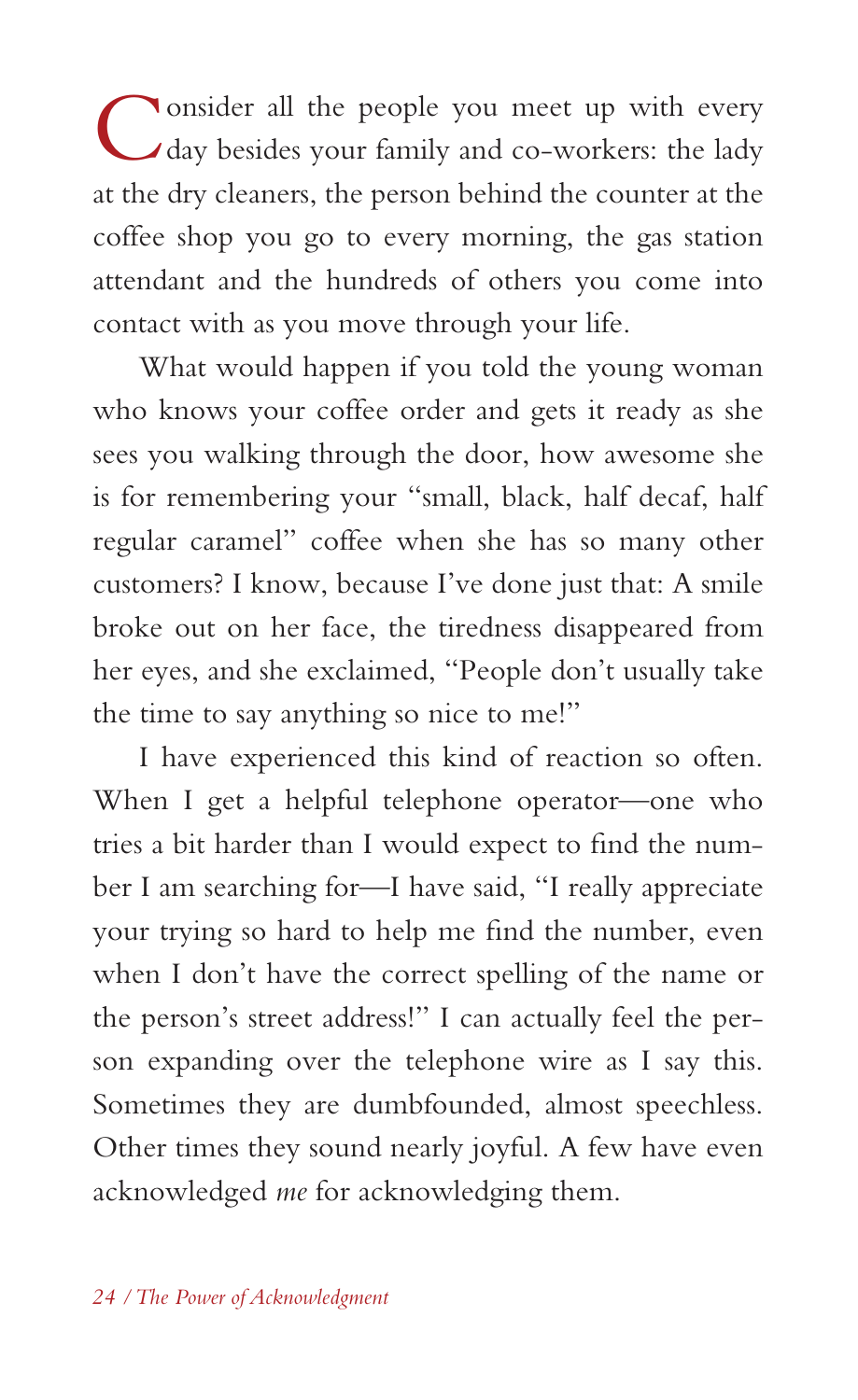We just have no idea what contribution we make to someone who talks to thousands of people without any human(e) interaction, with this simple, caring act of appreciation and acknowledgment. Later on I will present you with a real life example of this phenomenon that occurred with a public employee I acknowledged, and it will knock your socks off!

Could a general lack of acknowledgment be why the world doesn't work for so many people? Why there are crimes of passion, crimes of greed, and marital tugs of war over children? Why there is widespread depression and despair among young people and seniors, as well as among many in the ages between? I believe that quite a few of the world's problems can be relieved, or at least diminished, by changing this one aspect of human behavior. I maintain that much of the world's pain comes from people feeling they are not good enough, not smart enough, and not rich enough; believing that they can never get enough of whatever it is they think they need in order to feel good about themselves. And that this is what drives them to do things that make the world seem like it is broken. Changing just this one aspect of human behavior on a colossal scale might solve many problems. And—wondrously—it is within our power to start doing this immediately within our own personal universe.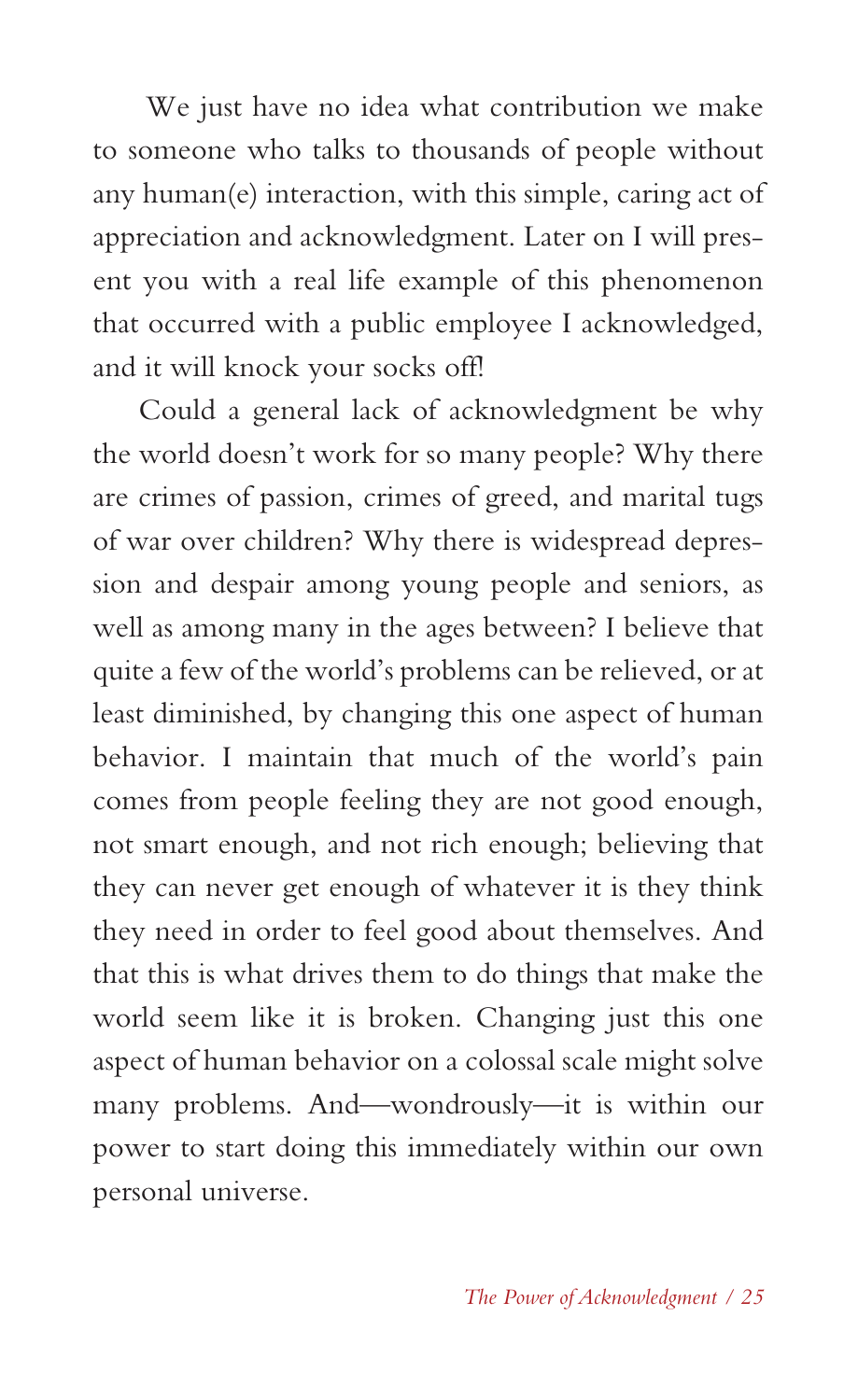When you get down to it, much of the time people do bad things because they feel bad about themselves. And they feel bad about themselves, at least in part, because they have not been appropriately and properly acknowledged—in a way that they can truly get it—about how good they are, what they contribute to others, how they excel at various things.

Have you ever watched a small child puff up her chest when you tell her she has helped you do something? And have you ever witnessed the way another small child who is publicly berated or screamed at by a parent, shrinks into herself and becomes "insignificant"?

What if all of us started acknowledging everyone around us for the good things they do, the talents they possess, and the "gifts" they are to others? My purpose in writing this book is to suggest a way to fix this condition of perceived worthlessness that propels so many people toward destructive, harmful, uncaring actions. It begins and ends with you, if you are willing to participate. And here's how it starts—with acknowledging absolute strangers.

Why strangers? Because doing a good job of acknowledging someone can be harder than it sounds. It makes sense to try it out on people who aren't as close to you as your family, friends and co-workers—people who will be pleasantly surprised and not likely to waste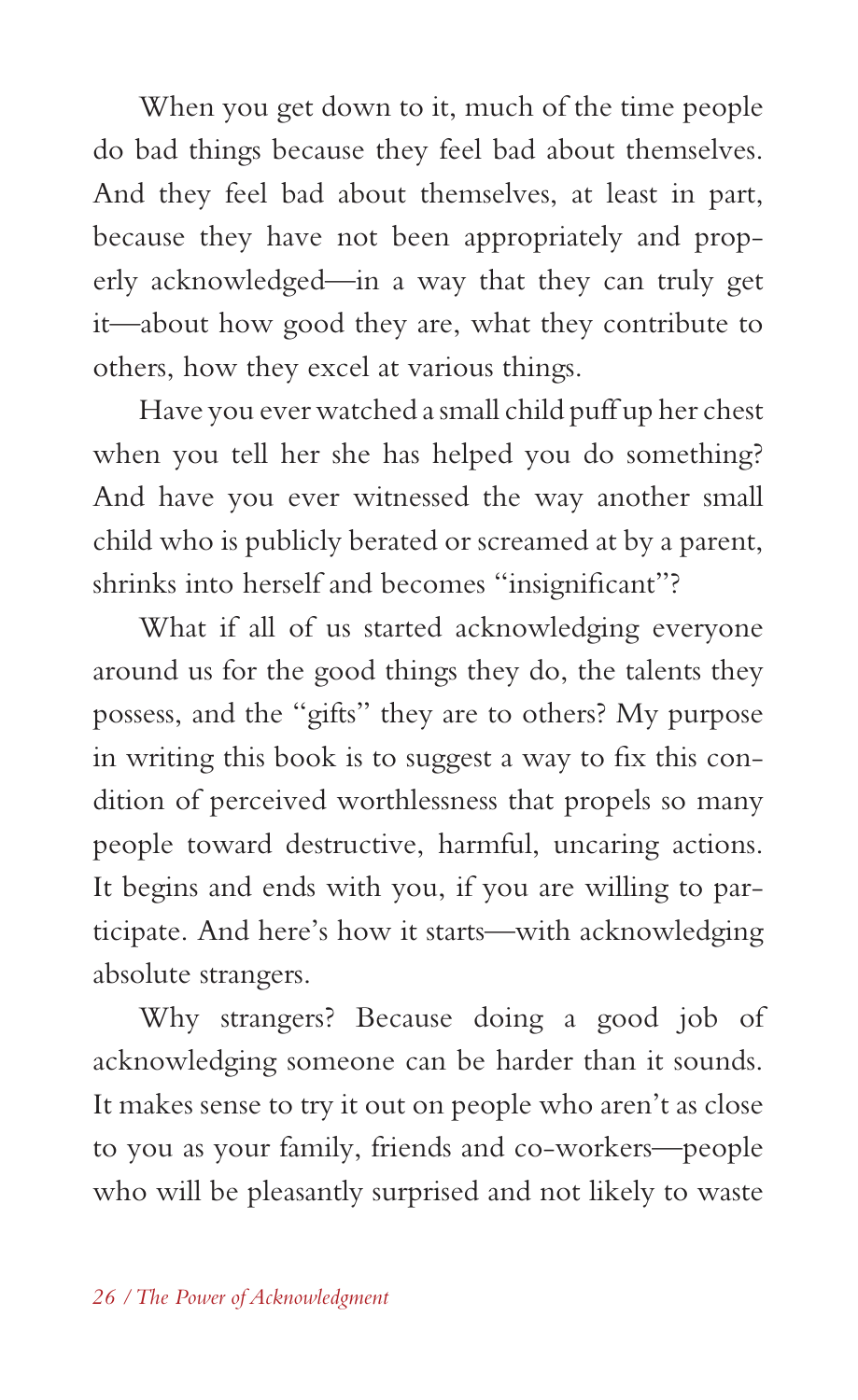time worrying about your motives. And because when you make someone's day, you both benefit. That's what happened to me when I acknowledged the retired people who operate the voting booths that give us the power to choose our leaders. When I've acknowledged the volunteers who donated many hours of their time so that I can vote, their faces lit up and they thanked me for thanking them.

And here's one of the most charming experiences of the power of acknowledgment I've seen. When my then ten-year-old daughter Stefanie and her friend Priya decided that they wanted to give manicures to all of the ladies in a nursing home—about 20 of them—they called the facility and got permission to perform their mission, as long as an adult (lucky me!) supervised their activities. After saving up their allowances for several weeks in preparation for the visit, they bought many glorious colors of nail polish, polish remover and emery boards as well as tiny journals in which they wanted to write stories from the ladies' lives—an element they had added to their powerful purpose.

On the day of our visit, I watched one lady after another—many of them memory impaired—light up, become alert and laugh joyously as Stefanie and Priya acknowledged them by painting their nails and transcribing their life stories into the journals that they then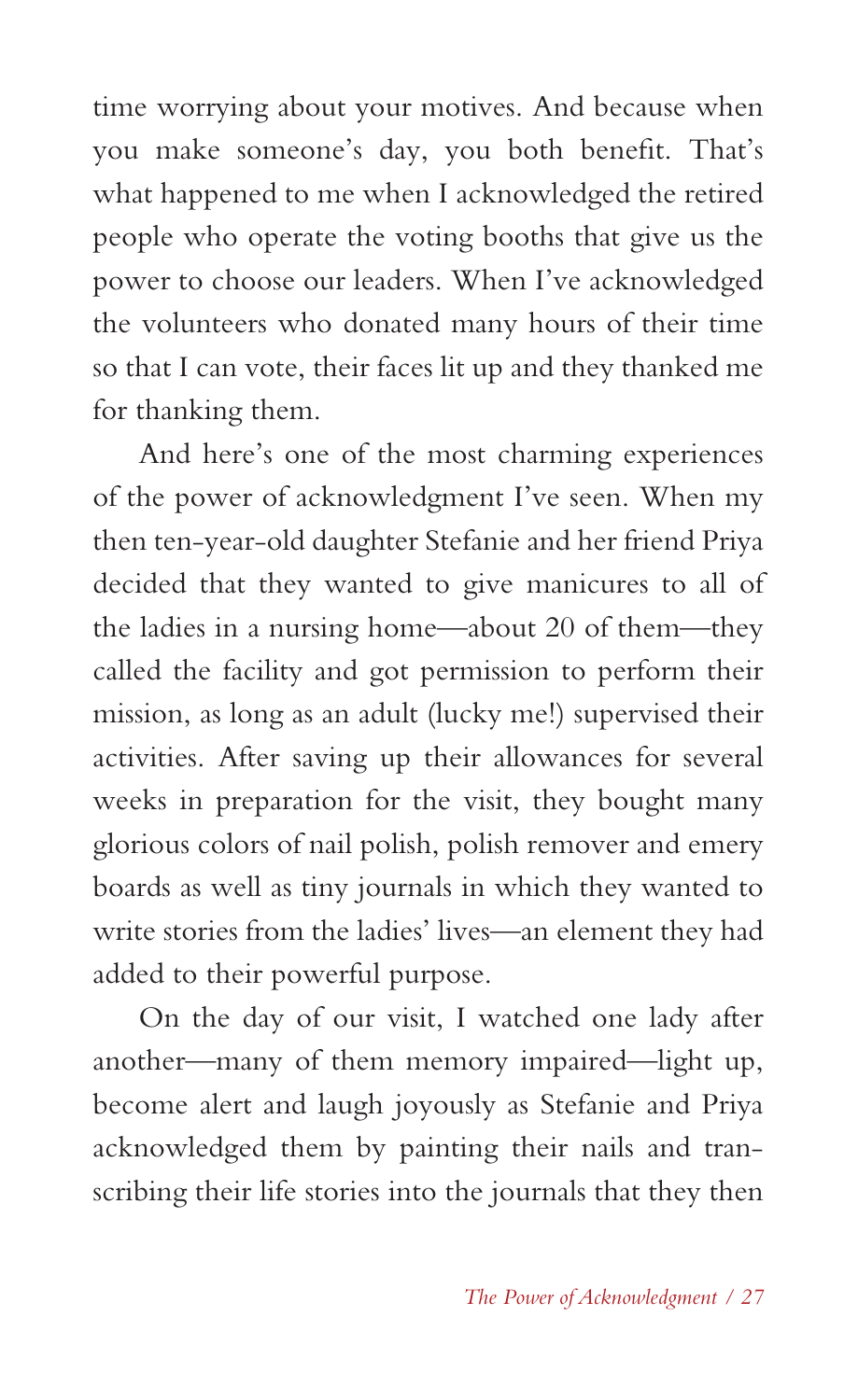presented to them. For days afterward, Stefanie and Priya seemed to expand with their own joy each time they told someone about the ladies they had come to know and appreciate. Acknowledging someone has a positive effect not only on the person acknowledged but on the acknowledger as well. (As I said earlier, you will learn more about the psychological and physiological changes that may actually be occurring in both individuals in Chapter 6.)

So start building your acknowledgment expertise by thanking and appreciating your bus driver and telephone operator, the customer service person who actually does help you, the kid who bags your groceries at hyper speed at the supermarket, or the person who helps you find the right toner cartridge for your three-yearold computer printer. In short, anyone around us who merits praise, for actions or attributes large or small. And "everywhere" is a great place to begin practicing the skill and watching people light up as you do it!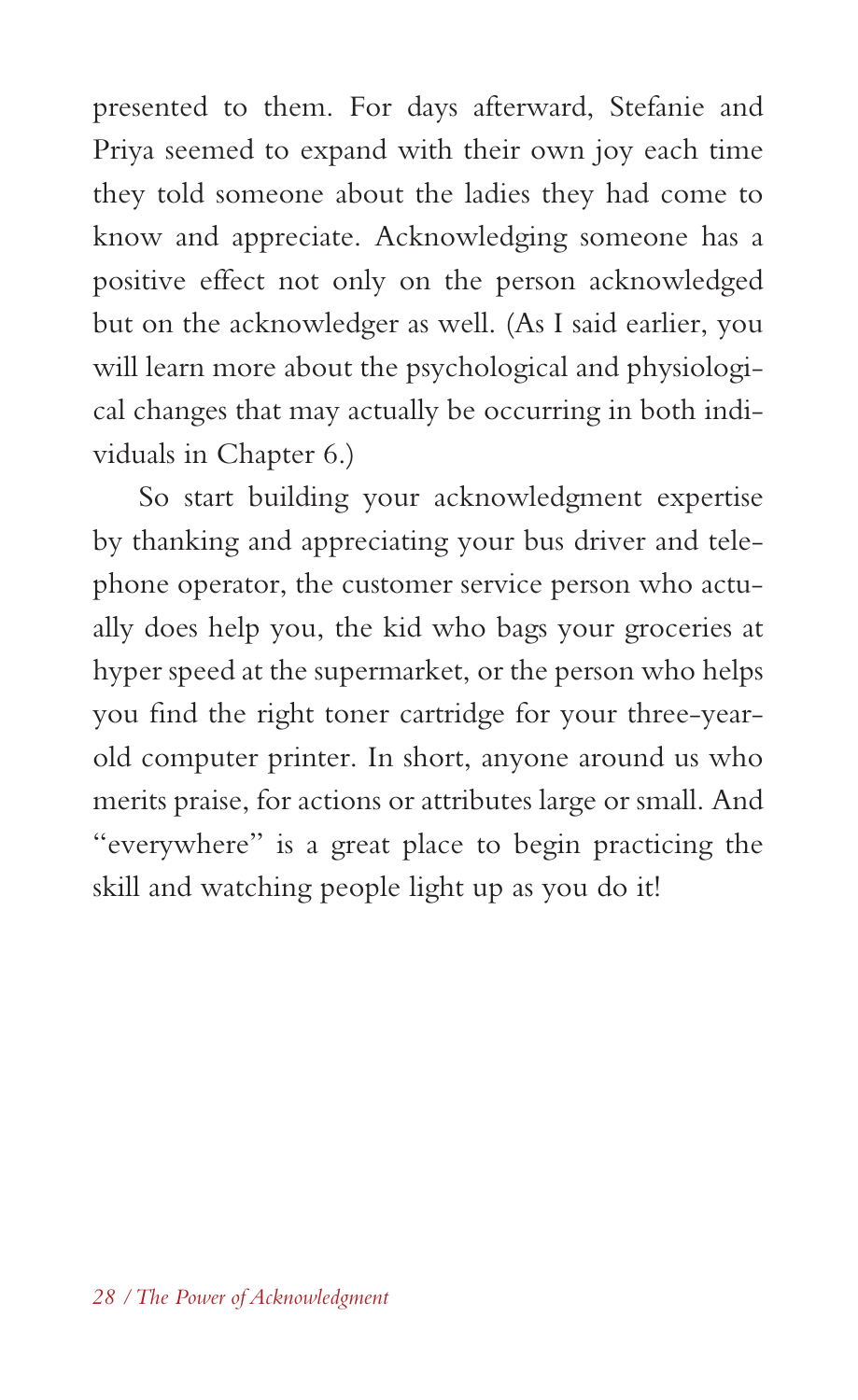Chapter 2

## <span id="page-29-0"></span>*[Harnessing the Power](#page-9-0)  of Acknowledgment to Build Stronger Relationships*

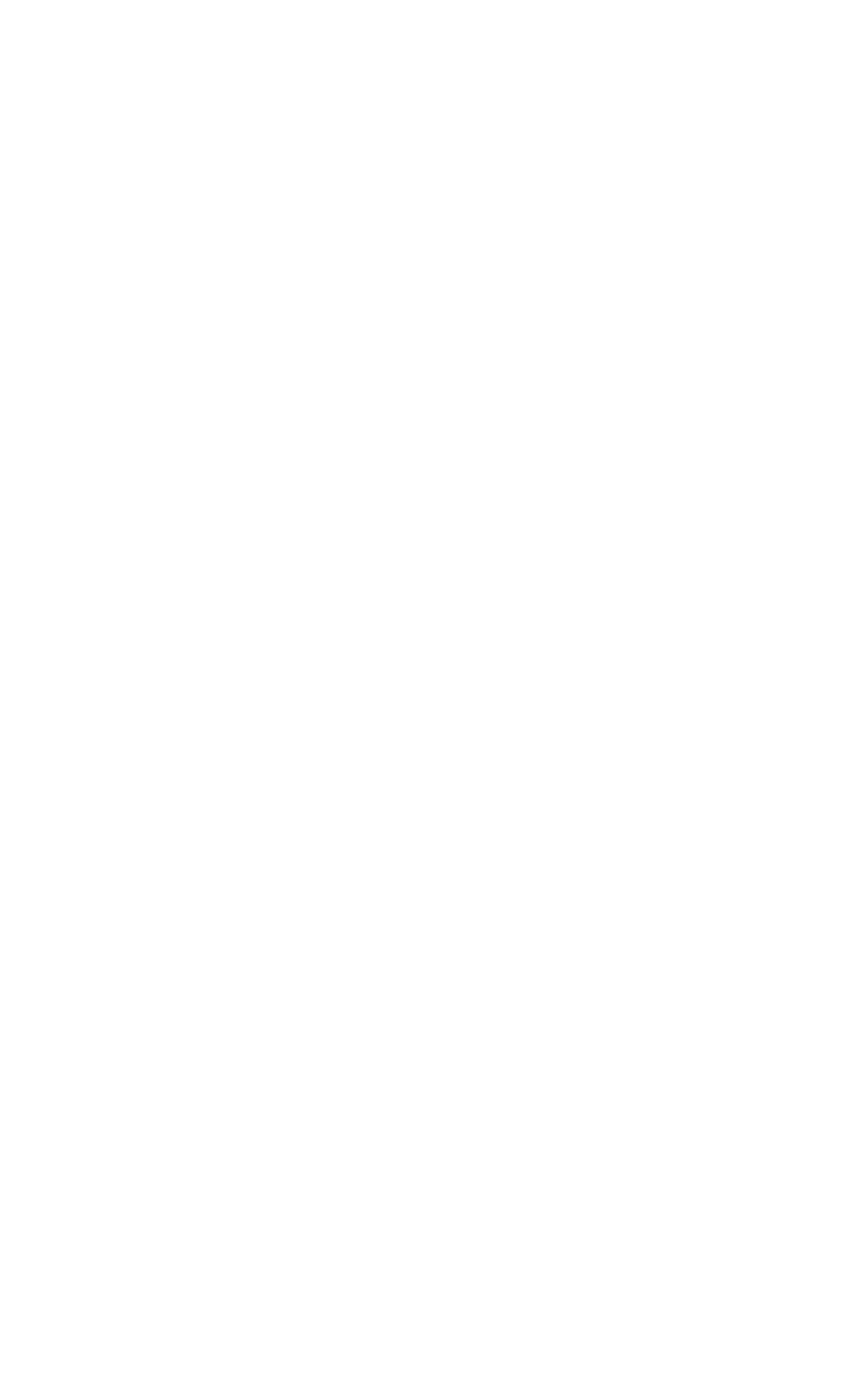### **Principle #2: Acknowledgment builds intimacy and creates powerful interactions.**

Acknowledge the people around you directly and fully, especially those with whom you are in an intimate relationship. What is it about your spouse, your daughter, your uncle, your oldest colleague or subordinate that you want to acknowledge? Look for ways to say how much you value them, and then be prepared for miracles!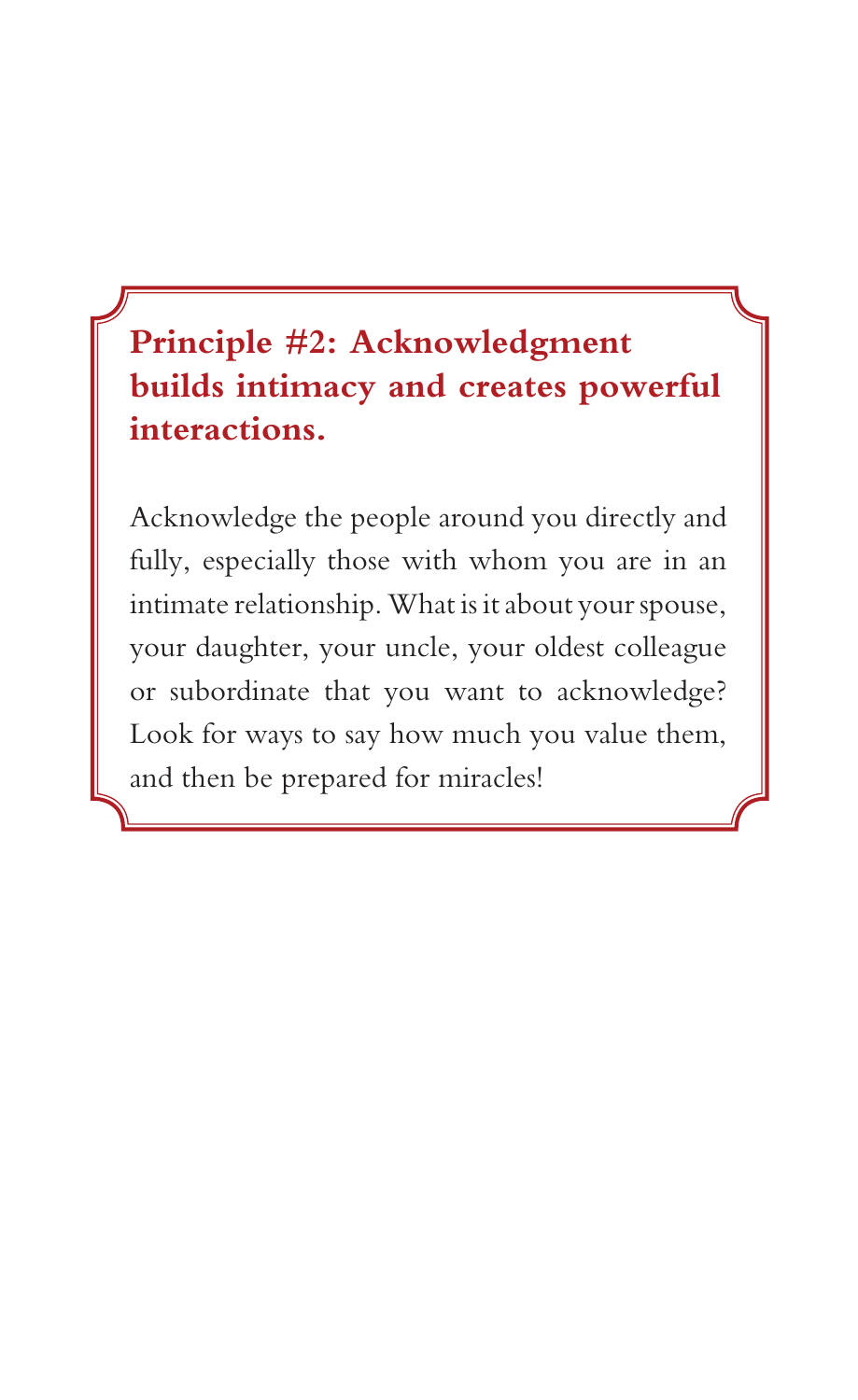Have you ever noticed that you are often afraid to acknowledge someone, even when you admire something that this person has done? Why do people experience this difficulty? Because it can be awkward and embarrassing if you are not practiced in this skill or art form, whatever you prefer to call it. Here's a reallife example: One day I asked a colleague whether we needed to have a subject matter expert double-check some work a certain program developer had written because it was about to be made public.

"No," she stated emphatically. "He is one of the few people about whose work I can wholeheartedly say, 'Just publish it.' He's that good!"

Later, when I thanked the program developer for the work he had done for us, I relayed my colleague's compliment to him via e-mail.

He replied, "Did she *really* say that? I hope I can live up to it, and I'll do my best to make that happen."

I could feel the smile in the e-mail and the power of the acknowledgment, even if it was secondhand.

But why hadn't my colleague acknowledged him directly? Here are a few of the reasons people give for keeping these wonderful words to themselves:

1. I don't want to cheapen my acknowledgment by praising too many people too often. It waters it down and makes it worth less.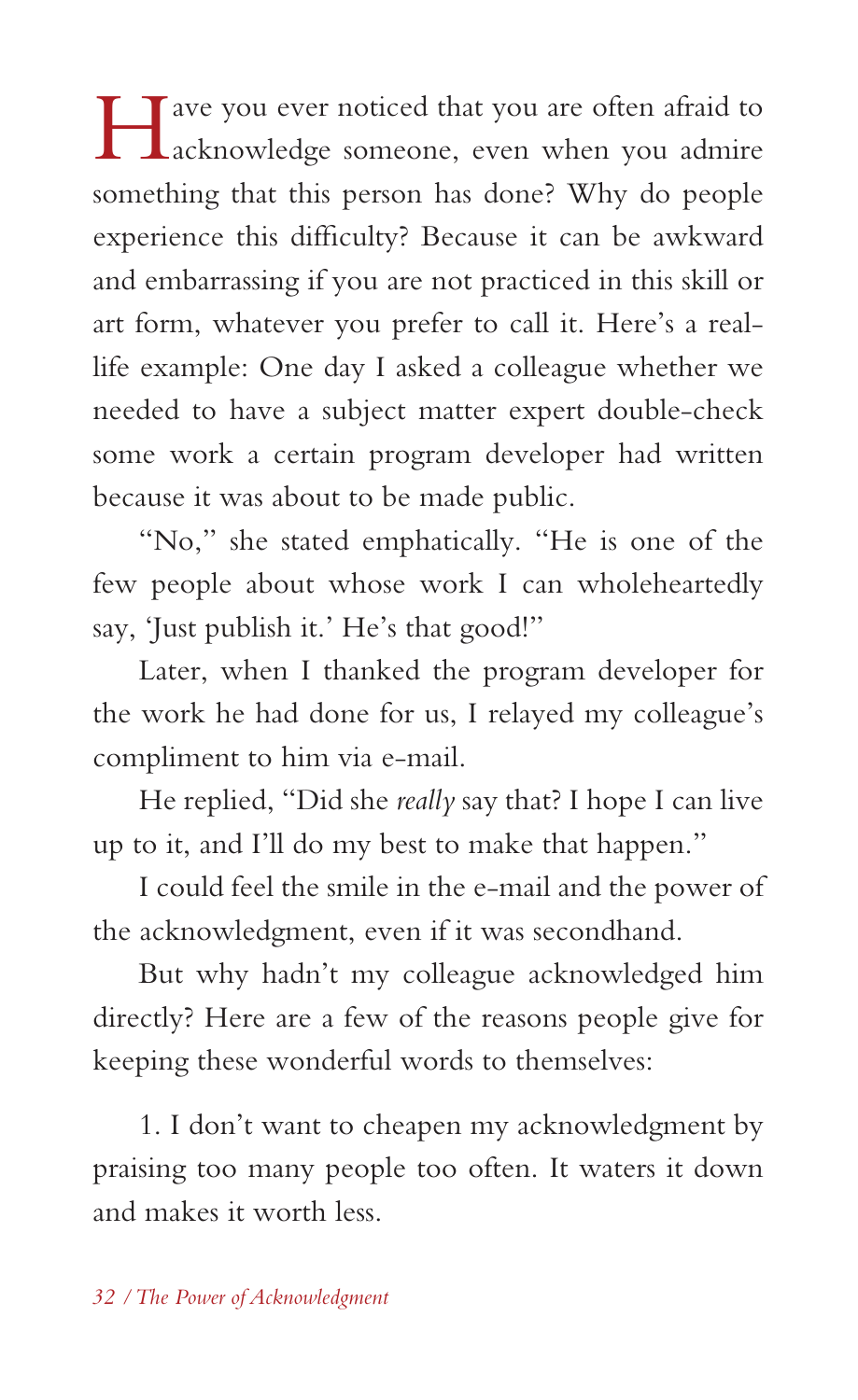2. People might not work as hard if they are told how good they are; worrying whether you value them makes them work harder.

3. A rare compliment is worth much more than a frequent acknowledgment; it is treasured more.

In later chapters, we will explore these three assumptions—I call them myths—individually. For now, we'll say that there is probably some element of truth in all of these statements, but not enough to make it appropriate to withhold an acknowledgment when it is truthful and sincere.

If a boss were to distribute \$100 bills to employees when they did something particularly good, would those bills have less value if they were given out with great frequency? Not if the employees felt they had deserved and earned them!

I found out quite by accident that someone very close to me—my husband of 36 years at the time—was withholding acknowledgments. This happened a few years ago, when I was having a "down" day and he called me from work to check in. Bob was so sympathetic and caring that I asked if he would write me a love letter and e-mail it to me. "That would mean a lot to me and might even make me feel better," I said.

He hesitated, saying that computer "geeks"—he's a Microsoft® Excel Developer—don't write good love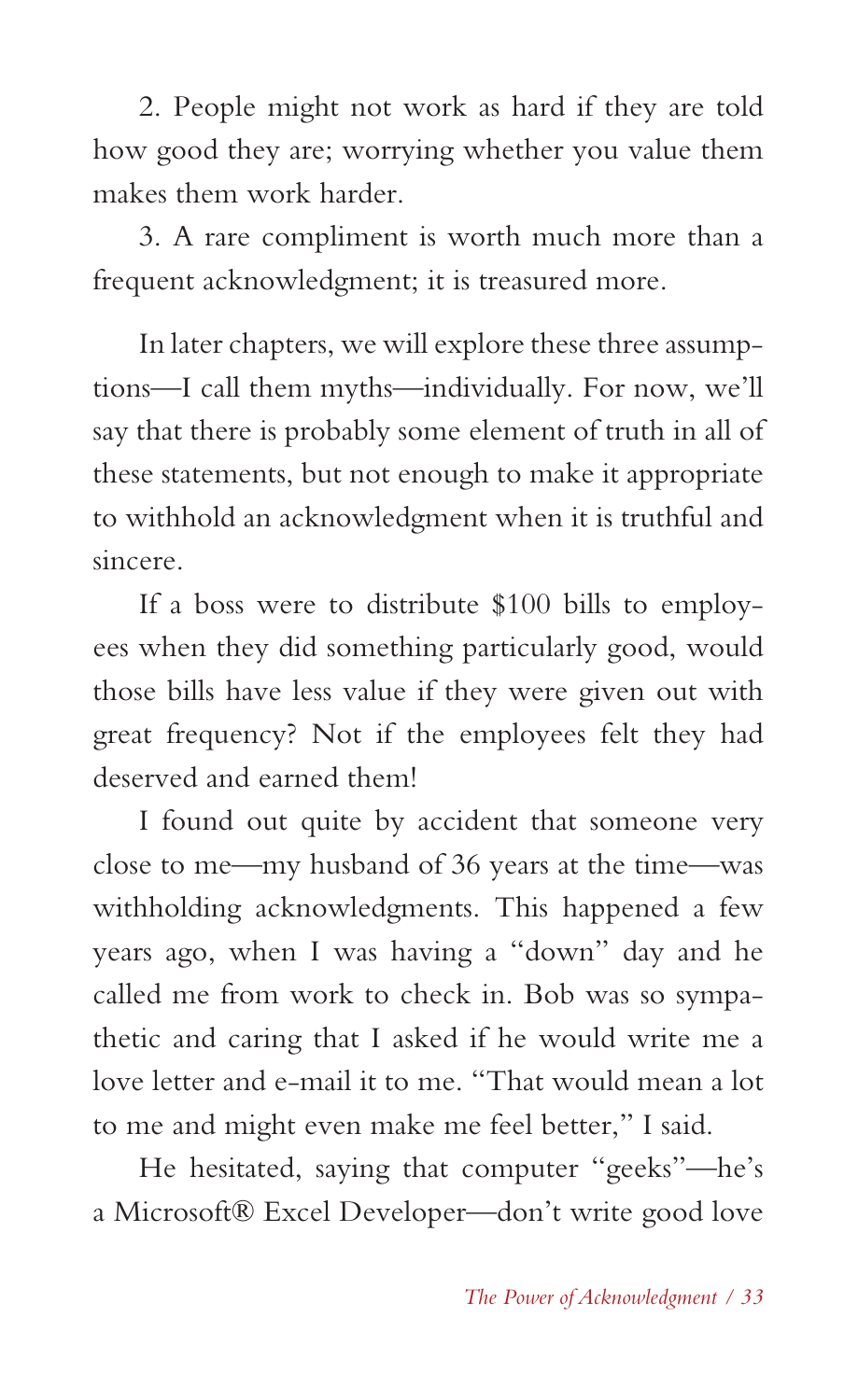letters, but agreed to give it a try. Ten minutes later I was shocked to find a three-page love letter (he types fast, and thinks faster!) full of the most sincere and dear acknowledgments I had ever received from him. He mentioned loving acts I had performed for a family in our neighborhood when the mother had passed away (I thought he had hardly taken note of them) and referenced the great success of a surprise  $60<sup>th</sup>$  anniversary party I had organized for my parents. He told me how attractive I was and much more.

I was deeply moved and my depressed mood evaporated on the spot. Later, I asked whether he had thought about those things without telling me, or if they had just occurred to him when he was trying to write the letter.

"Oh, I think those kinds of things all the time," he said somewhat sheepishly. "I just don't bother to get them from my brain to my mouth."

I read and reread his letter many times during that day, and for many days afterward. It was such a boost that I had the audacity to ask him (more as a joke than anything else) if he could write me two love letters a week. He paused, thought about it and then answered somewhat tentatively, "Well, I guess I could try ...."

Two years later, I am still receiving love letters every Monday and Thursday, unless extraordinary circum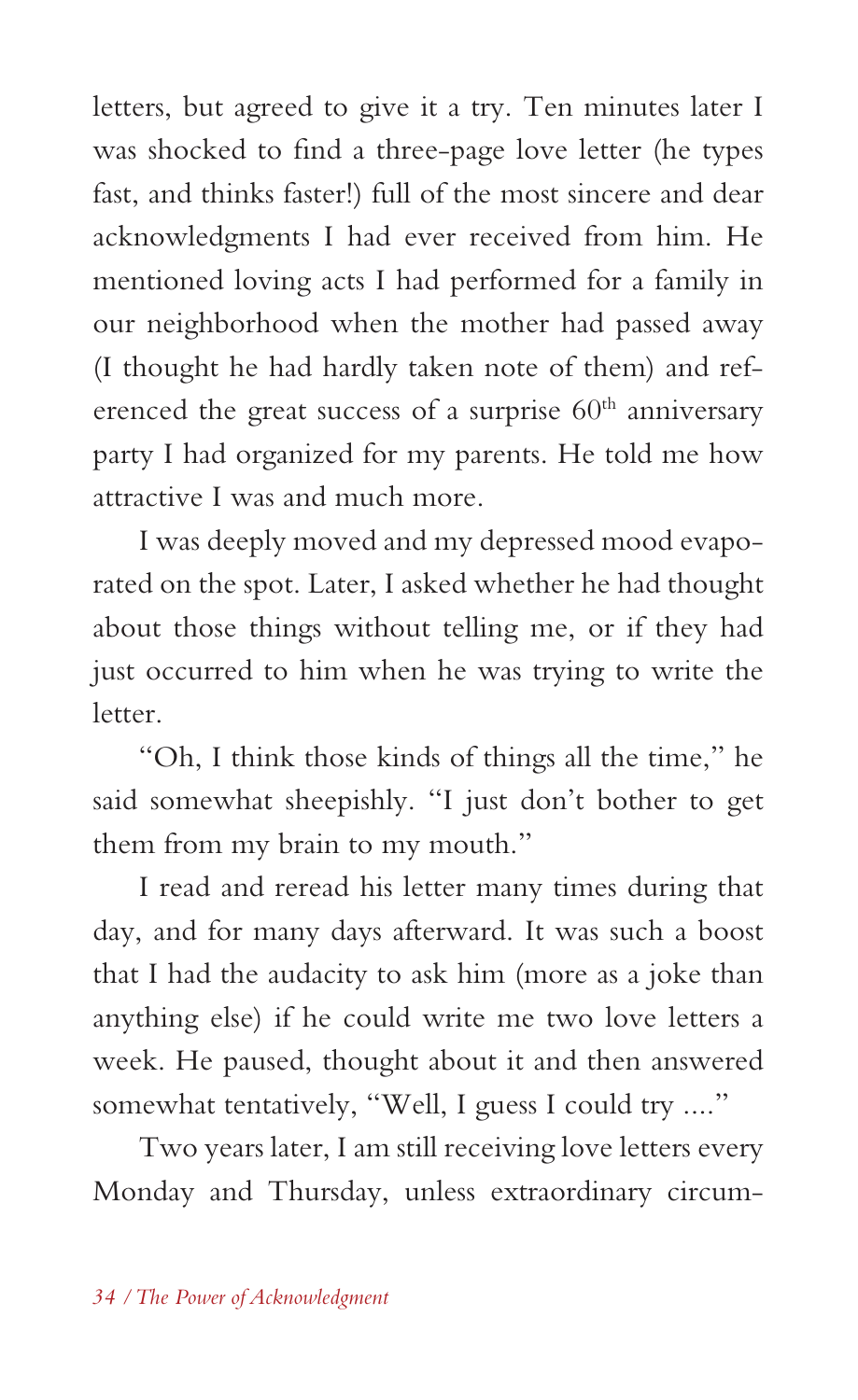stances intervene. And I nearly always respond with my own acknowledgments of him. This practice has made our relationship more intimate and joyful than I could ever have imagined possible.

All of us have acknowledgments stored in us. As you start paying attention to them, you will be shocked at the many things you could say to the people all around you that would make their day and change their lives. You may not realize it, but you are shortchanging both yourself and them by keeping them locked away in your mind. They are your "gold" to give away, at no cost to you, with minimal effort and energy. In fact, energy comes to you as you deliver these messages and see how people respond to them.

Recently I sat a friend down over a cup of coffee with a mission in mind. She is a person who has had great challenges raising both of her children, and I wanted her to know what an outstanding mother I thought she was. She had just given something incredibly special to her teenage daughter—not anything that she had purchased, but rather two days of time to go with her on a class trip that her daughter would otherwise not have been allowed to participate in. For the mom it was just something she did. For me, it was evidence of her unshakable commitment to and love for her daughter.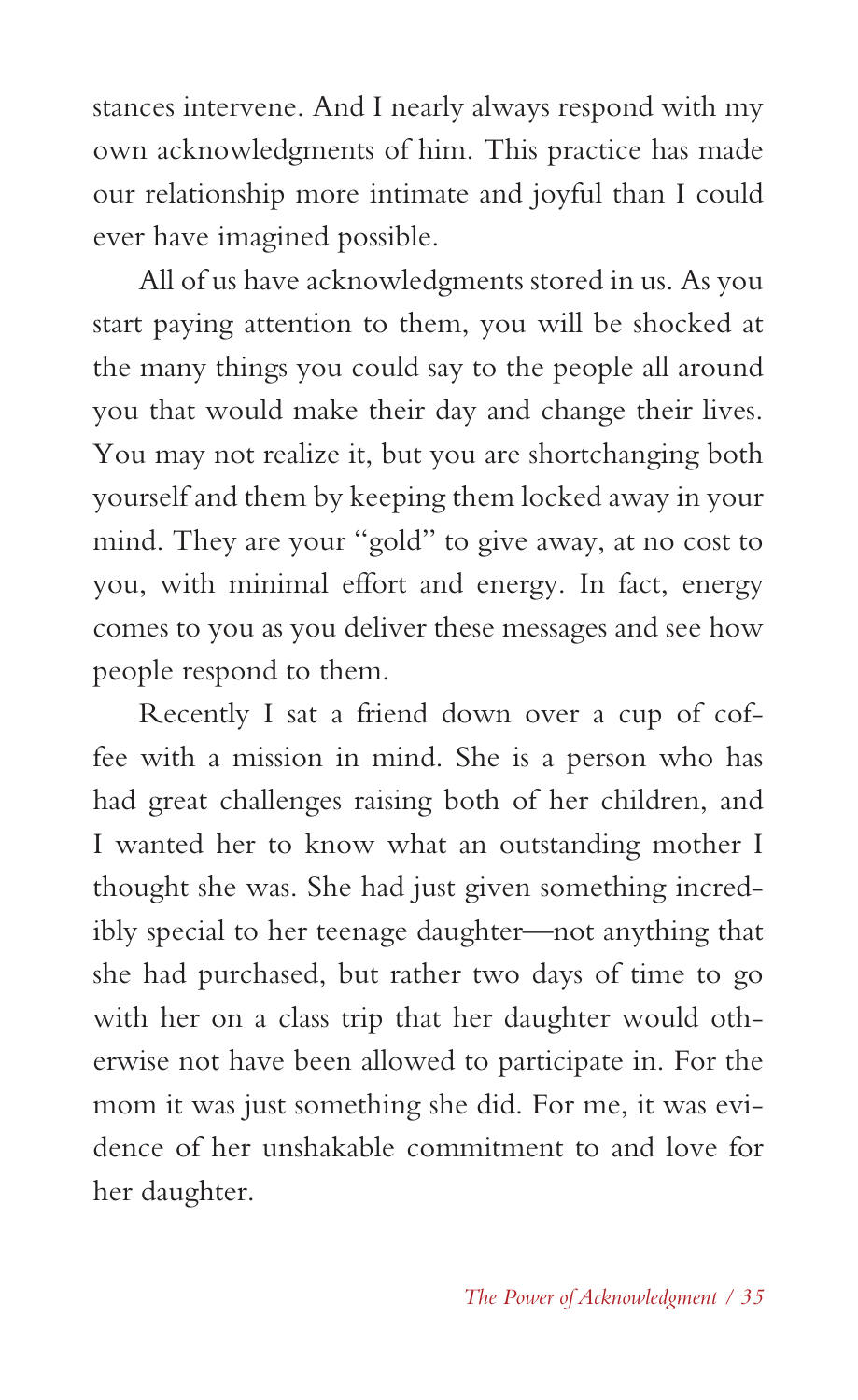As I acknowledged her deeply for what she had done, my friend first responded that it was nothing special, but when I repeated the acknowledgment, her eyes grew wide, a big smile broke out on her face, and she accepted the acknowledgment with a huge "thank you," getting teary as she said it. I was thrilled, knowing I had helped her at least a little with the challenges she continuously experienced.

Don't hold back! You can start practicing your acknowledgment skills as soon as you finish this chapter.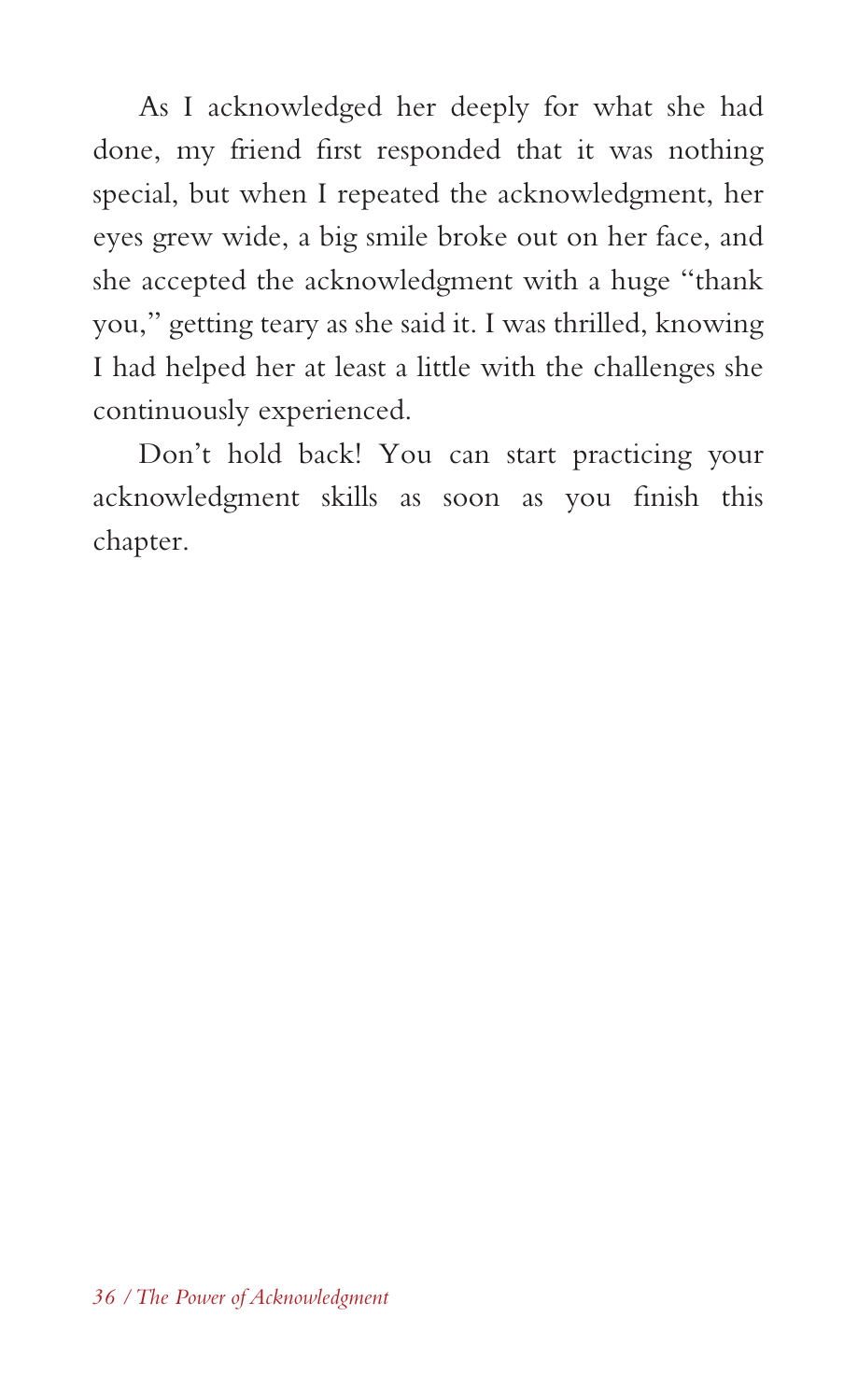Chapter 3

## *[Using Acknowledgment](#page-9-0) to Neutralize Jealousy and Envy*

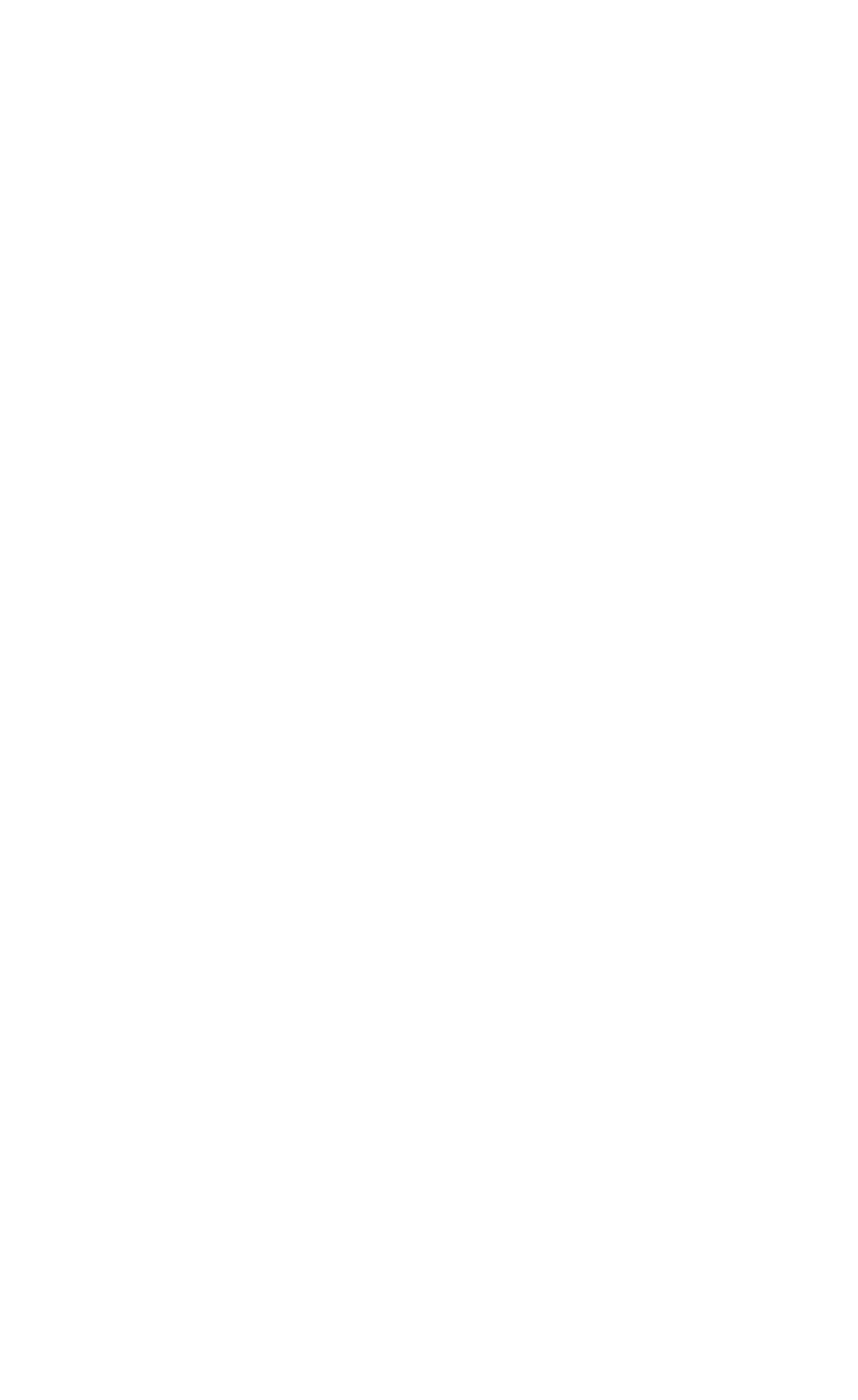### **Principle #3: Acknowledgment neutralizes, defuses, deactivates and reduces the effect of jealousy and envy!**

Acknowledge those you are jealous of, for the very attributes you envy. Watch the envy diminish and the relationship grow stronger as you grow to accept valuable input from the person you were envying.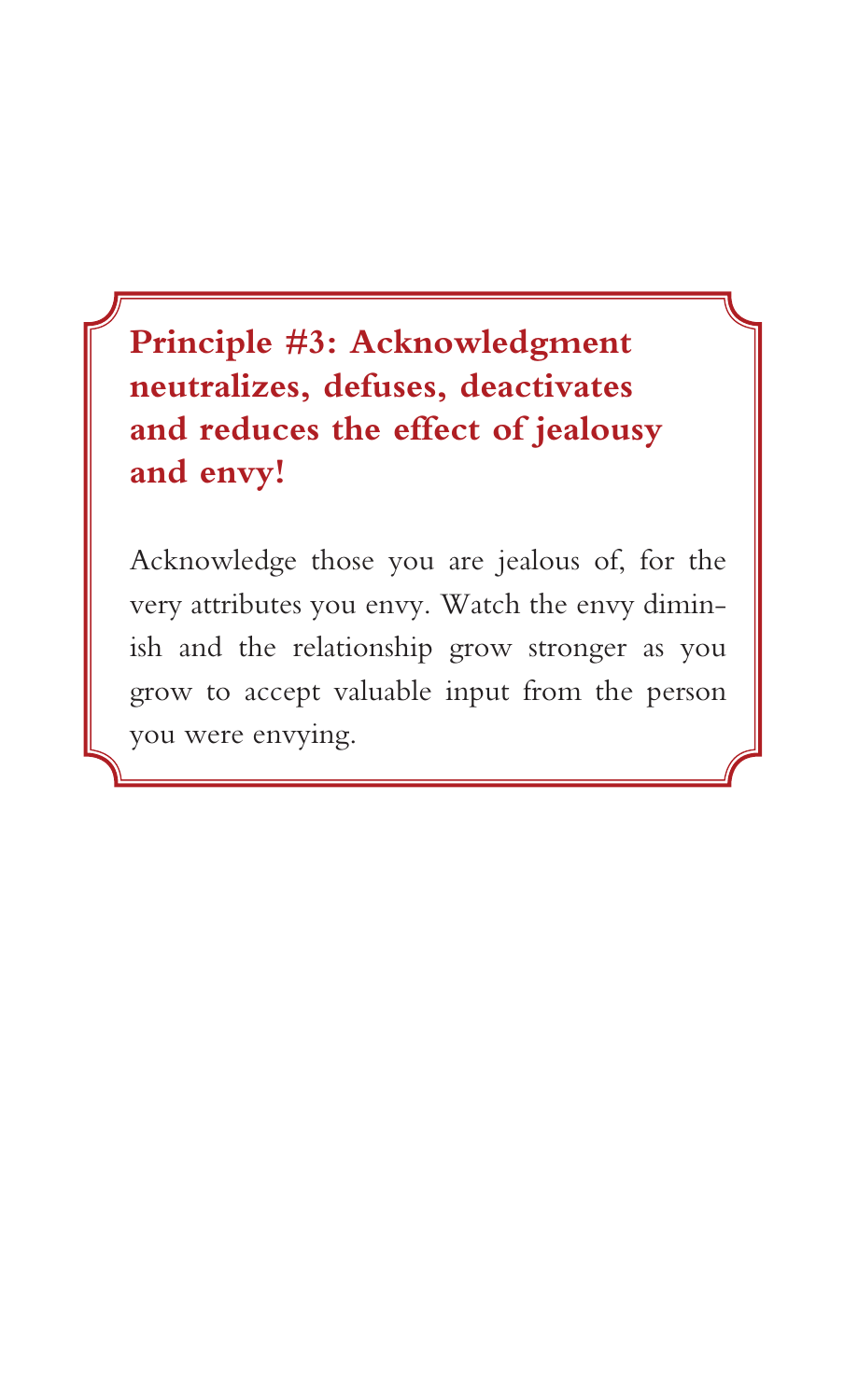I believe that many of the problems we face stem from<br>
envy—from personality disputes to serious crime. Thelieve that many of the problems we face stem from You might experience that nasty feeling when you see someone who's in wonderful physical shape, when yours is not that great. Or when you contemplate the person who sat in the next cubicle at your first job who has now sailed far past you professionally.

Jealousy speaks to some of our deepest wishes and fears. Ignoring it won't make it go away and it can poison your relationship with a particular person, or—if you are like me—with many people. But, if you know how to use them in concert, acknowledgment and jealousy can be powerful partners for good. Yes, you can actually use acknowledgment—when delivered freely and truthfully, and not for any tangible reward—to reduce or even eliminate this disturbing, negative emotion.

How could that be? While envy or jealousy makes us withhold anything that could make the envied person seem even better or stronger, the act of consciously acknowledging that person for those qualities actually shifts reality; you can feel the jealousy evaporate in the face of your acknowledgment. You feel it in your gut, you hear it in your voice, and you see it in the other person's face.

Jealousy, as we all know, is a potent and fierce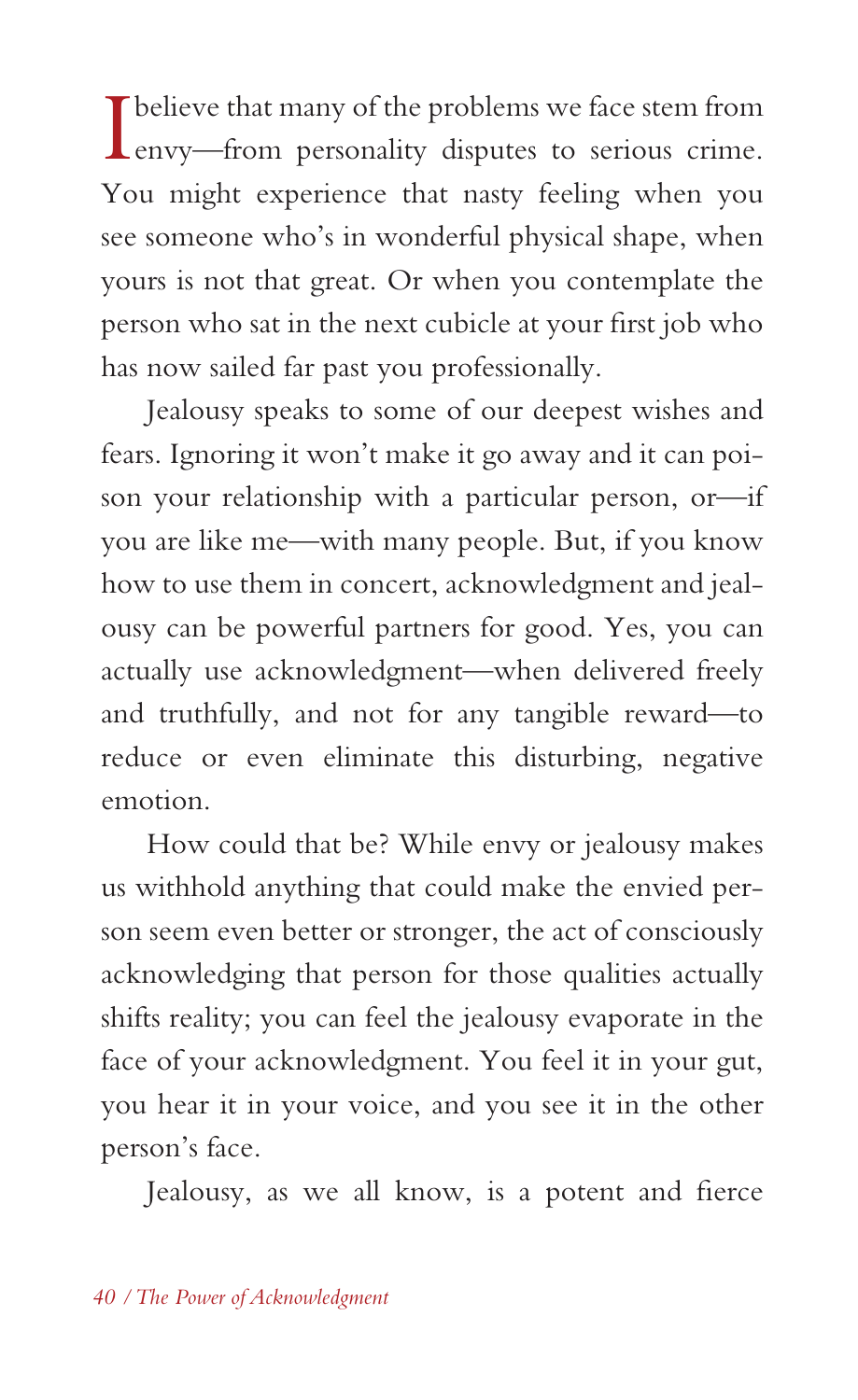destroyer—or at least diminisher—of relationships. My husband, Bob and I saw this work with a close friend of ours, whom Bob has known since childhood. Aside from being a leader in mathematics education at a major university, Jerry, a Ph.D., is a whiz at finances and almost all of the other necessary practicalities of life (life insurance, taxes, and 401ks, to name a few). My husband and I found ourselves gritting our teeth and getting upset every time he talked about these areas we knew so little about.

One day, we overcame our envy and uncertainty and said, "You're so good at all of these things. Can you help us?" Of course, he was delighted to do so. Our jealousy evaporated and we were able to save a great deal of money by following his excellent financial advice. Meanwhile, our friendship became even more intimate and meaningful.

It was much harder for me to come to terms with my feelings about my dear and wise friend, Kayli, who to me embodies motherhood in its most positive form. She did not pursue a career but devoted her life instead to raising her two sons, Scott and David, who have turned out to be wonderful, charming, and unselfish.

Unlike Kayli, I have had an active career practically since my first child was born. Although I worked from home as a telecommuter for many years, my daughter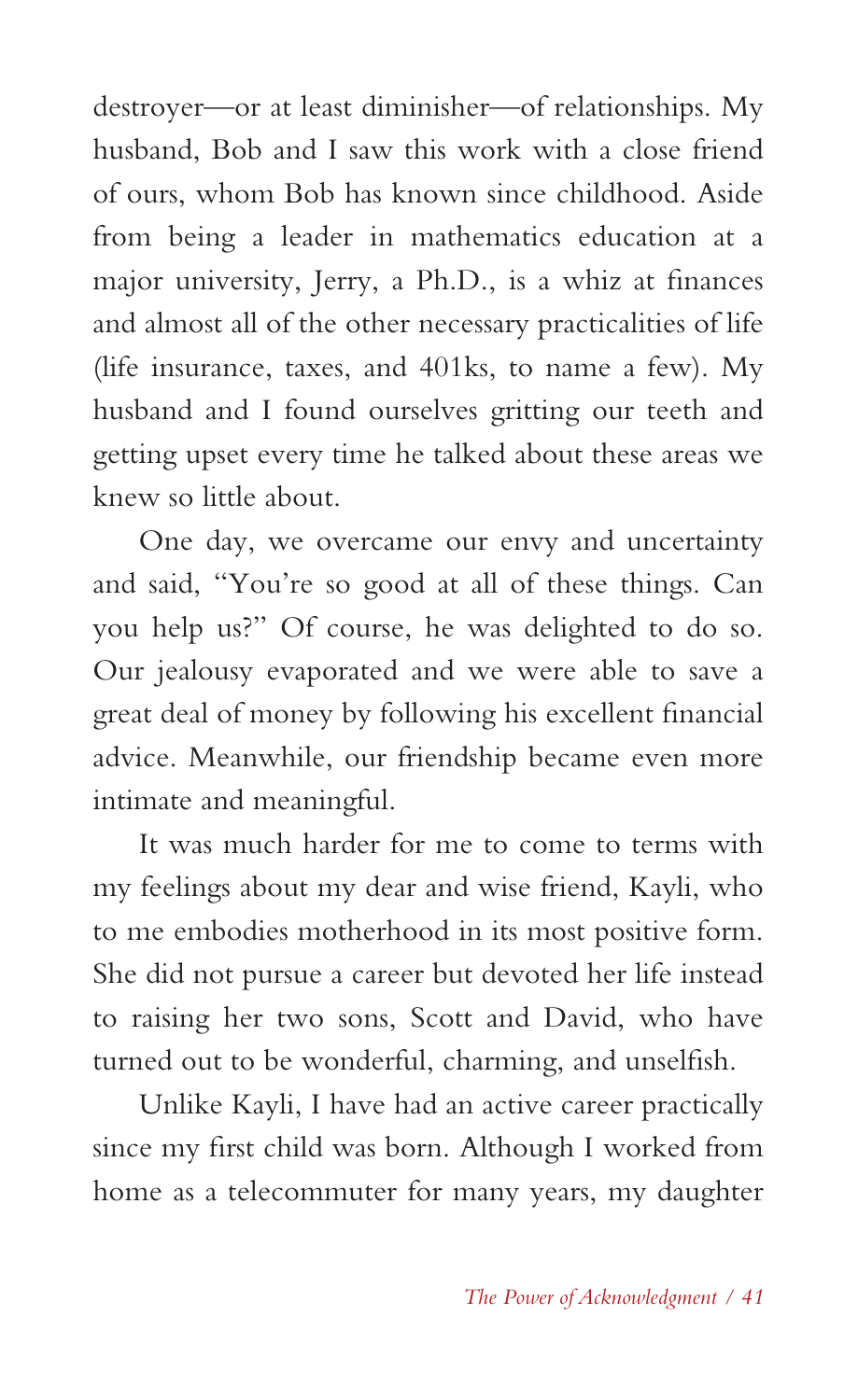was angry at what she perceived to be my lack of focus on her. One day when she was about five years old, she drew a picture of me holding a telephone in each ear and sitting in front of a computer.

While my husband and I love both of our bright, talented children absolutely, we have not had an easy time raising them. I often gazed wistfully at Kayli's family, feeling guilty for having had such an engrossing, time-consuming career while she had made a full-time commitment to her kids, displaying great creativity as well as enviable patience in parenting.

What has helped me handle these feelings and deepen our friendship is directly acknowledging Kayli's wisdom, intuition and expertise in mothering by seeking her advice. One instance stands out in my mind because it transformed my connection with Kayli and made a huge difference in my relationship with my 14-yearold son, Jared.

After a particularly difficult period in our family, I said to Kayli, "I'll bet you can think of a wonderful way for me to show how much I appreciate Jared given the rough time we have all been having."

Acknowledging Kayli in this way opened me up, without jealousy, to her wonderful advice, which I know I could not otherwise have heard. "Why don't you ask him if he would like to go on a trip with you,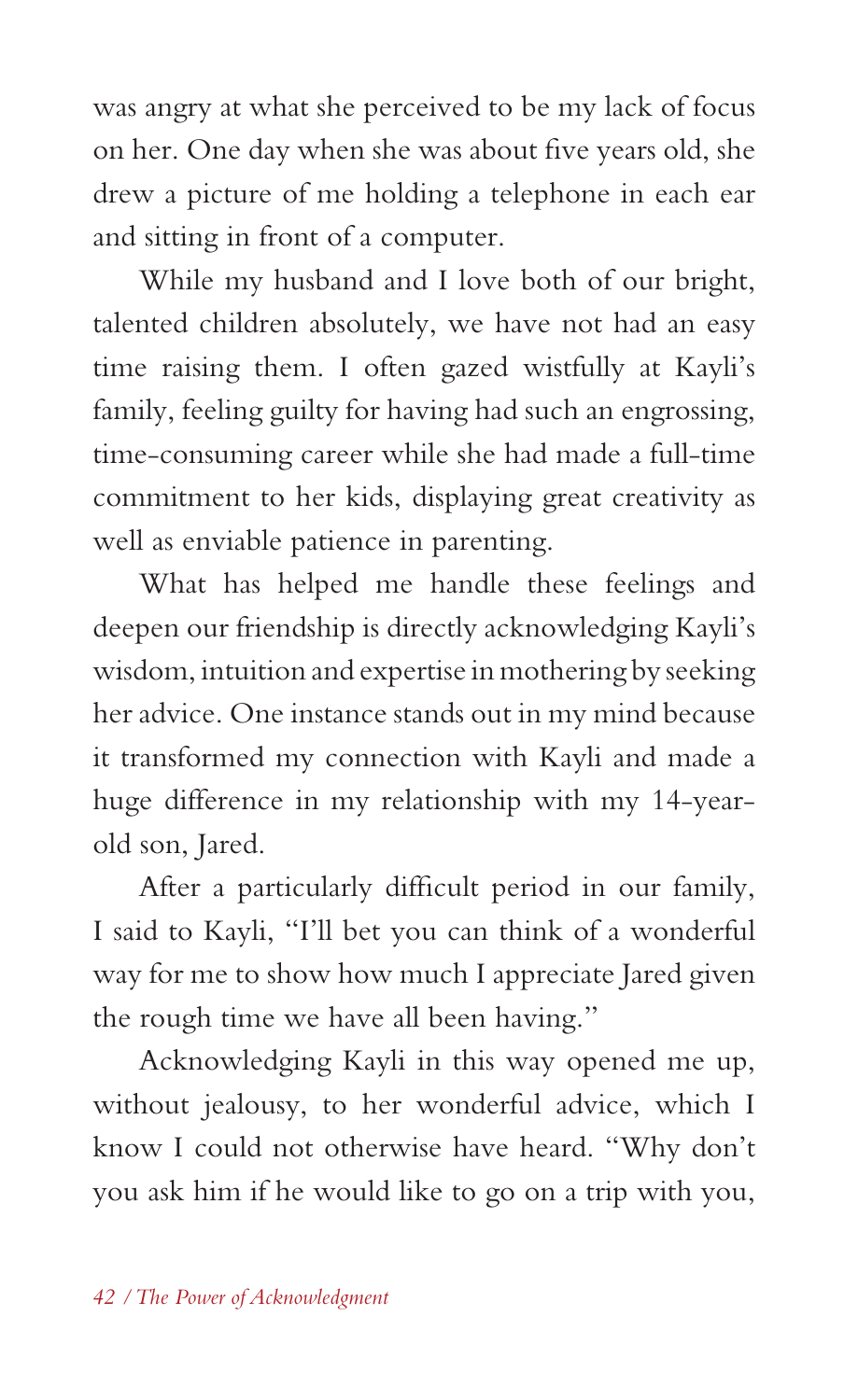and where he would like to go?" she said.

I knew what the answer would be, though, and it terrified me. "He'll say Paris, France, and we don't have the vacation time or the money to go there now."

"Go anyway," she said. "It'll be the most important trip of his life."

So I asked, so he requested what I predicted he would, and that's where we went. In order to save money, we left my husband home. I took the extra vacation time, and as a result, I wrote this chapter from Paris after an outstanding day with my son on the best trip of his life and one of the best of mine.

In fact, Jared returned the gift of that trip to me many times over. For example, when I told him that the French couple I had stayed with for a summer when I was 18 years old lived fairly close by, he said he would love to meet them. Mario and Claudia, ages 81 and 87, were thrilled with the idea when I wrote to them proposing it. So they met us in Paris where we all spent two glorious days together. After they left, I presented a list of things to Jared that we could do on our last day in Paris, including taking a train to an amusement park. But he surprised me by saying he would prefer to take a train to visit Mario and Claudia in Lyon, to see where they lived and where I had spent my summer when I was a teenager. And so we did, giving me a deep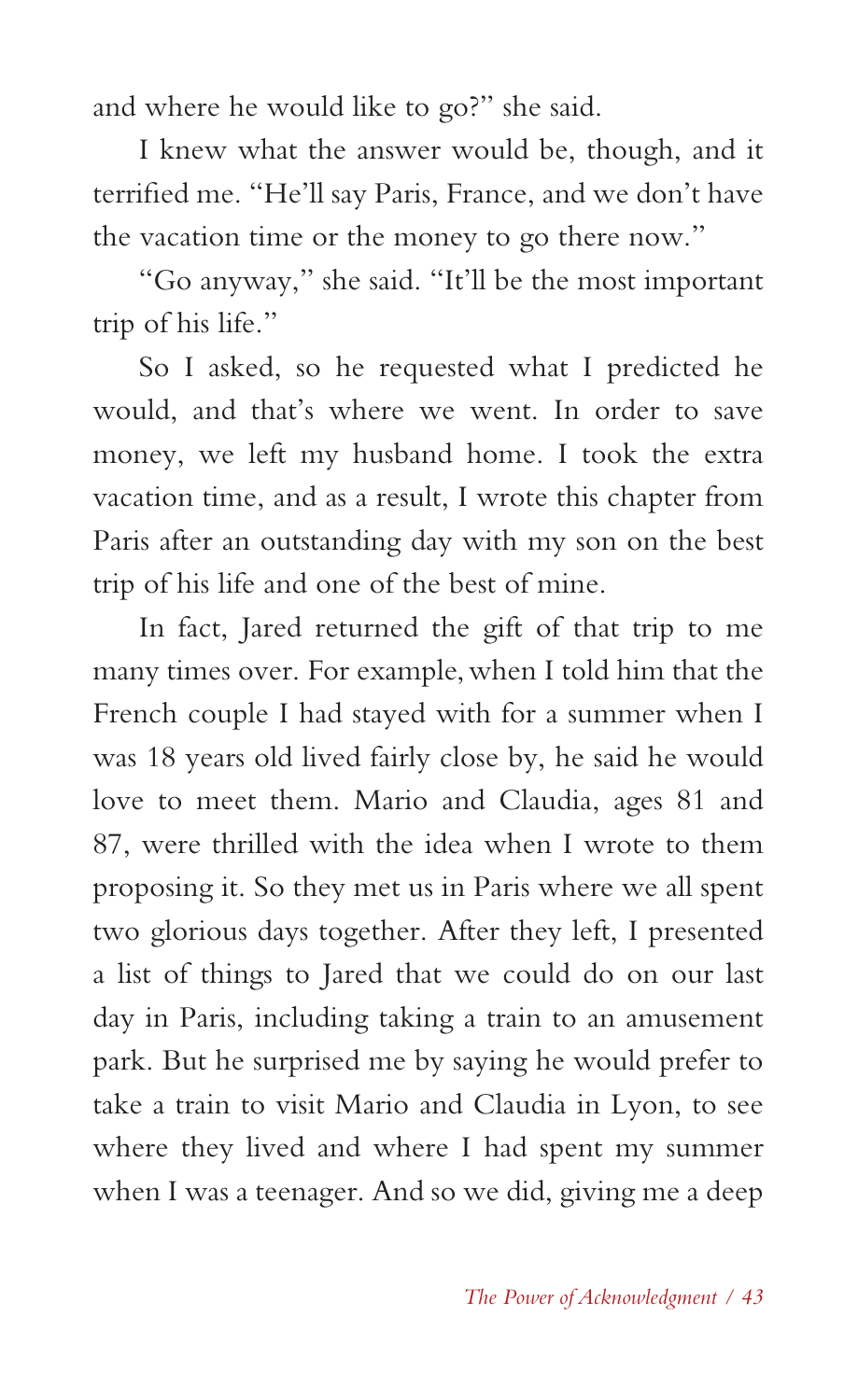sense of completion with people I have dearly loved, but rarely seen, all of these years.

If I hadn't acknowledged Kayli's wisdom, I wouldn't have been able to ask for her advice and be truly open to it. And I wouldn't have given Jared the opportunity to acknowledge me in a way that was both loving and lasting. This has finally allowed me to truly let go of my jealousy of Kayli and be able to seek and receive her advice whenever I need it. Making this constraint disappear has been a wonderful gift to both of us.

At work, the stakes can actually feel higher and riskier than with friends and family. One rather dramatic example of the acknowledgment/jealousy relationship in the workplace stands out in my mind. I had approached the president of a well-known and highly respected training institute to see if we could persuade the founder of it—a true guru and hero in the field of quality—to be the lead presenter of a live, interactive, global satellite broadcast that our company would produce and market. Though getting the founder to participate was a very long shot, we were successful in making it happen. I immediately got our marketing team to put together ideas for the brochure that we would use to let the world know about the upcoming event. The president of the institute wasn't satisfied with the concept our team came up with, though, and asked if he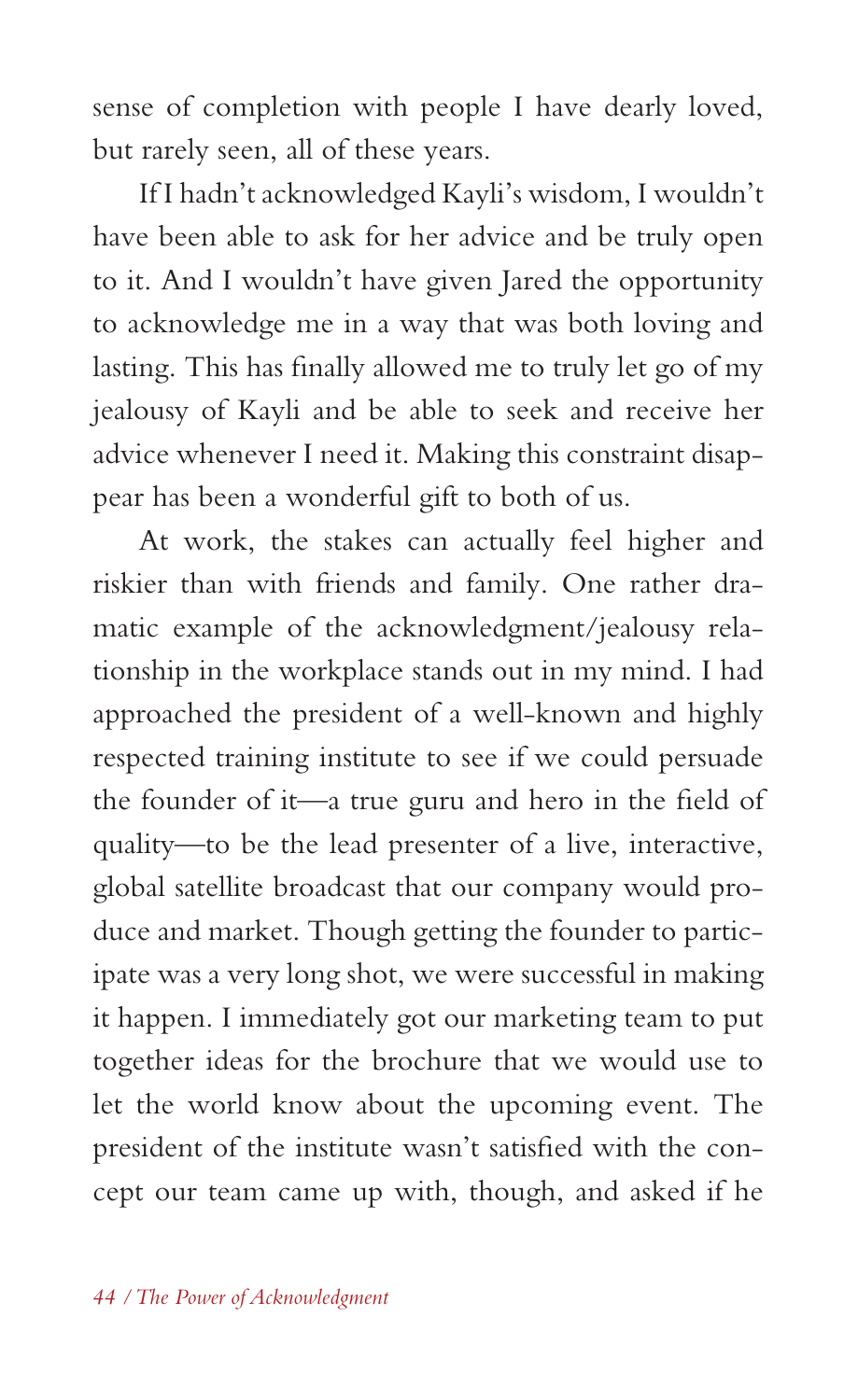could do it himself (he personally had a strong design and marketing talent, as well as the passion for doing it). The brochure turned out to be outstanding—we later found out that many people actually framed it and hung it on their office walls!

As thrilled as I was with the piece, I felt threatened and envious of both his vision and the ability to carry it out. Why hadn't I been able to inspire a result like this from our marketing team? Even the fact that the broadcast turned out to be the most highly attended one in our company's history—a huge win for all of us—didn't eliminate my feelings of jealousy and inadequacy. Of course the "star" of the broadcast had a lot to do with the success, but I recognized that the brochure had made it happen in concrete dollars and cents terms.

A few months later, we needed to fill the head of marketing slot at our company. I knew of the true passions and demonstrated talents of the president of the institute I had worked with. Since I was involved in the job search, I had a crazy thought about his being a potential candidate, strange as that might have seemed to the rest of the world. At first my jealousy, as well as my fear of insulting him, kept me from broaching the subject.

Finally, I summoned up the nerve to call him and acknowledge his extraordinary design and marketing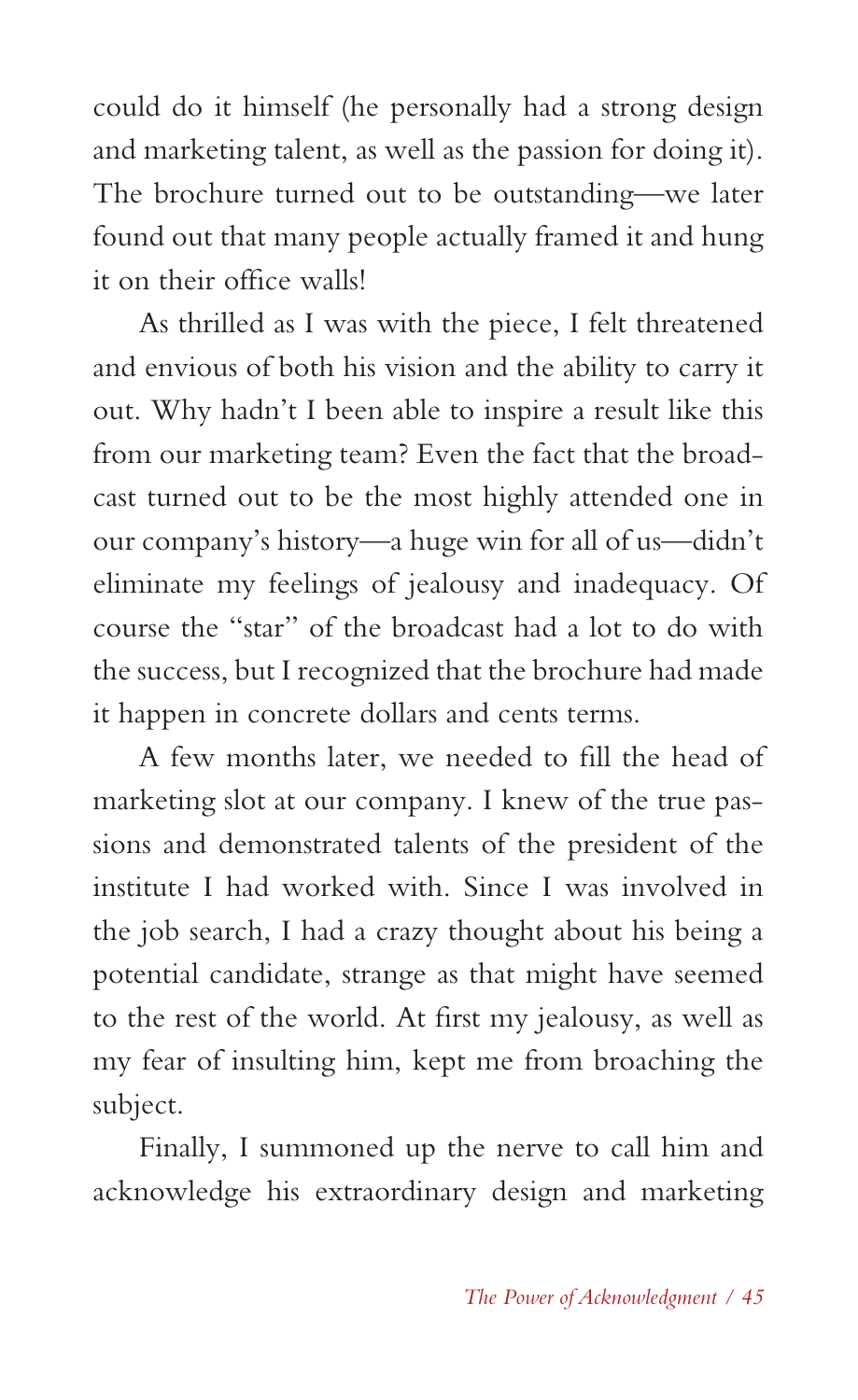talents. I started by saying, "I hope I'm not being inappropriate in asking you this, but we have a head of marketing position open now at our company. Would you be offended if I ask you if you would like to be considered for that position?" Not only was he *not* insulted, but he was delighted at the opportunity to do what he was truly passionate about. He very quickly assumed the role of our company's head of marketing, and loved every minute of his numerous years in that role! And this gratifying result had been the amazing outcome of being able to overcome my jealousy, by acknowledging what I envied most about this person, and then making the leap from the acknowledgment to the offer. If I hadn't been able to acknowledge his talents directly, I never would have been able to consider asking him to be a candidate for that critical job.

Acknowledgment of those we are jealous of opens us to their expertise and profound wisdom and makes them eager to share their gifts with us.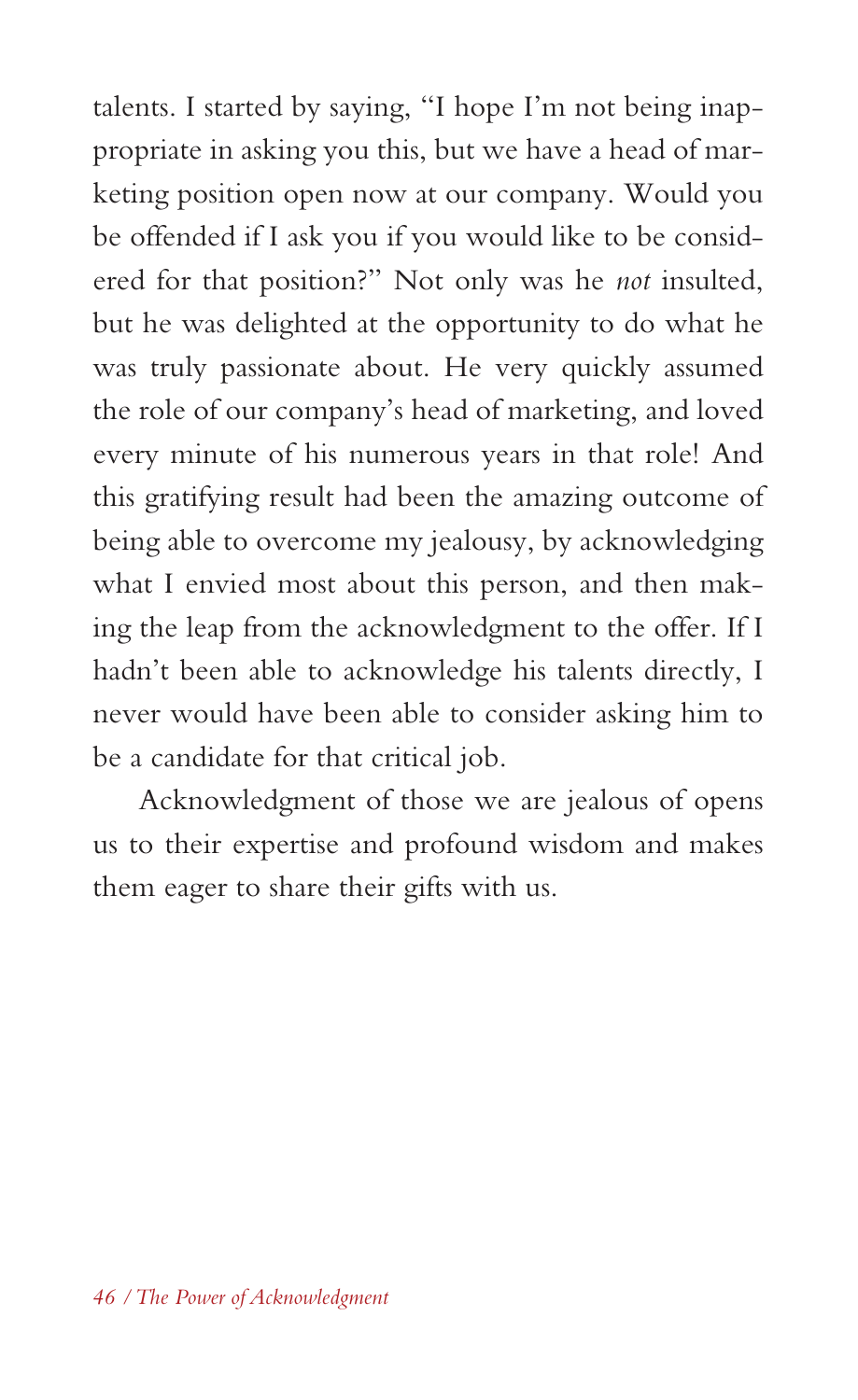Chapter 4

## *How Acknowledging [People Produces Great](#page-9-0)  Results at Work*

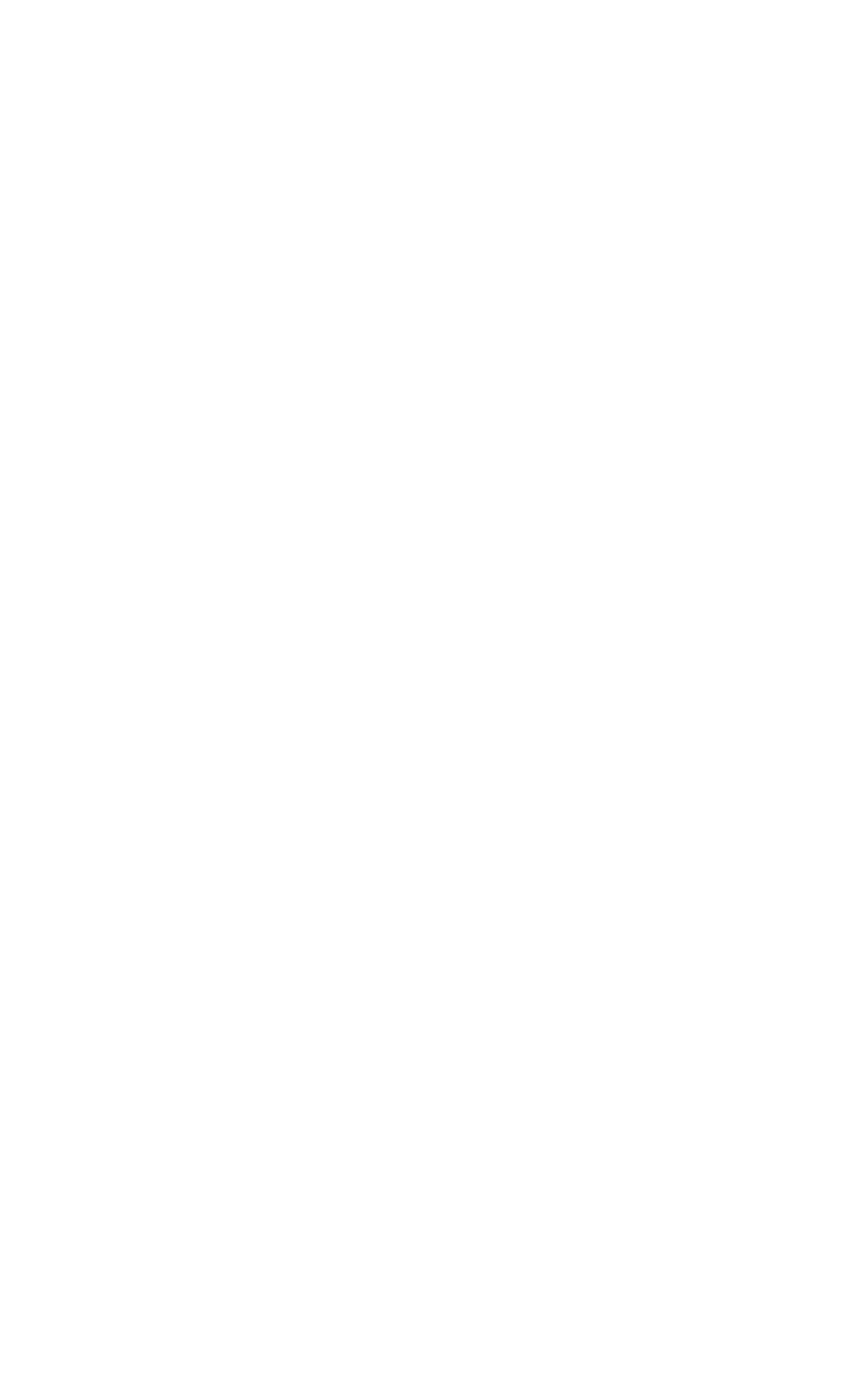**Principle #4: Recognizing good work leads to high energy, great feelings, high-quality performance and terrific results. Not acknowledging good work causes lethargy, resentment, sorrow and withdrawal.** 

Recognize and acknowledge good work, wherever you find it. It's not true that people only work hard if they worry whether you value them. Quite the opposite!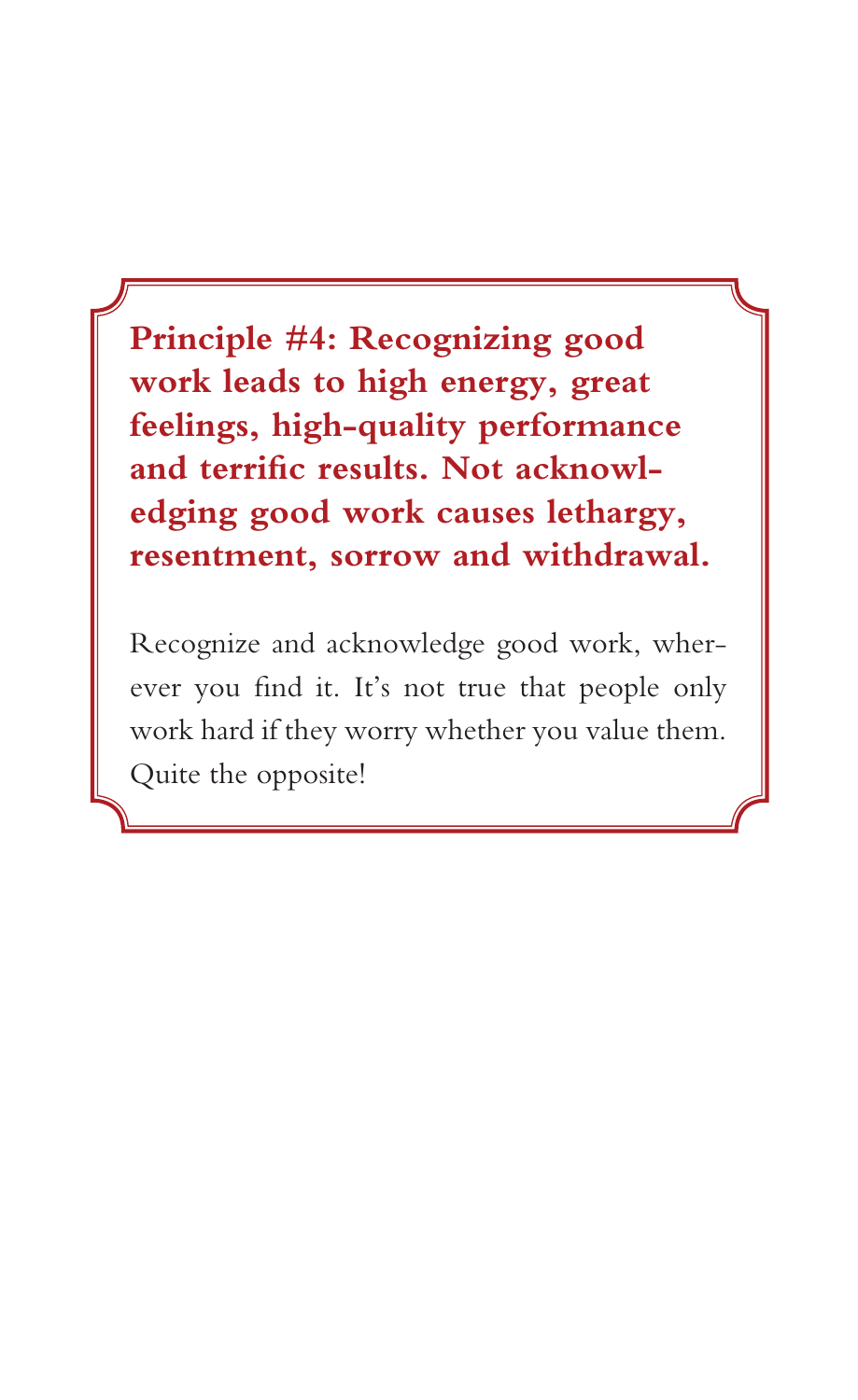Can you imagine this scene, which takes place every day all over the world? You have just completed a difficult and challenging job. Perhaps you've worked alone on a project that needed three people to complete it, and got it done before the scheduled deadline and under budget. Customers and potential customers are already telling you how much easier it makes their jobs, how excited they are, and how this new product really fills a need. You report all this to your boss and all you get is a weak and distracted, "Oh, okay."

You already know what you're left with: resentment, lack of energy, and most of all (but not usually identified) sorrow. Why did you bother to put in all of the extra hours, why did you feel the deep commitment to getting the job done even with insufficient resources? "Who cares anyway?" you ask yourself.

That's what happened to a sweet, gentle person I know who used to work around the clock at a seniorlevel position in a large company. His boss, however, never acknowledged his outstanding work and highquality results. All he did was find fault with him personally and pick continuously at insignificant things.

My friend finally threw in the emotional towel. He didn't quit, but he now works a 9 to 5 day, gets the minimum job done and is very sad about it. You can see the intense pain in his eyes when he speaks of the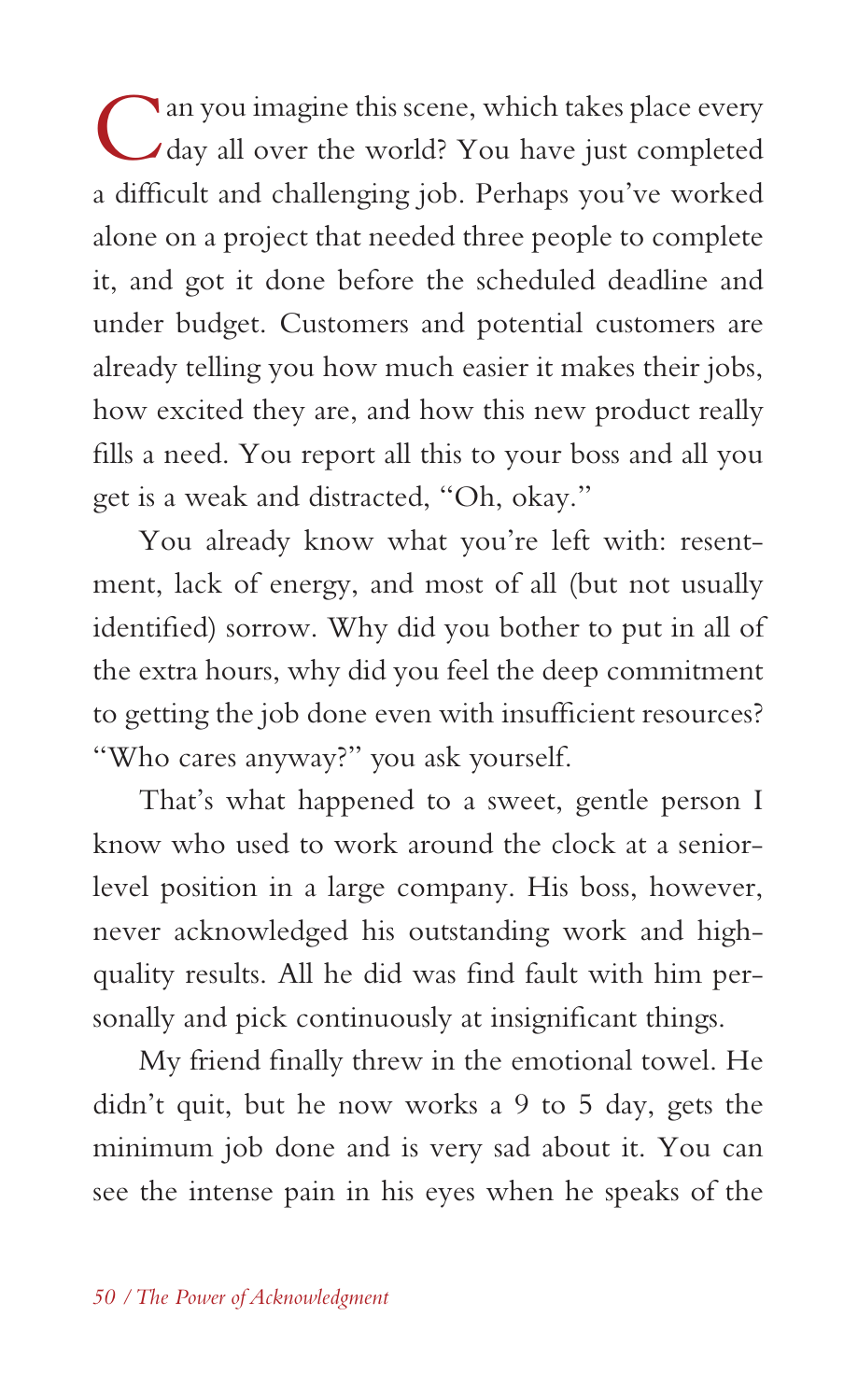situation; he also has a deep sense of resignation.

There is some hope, though: Others in the department who felt the same way got a committee from upper management to evaluate the boss. His lack of appreciation and acknowledgment are being addressed.

That's one way to handle this kind of situation. Wouldn't it be better and more productive, though, for managers to generously give acknowledgment when it is deserved, and for subordinates not to have to go to such lengths to get what they ought to have and truly need?

Now imagine a different kind of scenario: You go to your boss, an extremely busy multi-tasker who rarely has time to eat lunch or even go to the bathroom. You clear your throat and wait until she looks up, then speed through an update on your project, highlighting its rapid completion—under budget and before the delivery deadline—and the positive user feedback.

Your boss looks up, makes eye contact and says, "I know how hard you worked on this project, how much overtime you put in, the weekends you worked. This is a phenomenal accomplishment. Thank you for your commitment to getting the job done to the highest level of quality, even with limited resources. On the next project we'll see if we can get you more of the support you need. Great job!"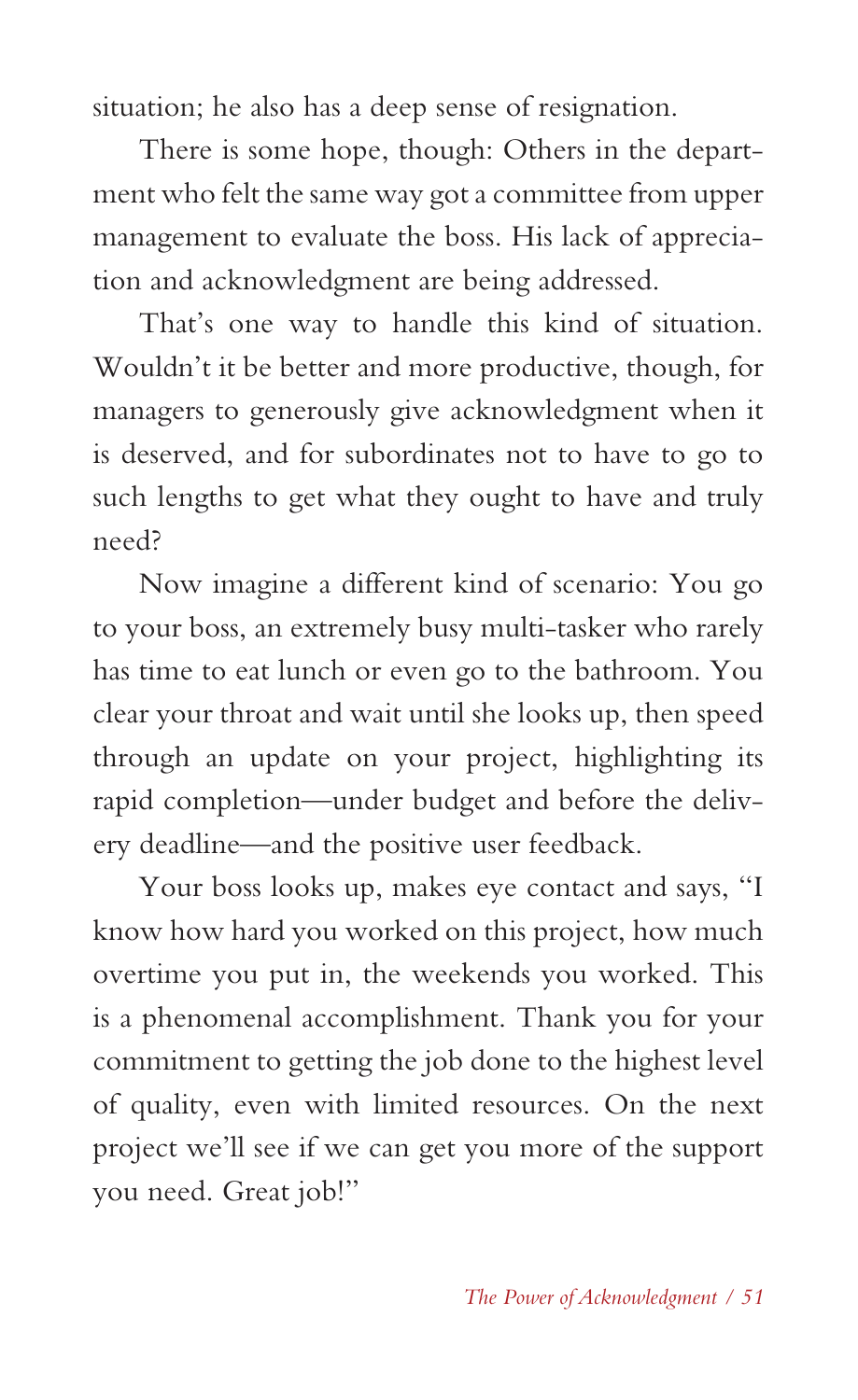What effect would this kind of response have on your feelings of self-worth, your motivation, and your opinion of your job and the difference you make to your company? Imagine how positively you would feel and react.

I know, because nearly this exact scene took place when I worked at CBS Television. At the time, I produced short pieces for our local news broadcast—the editorials—every day. Some were filmed on location with news crews; others were done solely in a studio and taped for later broadcast.

Our editorial board had decided to do a "celebrate New York" piece which I would write and produce. I had instructed the cameraman to make it a true celebration, to be as creative and artistic as he could be. When the footage came back and I reviewed it with our editor, we put it together with the famous song, "New York, New York" from the musical "On the Town." I was so pleased with the final product that I thought our very busy Editorial Director should see it before it was broadcast.

He came down to the videotape area, viewed the two-minute piece, said he would be right back and disappeared. I was speechless, not knowing what he had thought of it and feeling that all my hard work was on the line. Was it too "cinematic" for local news? I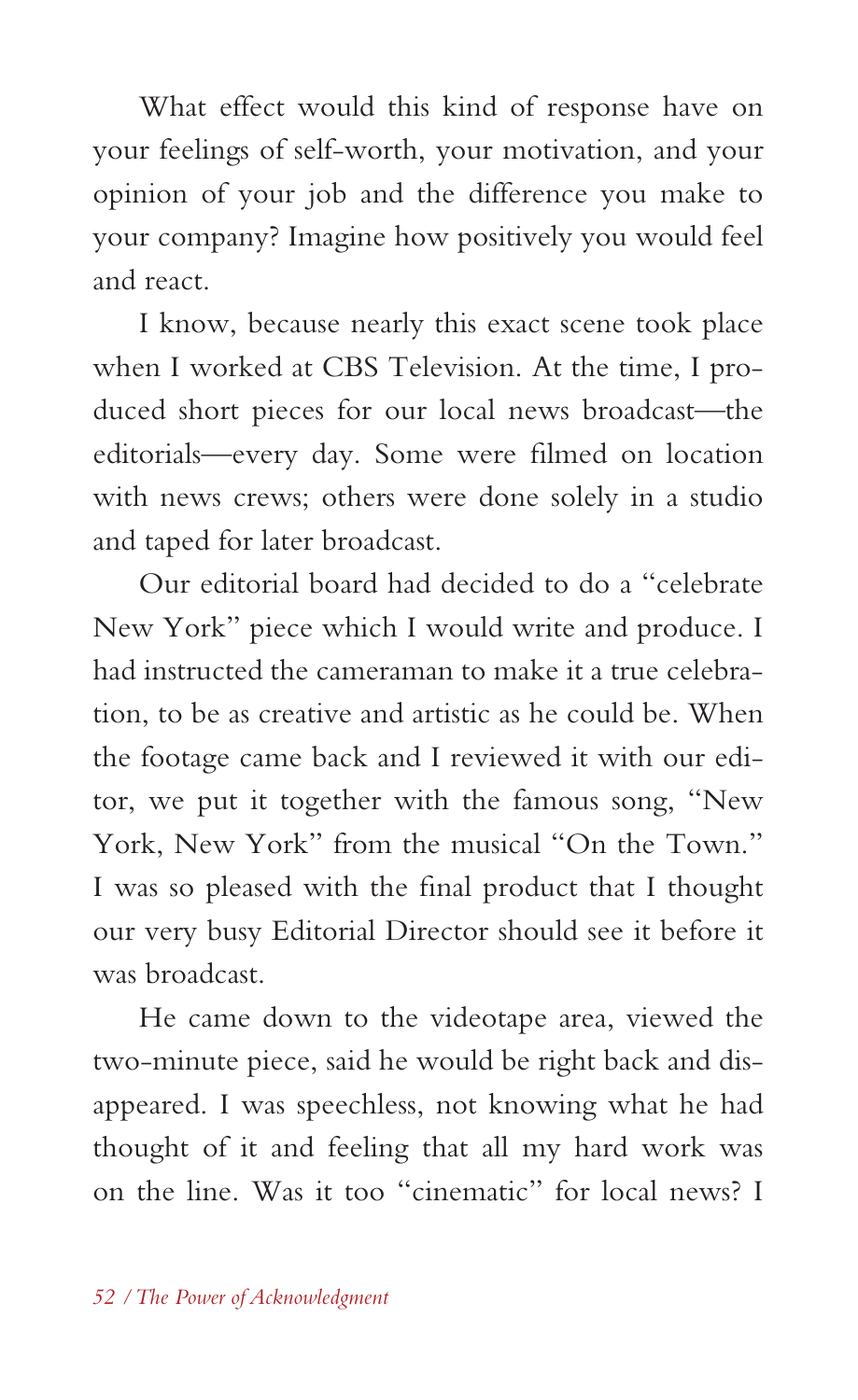had trusted my instincts and pulled out all the stops. Moments later, he returned with *his* boss, who was rarely seen by anyone but those in his innermost circle. My boss had the tape operator play the piece again. When it was done, both men turned to me and told me what a phenomenal, creative job it was.

Eventually they submitted the editorial for the New York Press Club's "Heart of New York Award" and it won. The acknowledgment and recognition I received inspired me to embark on many other even more challenging and creative projects, at CBS and elsewhere.

Written acknowledgments can also be very effective, with the added benefit that the employee can read them again and again—very helpful on days when things aren't going so well! They take three or four minutes to write and can mean a world of difference to your recipients. For example, it is well known that former CEO Jack Welch's celebrated, countless, hand-written notes to GE people acknowledged, inspired, and motivated them.

Here's an actual example of a written acknowledgment that lit up, energized and motivated a key sales person in our project management training company. It was in the form of an e-mail from Robin, a senior executive, acknowledging the excellent progress that she had been making. And I think we can all learn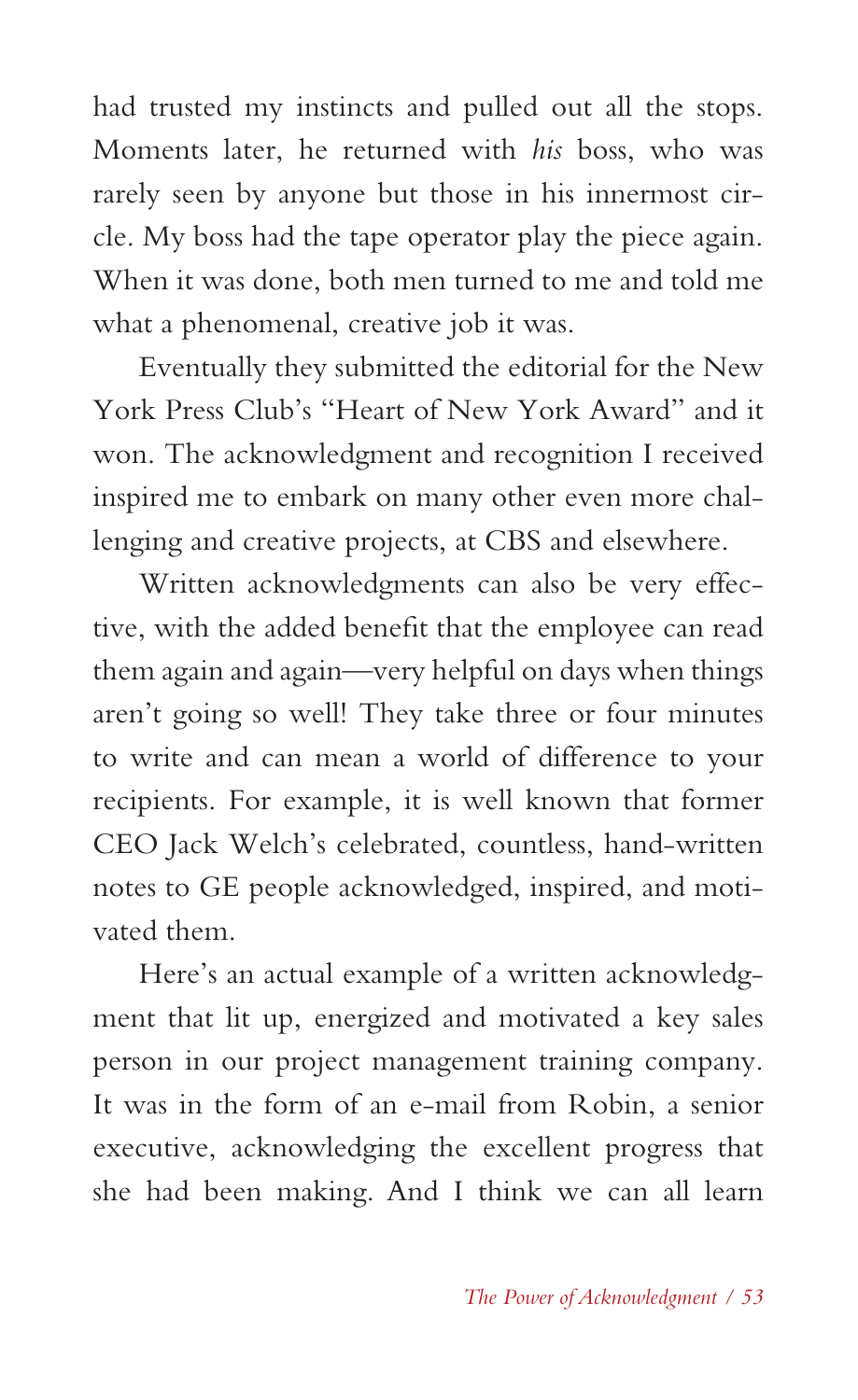something from this person who continuously writes some of the best acknowledgments (but only when they are well-deserved) that I have ever read. Here is Robin's acknowledgment of Michelle, as well as the ensuing e-mail thread that resulted and which she has saved for several years.

Subject: Congratulations! Hi Michelle,

Congratulations on your outstanding string of recent sizeable sales successes! You have done a masterful job with working these key accounts even in the face of considerable distractions such as (the introduction of) Six Sigma and being (our CEO's) acting secretary!

I am personally very proud of what you have managed to accomplish these past 2-3 years. I remember all those conversations we used to have when you lacked confidence and doubted your abilities to transition successfully into on-site sales and now look at you —top of the hill! I told you that you could do it! You are a great shining example to others (who should be humble enough to take note!) and I am quite sure that the entire management team is as proud of you as I am. It's great to have you as part of this team and I really look forward to working a few shows with you next year. Keep up the great work and aim ever higher—you know you can do it!

Robin

She wrote this back to him: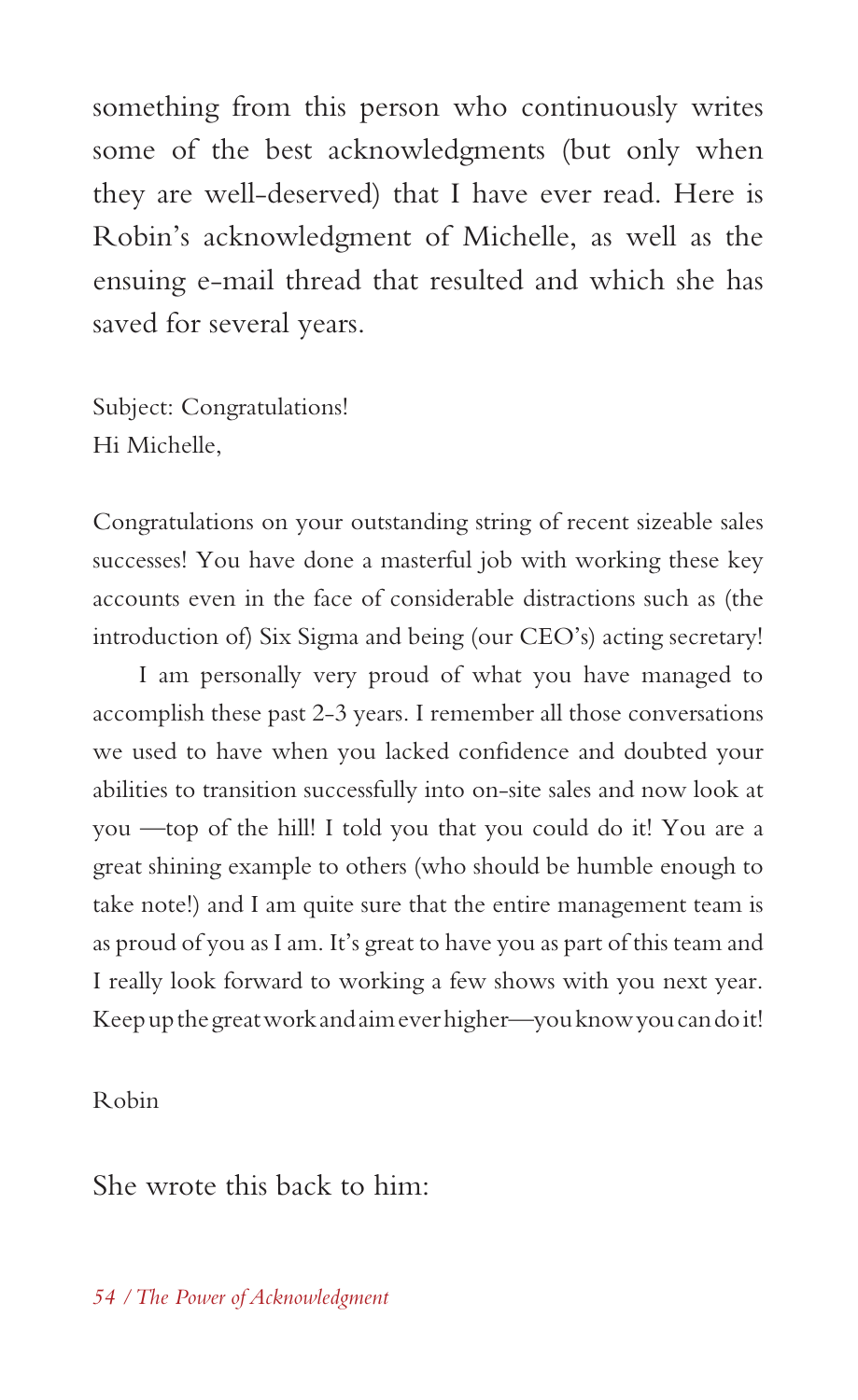#### Robin—

Thank you so much for the beautiful e-mail. It means so much to me to receive these types of communications.

I thank you for your continued support—without you… and the rest of the management team, who would know where I would be.

I look forward to continuing to work at IIL—I enjoy myself tremendously and believe that I can help grow this company to be (even more) successful and fruitful.

Hoping for \$3 million by the close of this year.

All the best— Michelle

Others of us "chimed in" to reinforce Robin's acknowledgment, as he copied just about everyone in the company on it—a special recognition in and of itself. One manager named Jeanie responded:

You know, Michelle.... Robin is right. You have done an outstanding job over the past few years. It is fun to watch you grow, both in your sales expertise AND as a young lady!!!! We are all proud of you and I consider it a privilege to work with you.

#### KEEP UP THE GREAT WORK!!!!!!

Regards, Jeanie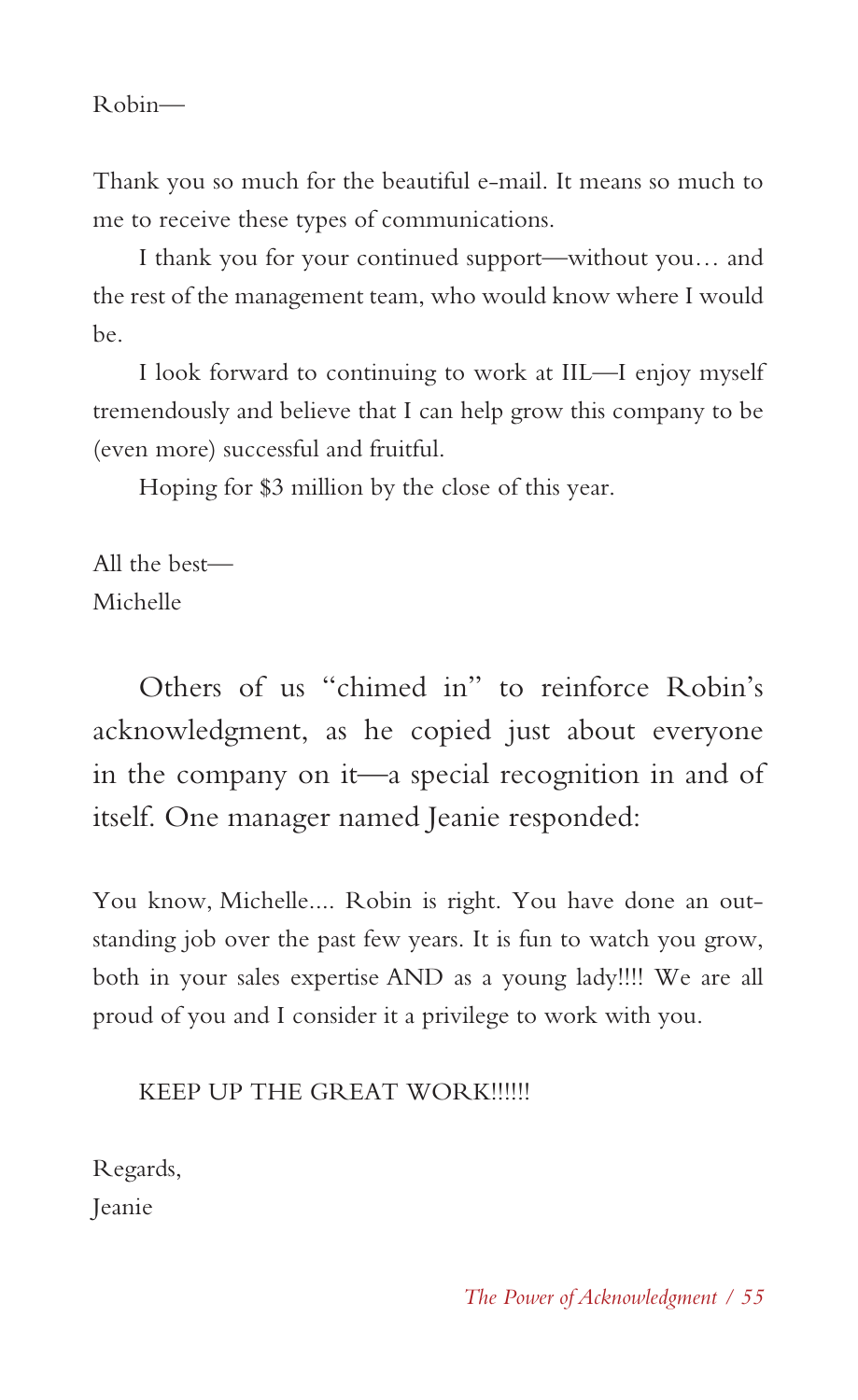I also (naturally) added my "two cents" and copied everyone as well:

Robin has so eloquently described Michelle's well-deserved success. Please add my congratulations to his. Michelle, you are a great role model in sales success for all of us! You have made and continue to make a great contribution to IIL.

Best,

Judy

And how long did it take Robin to write this "hang it on your wall in a silver frame" acknowledgment? Probably no more than a few minutes, yet the impact was profound both in terms of making Michelle feel wonderful and giving her even greater motivation to succeed, as you saw from her response.

The results of these kinds of actions that created the positive responses that you just read are even validated in current research, as reported by Barbara Fredrickson in a book entitled *The Psychology of Gratitude*: "Indirect evidence that positive emotions transform organizations and help them to thrive comes from research that links employee engagement to a wide range of organizational outcomes ... research shows that organizations with employees who experience frequent positive emotions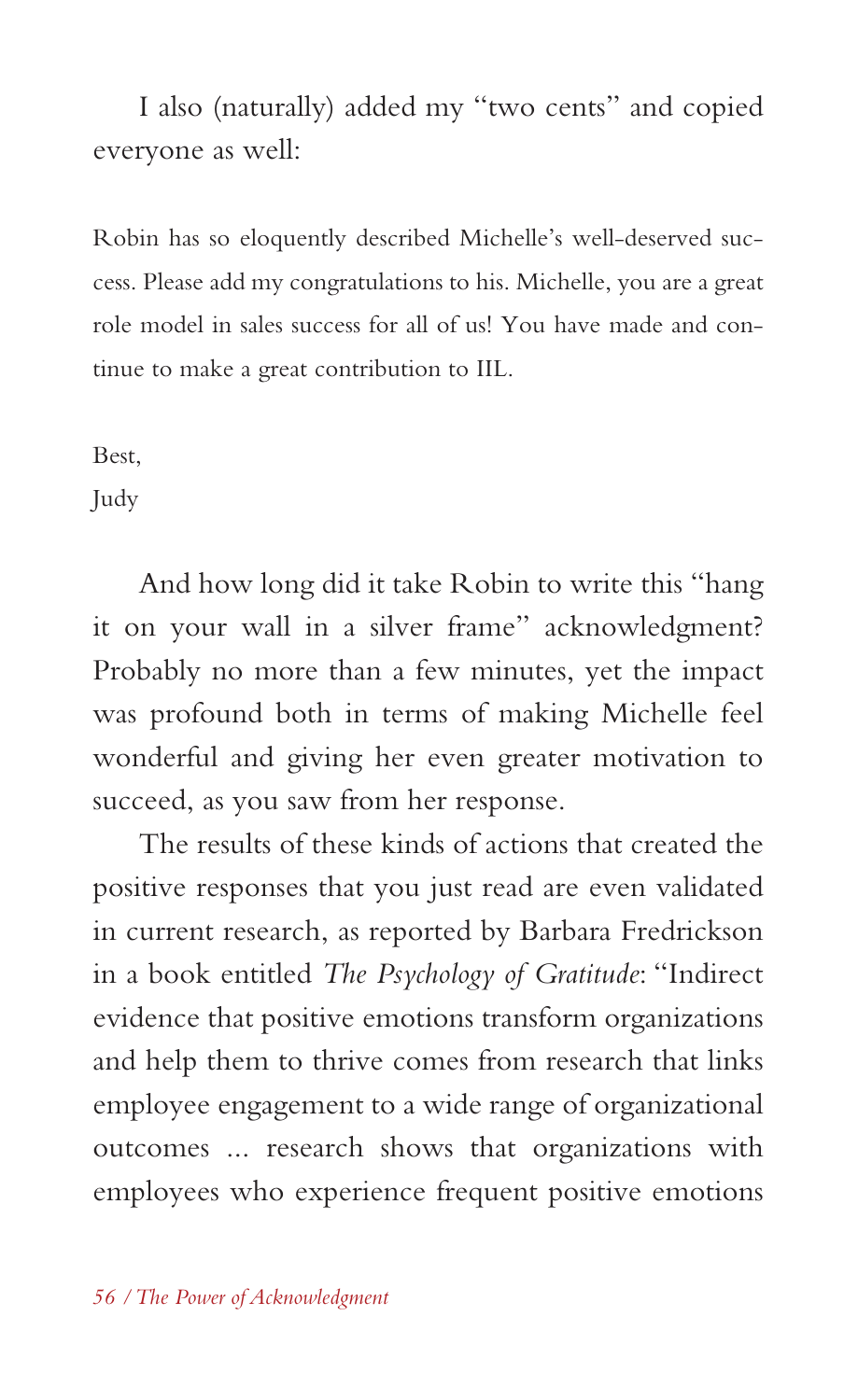have lower employee turnover, more customer loyalty, higher net sales, and in turn more profitable financial outcomes" (p. 159). Those are pretty good reasons, if you need a few, to start acknowledging the people you work with!

Sometimes a simple acknowledgment can lead to new business ideas. Here's an example of this. When someone brings in large revenues for our company, I often send an acknowledgment memo to them when I receive the report. On one occasion, when I saw the large number of dollars a salesperson had generated, I asked her which account it was. It turned out that she had sold our company's training services to a state's Department of Transportation.

"Wow!" I wrote, "That's a deal that salespeople in all the states should benchmark. Every state has a DOT!" I asked her to write it up for one of our companywide news alerts. Would she have distributed this information on her own to key people on our team? Perhaps. But the acknowledgment led to it being done, and possibly to revenues generated that might not otherwise have been brought in to the company by our salespeople.

So you can send e-mails, or fax letters to acknowledge people at work. But you can also do some fun and far-out things as well to recognize their contribution or success. I love the following idea, which comes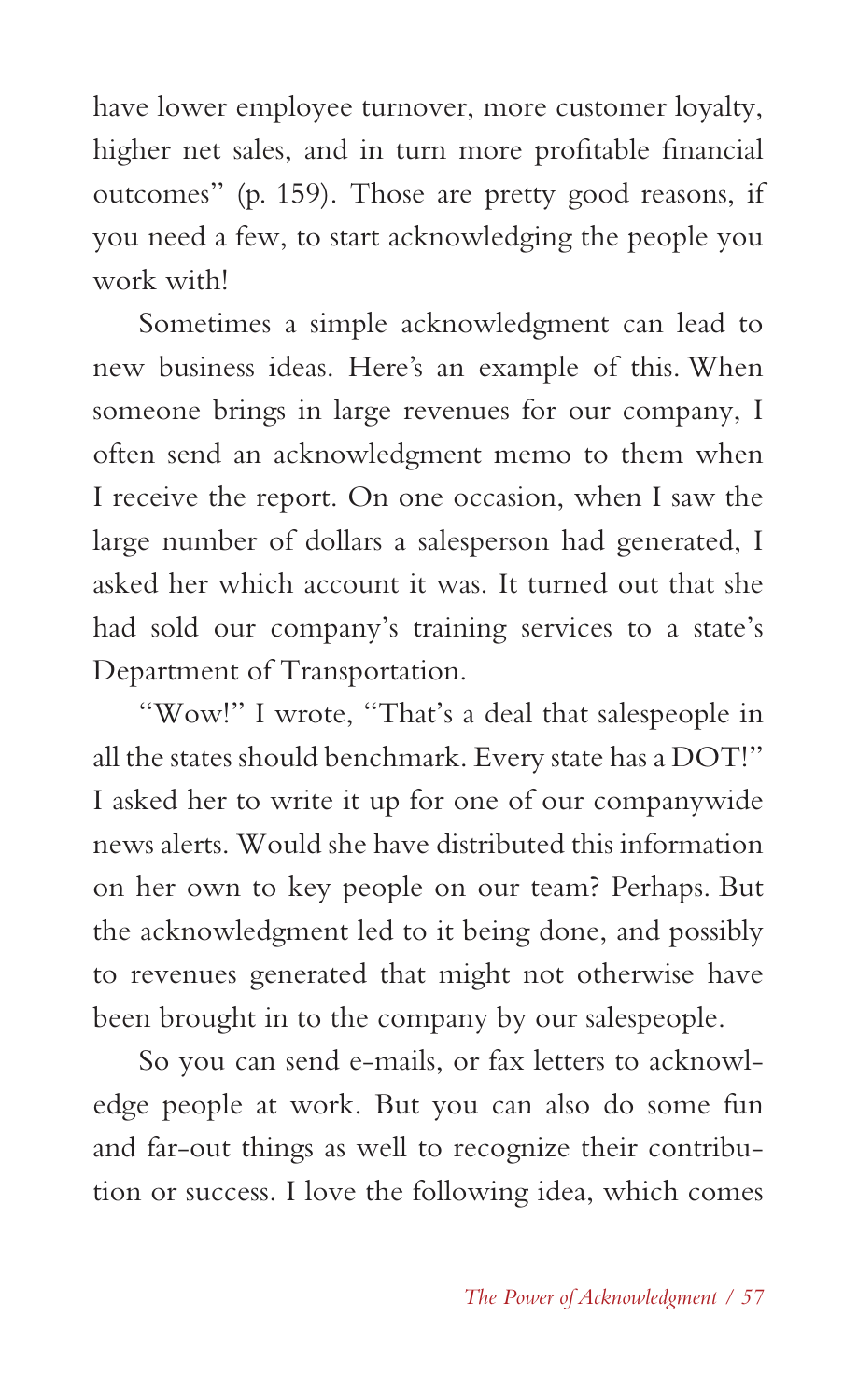from the website of a company I have worked with for several years:

"Typically when you hear a gong it means you have to get off the stage. But at Imagination, we can't wait for that sound. When the president starts banging the giant gong that sits in our conference room, we all stop what we're doing, grab our champagne glasses, and herd into the room for some bubbly and toast to new business.

Overboard? Maybe. But the gong ceremony means that all of our hard work and diligence has just earned us a new client. And we use this quirky celebration to pat each other on the back for it. It's one of the many ways that we stay connected and motivated."

In other words, through the power of acknowledgment! In these simple, little ways, we can change the world of work for someone. If we all do it on a regular basis, we can change the workplace for many someones! Take the time. It's worth the effort.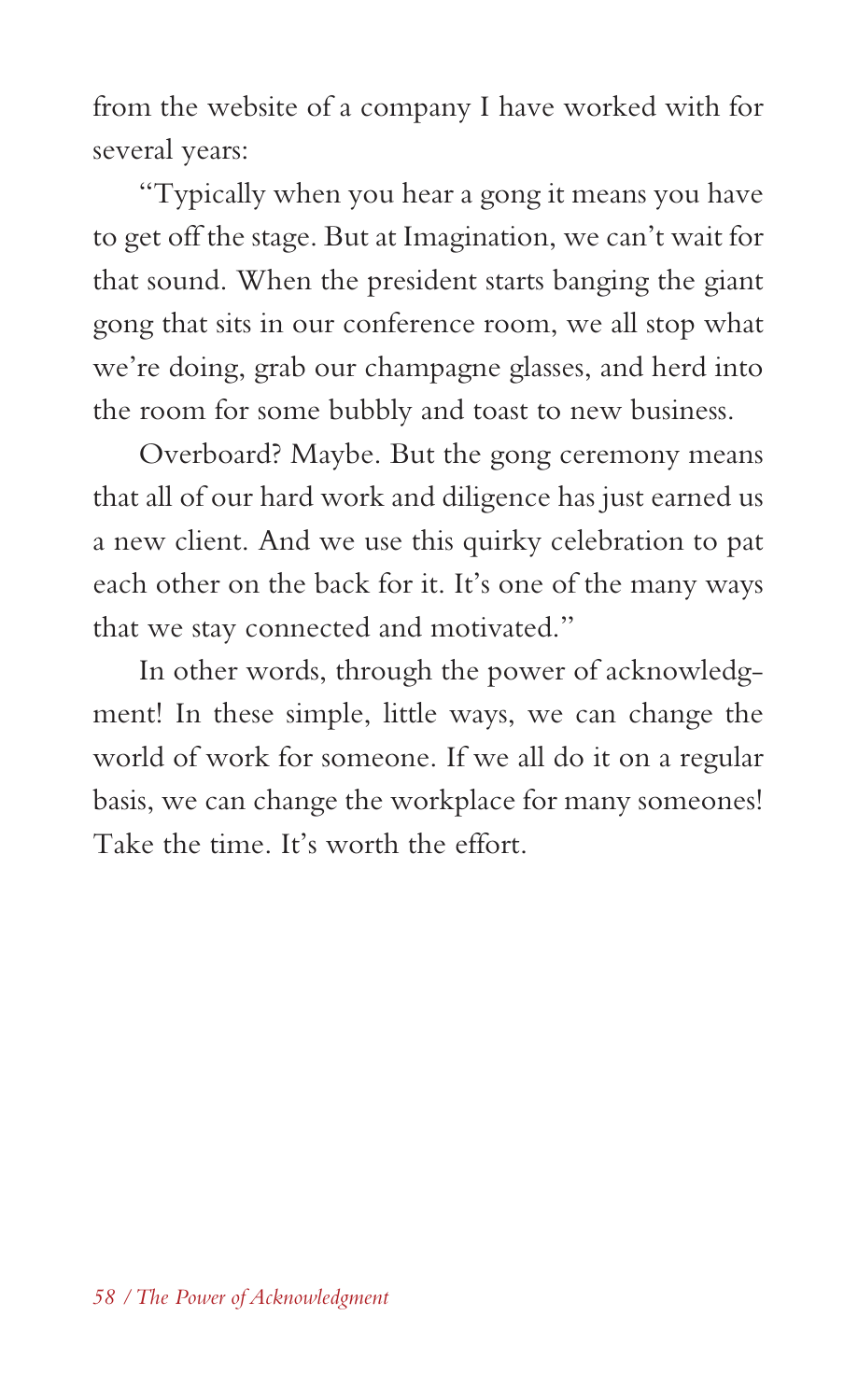Chapter 5

# *Overcoming the Obstacles to [Acknowledgment and](#page-9-0)  Reaping the Rewards*

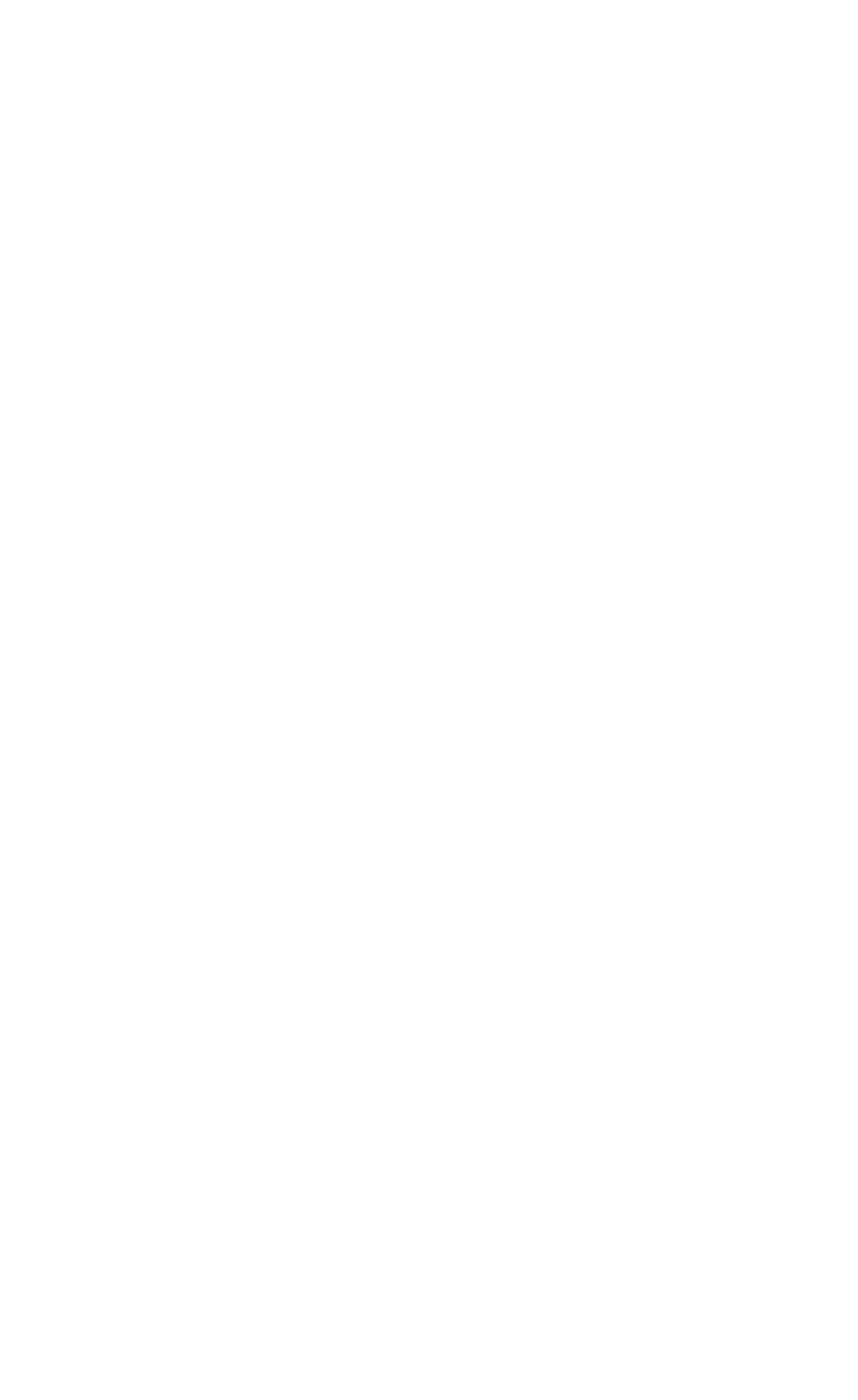**Principle #5: Truthful, heartfelt and deserved acknowledgments always make a difference, sometimes a profound one, in a person's life and work.**

Rarely given acknowledgments have no more value than frequent ones. Sincere praise should not be withheld due to fear of diminishing returns, of appearing inappropriate or out of embarrassment. These obstacles can and should be overcome in order for you and your recipients to reap the tremendous rewards.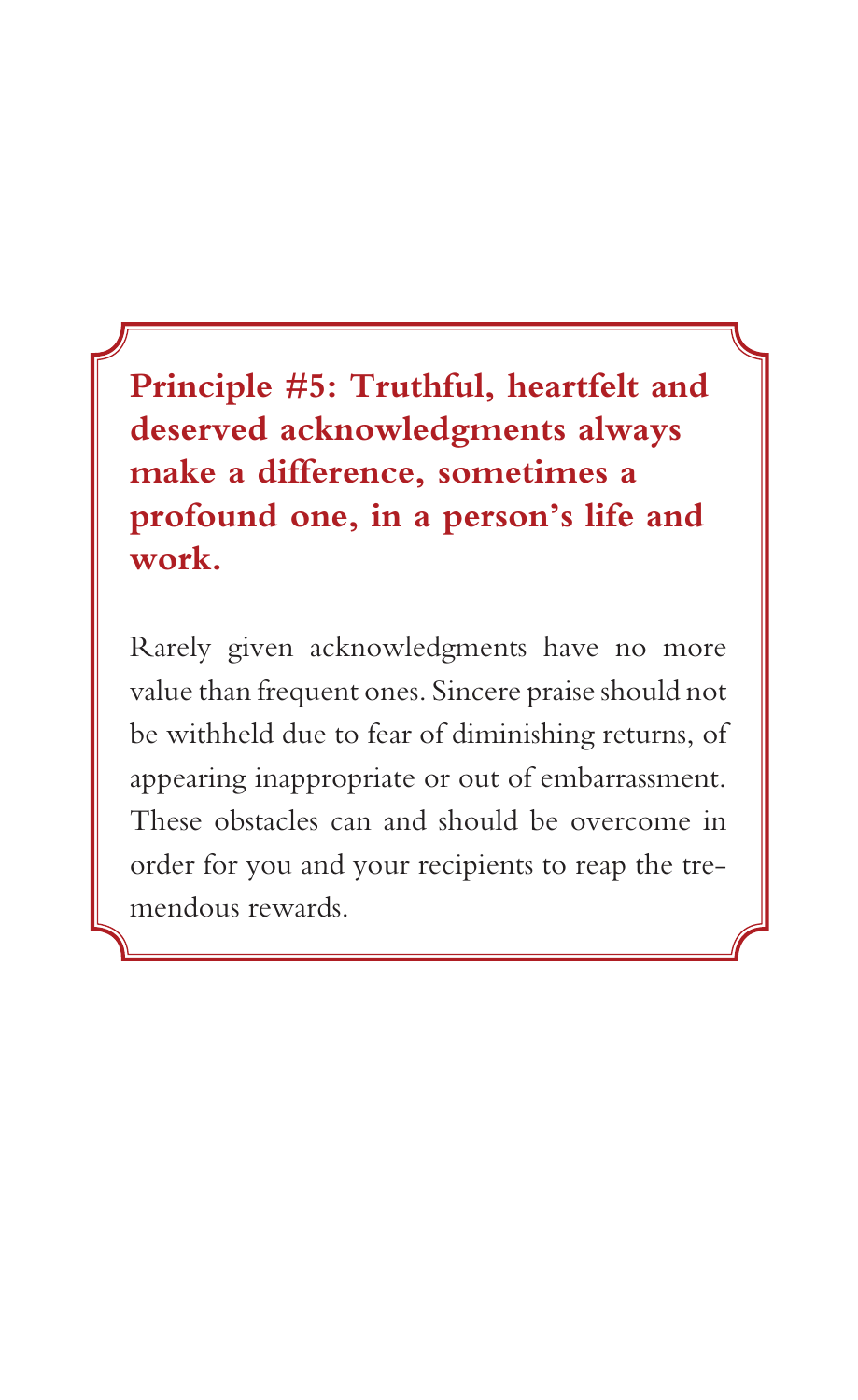Why do people withhold acknowledgments in the first place? One reason is the myth that too much of a good thing devalues its worth. The second reason, also a myth, is that people value praise more if they rarely receive it.

Let's start by looking at the too-much-of-a-goodthing belief a little more closely. Imagine that your spouse or partner tells you every day with absolute sincerity how wonderful and incredible you are. Does that make you appreciate this deeply felt acknowledgment any less? Assuming that the statement is truthful and comes from the heart, it will be greatly valued and appreciated.

In a work environment, the myth may feel like it has a little more weight. People could well believe that too much acknowledgment cheapens its intent and devalues its meaning. The way to prevent this outcome is to both acknowledge quality work freely and generously and be (almost) equally forthright about giving constructive criticism. It is the balance and, above all, the truthfulness that gives your acknowledgments power.

I saw this in action when our company became a sponsor of the newly created "International Project Management Day" in 2005, the first of what is now an annual day of recognition for and, yes—acknowledgment of—project managers around the globe. Although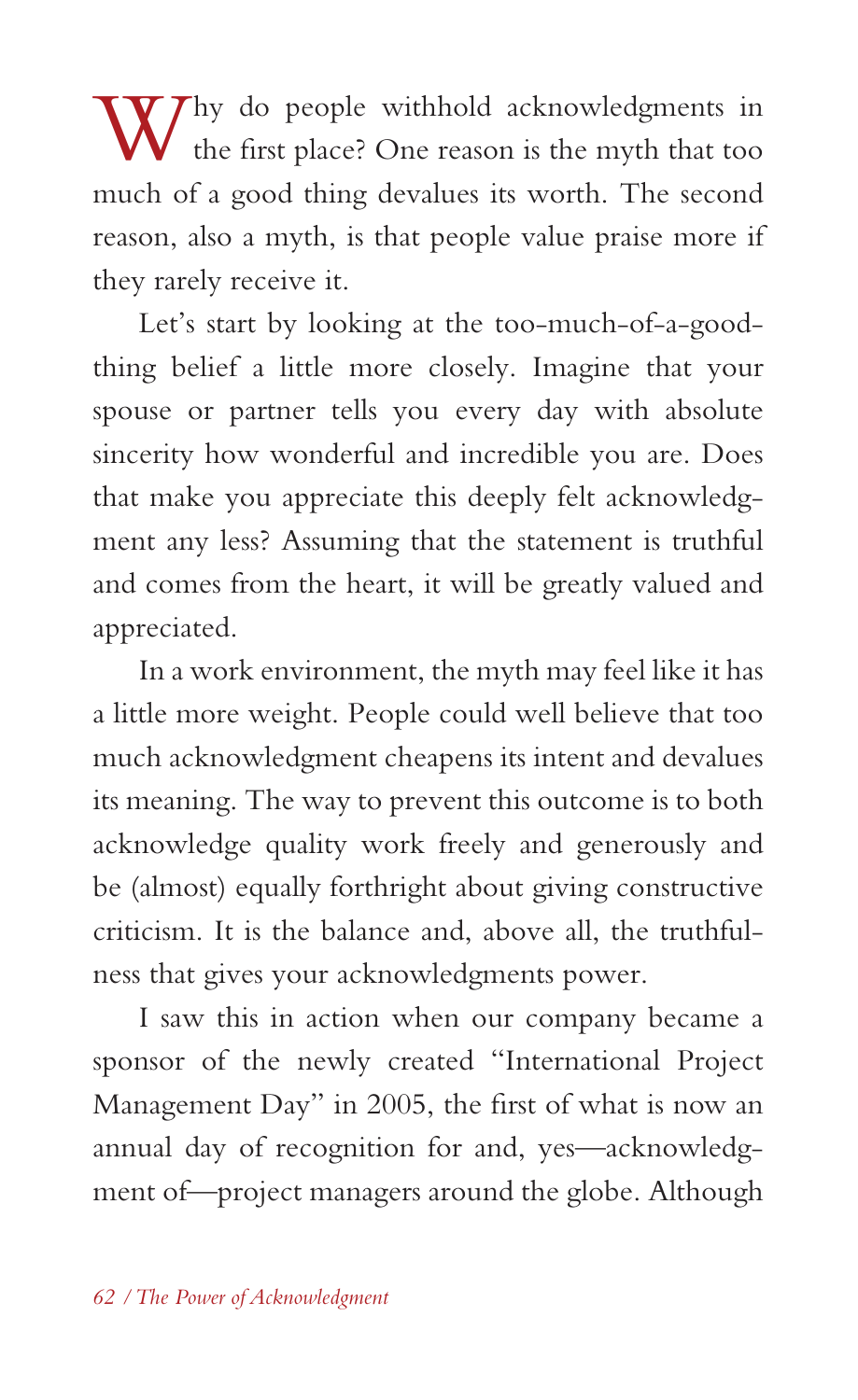we had gotten involved as a sponsor very near to the actual date, I thought it would be wonderful to get New York City's Mayor Michael R. Bloomberg to declare it International Project Management Day throughout the city of New York. Normally, it takes six months to a year to get a proclamation to happen, assuming, of course, that the Mayor's staff thinks it is a good idea. We only had six weeks.

I asked my associate, Michelle (a different Michelle from the person I mentioned previously), if she were up for a nearly impossible challenge. She jumped at the opportunity. Although she received rejection after rejection, she kept on pushing. In about three weeks, she had worked the proclamation possibility up to a "well, maybe" and by the fourth week she got the "yes!"

It had been such a long shot, that I had sworn her to secrecy, and we hadn't told anyone what she was up to, including our CEO. When we got the yes, I told my boss and everyone I could find in the office that day, that Michelle had accomplished the nearly impossible. I acknowledged her perseverance, her persistence, her unflappability in the face of rejection. A companywide news alert went out both in our United States headquarters and to our foreign companies, acknowledging the accomplishment, which was picked up by our industry's most important trade publication.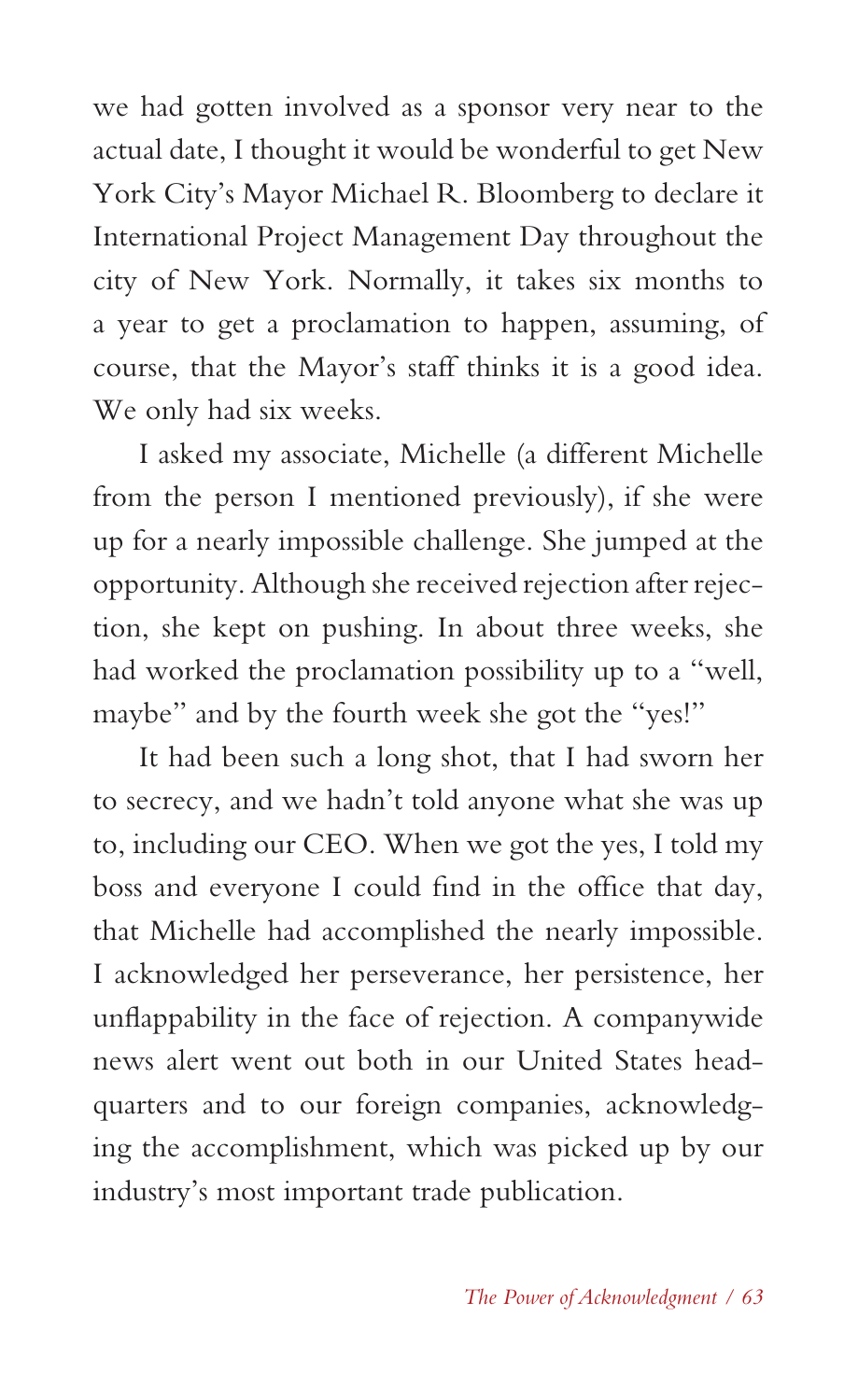The proclamation was framed and "unveiled" at a reception held by our company at a major hotel. We were *thrilled* with Michelle's accomplishment and wanted her to know it from her head to her feet.

Do you think she grew tired of all of the acknowledgments she received from our CEO and from me, as well as from others? Fat chance. She savored them. For this year's celebration, she has already gotten the "yes" from Mayor Bloomberg for another New York City proclamation, and is now working on having it proclaimed International Project Management Day throughout New York State and in other high places. So acknowledging Michelle not only made her feel good, but made her motivated to accomplish even more than she had previously. Our company, our employees and the event itself will certainly benefit from the extra enthusiasm that came from her being acknowledged.

People also hold back on acknowledgment in a work environment either because they are too busy and just don't get around to it, because they are embarrassed, or because they feel that it takes away a person's motivation and desire to strive to be better. *Au contraire!* 

Acknowledgment diminishes resentment and lethargy, while building enthusiasm, focus, excitement and commitment. Acknowledgment and striving go together. When people feel validated through acknowl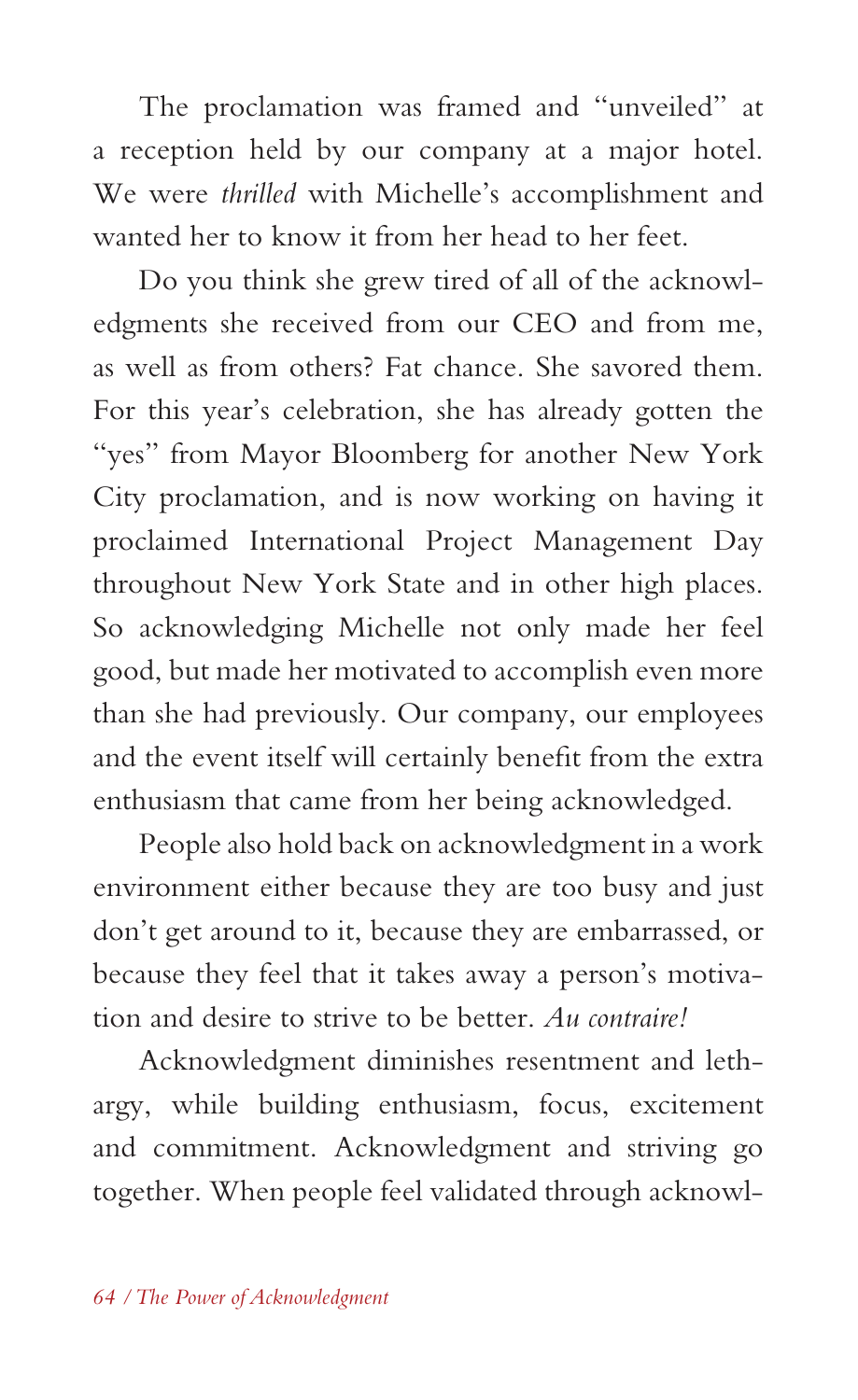edgment, they can't be stopped. They will bend over backwards, working massive overtime or go to great lengths if necessary, to get the job done the best they possibly can.

I have experienced this very clearly in my own work. As the publisher of a Web portal for 35,000 project managers in 90 different countries, I create a monthly newsletter that I always strive to make a great resource for our members. The work involved is continuously intense, and I feel a great obligation to our members to make it as valuable, readable, and fun a resource as I can. And I *live* for the feedback I receive, most of which is usually positive and/or constructive. One month, however, I got *no* feedback whatsoever and found myself becoming irritable, depressed and lethargic over the prospect of pulling together the next month's newsletter, an arduous task even when I was in a *good* frame of mind.

"Why should I put so much into it when people don't even care?" I whined to myself.

So when the time came to write my publisher's letter, the first feature of the newsletter, I decided to take a big and rather unconventional editorial risk. I started my letter to many thousands of people all over the globe with the following: "I'm depressed," I wrote, "and it's *your* fault!"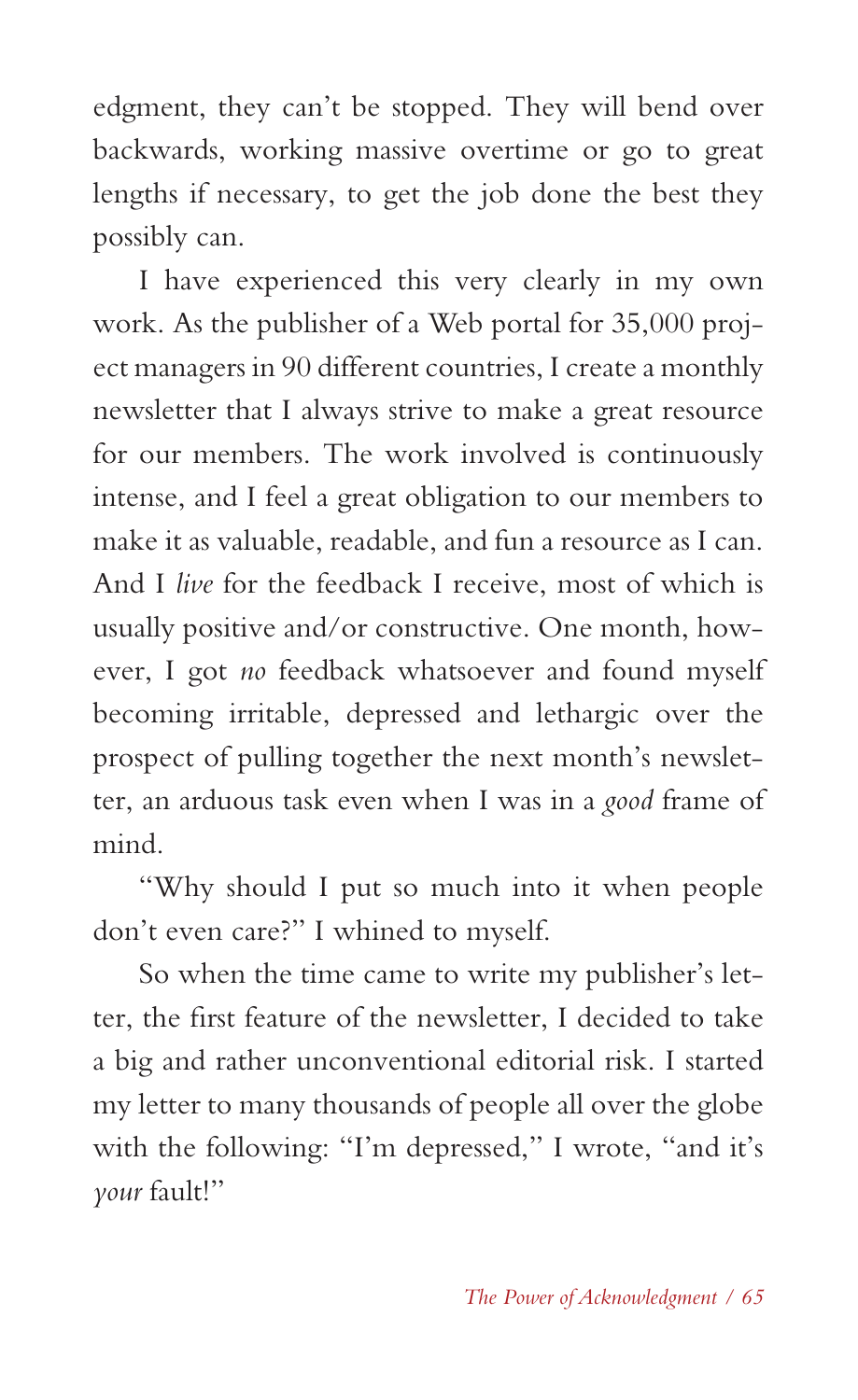I then went on to explain how devastating it was to put so much work into something and receive no response. I really vented. At the bottom of the letter I mentioned that it just happened to be my birthday (the day the publication was being electronically distributed). I then sat back... and waited, fearful that I would still get no feedback.

Just minutes after the key was pressed to send the newsletter out, the responses started pouring in. People apologized for only taking and not giving back. They told me what a phenomenal goldmine our publication was for them. I learned of additional resources people had gotten for their company projects by showing their bosses articles we had published. I received promises of participation and contribution to our global community of project managers. And I received electronic birthday cards, birthday poems, and acknowledgments galore. I have never experienced that amount and degree of acknowledgment for my work in my life.

For weeks afterward, the acknowledgments kept coming, in response to my rather "direct" communication. This experience increased my determination to deliver the best material possible, no matter what amount of effort it took. Had I received no responses to my communication, I would have thrown in the emotional towel immediately and the professional towel as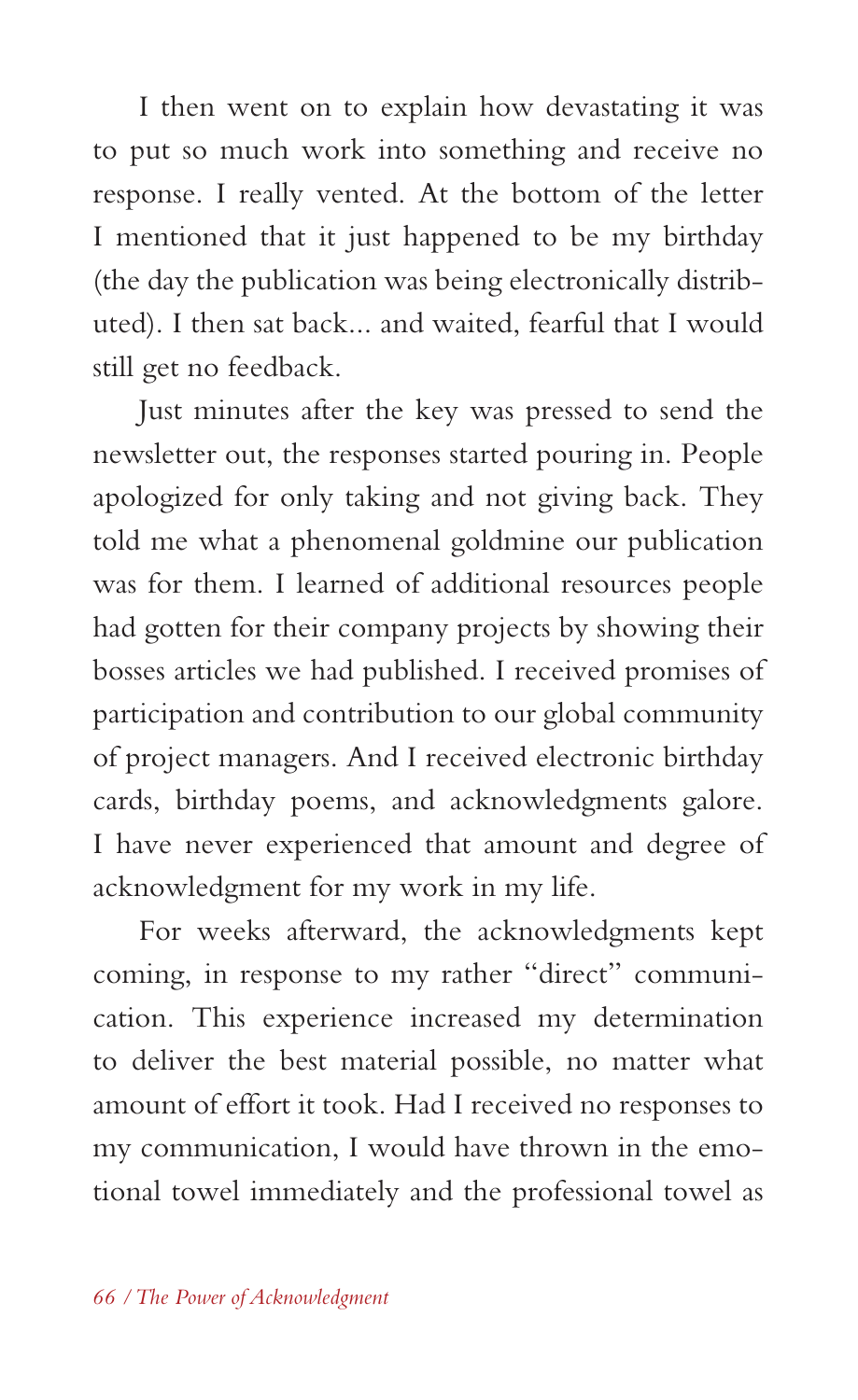soon as I was able to do so. But instead, the acknowledgments made me thrive, as well as strive to be and do better. There was no such thing as diminishing returns for me in that situation!

Besides the myth of diminishing returns when it comes to acknowledging others, there are additional obstacles that get in the way of free, easy and appropriate acknowledgments. One of these is embarrassment. Either you feel shy about making the acknowledgment or you sense that the recipient will be made very uncomfortable by it. Maybe the person is shy, too. Or perhaps you're worried because he or she is senior to you and you fear your response will be seen as inappropriate or as "sucking up" in a way that will make you both uncomfortable.

I remember a time when I felt this concern. Years ago, the CEO of my company and I were at the annual conference of our professional trade association. I had been with the company for about eight years at the time, and had watched it grow at a tremendous pace. During a special session for international project managers, all of our company's global offices were represented and our people were asked to stand up. I felt a surge of pride as I saw our staff members from around the world be recognized.

With just a minor concern about being seen as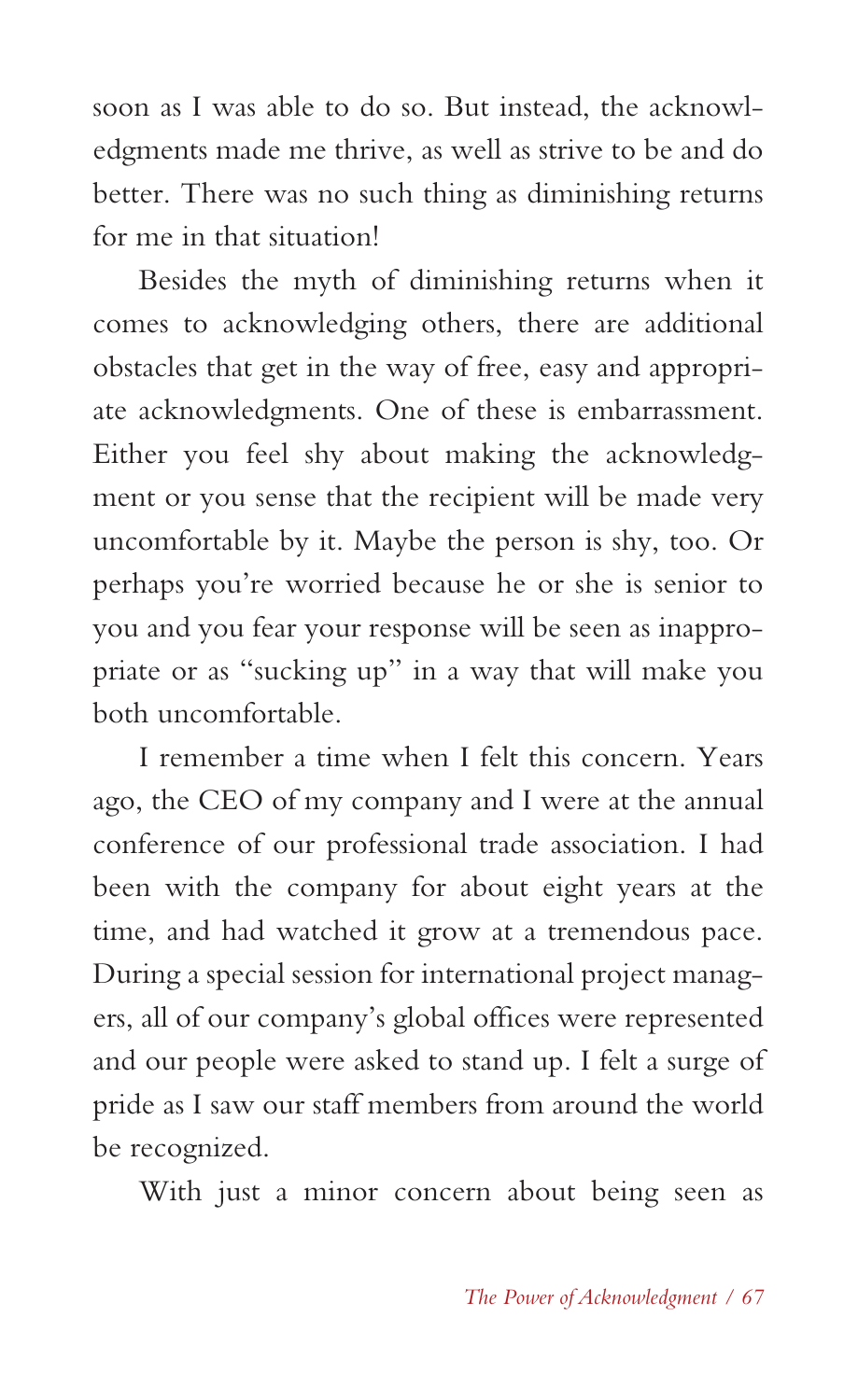"brown-nosing," I scribbled a note to my boss, telling her how much pleasure it gave me to see representatives from all of our different foreign companies at the session, and how proud I was to be a part of the organization. I gave it to her, she smiled and nodded, and then we went on to other things. What I didn't find out until many years later was that she had pocketed the note and has it tucked away to this day, treasuring it as a reminder of the distance our company has come. I wrote the note with little fear of being perceived as "sucking up," because it was totally truthful. Therefore it landed as I wanted it to, and with even more meaning than I ever could have imagined.

We never know how much an acknowledgment will mean to another, and what a difference it will make in their lives and spirits. That's why it is worth the possible embarrassment or risk of being seen as inappropriate—as long as it is honest and real. My boss was moved and inspired by my note, but only because she trusted absolutely that what I had written came from my heart.

Some people are great at acknowledging certain levels of people in the workplace, but not others—even when the others deserve it. I recently heard about a senior manager in the publishing industry who was extremely generous with her acknowledgments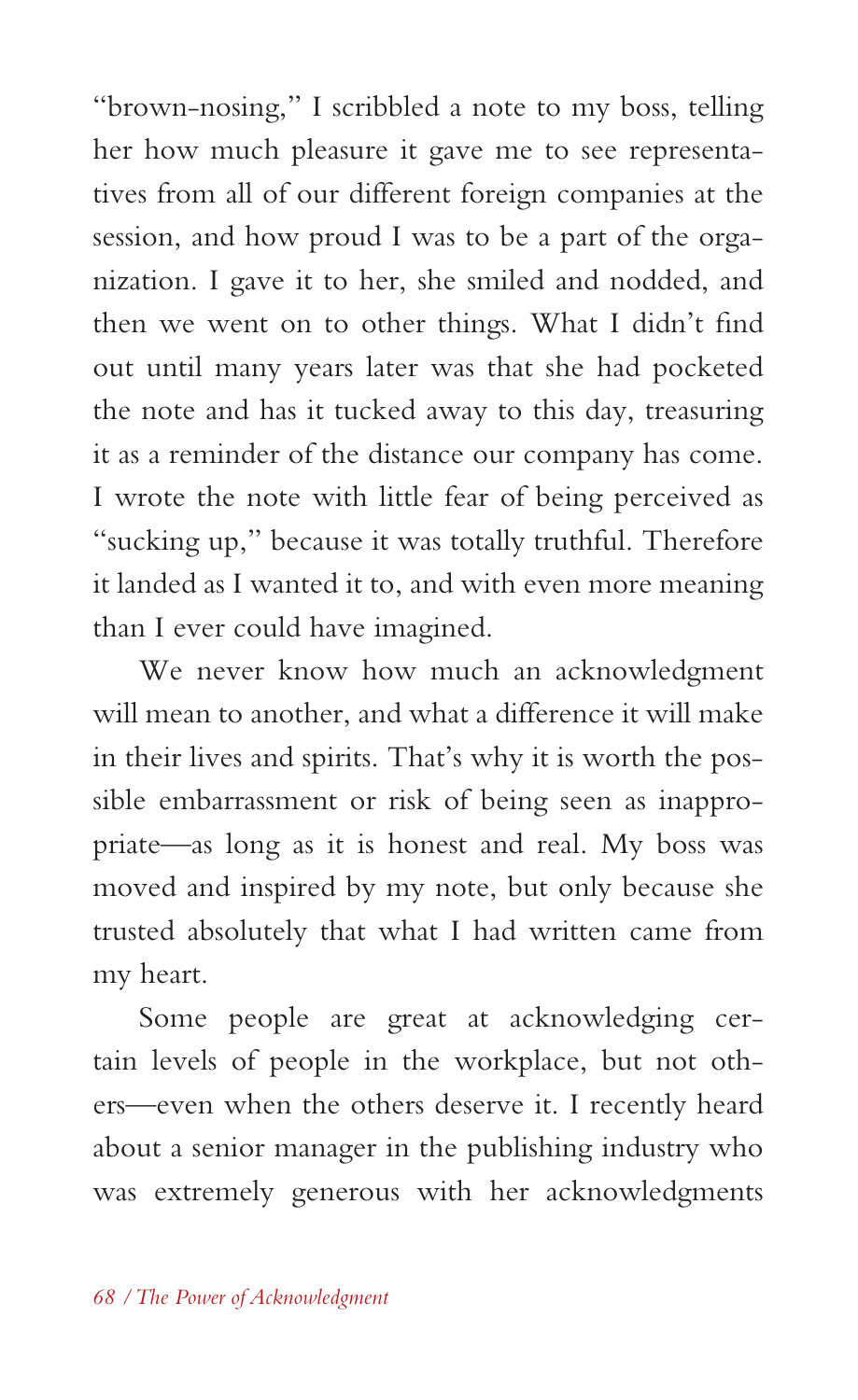of junior staff members, but stingy with praise of the top level executives who reported to her. The person who related the incident to me told me of the senior staff's great embarrassment when they admitted to each other (and she was one of them) how much they *craved* the manager's praise. Somehow, this was "leaked" to the manager and she was astounded. "But you know I respect all of your work, and I'm sure you know how much I value you!" she said emphatically. It had never occurred to her, though, that her top people needed the acknowledgment as much as the junior staff members. The executive who described the need told me that she is now in a senior position herself, and that she goes out of her way to acknowledge the high-ranking as well as the junior people who report to her. The payoff she sees is the wonderful effects of her praise on people of all levels, all of the time.

Now let me ask you a key question: How often have you heard that a rarely given acknowledgment is much more valuable than one that is frequently given? Too often, I would say! The theory is that if a person rarely acknowledges others, then when they do, they must really mean it and so its worth is increased. This is a myth! While I certainly am not advocating that you acknowledge others when you don't mean it or feel it, I am suggesting that when you feel that someone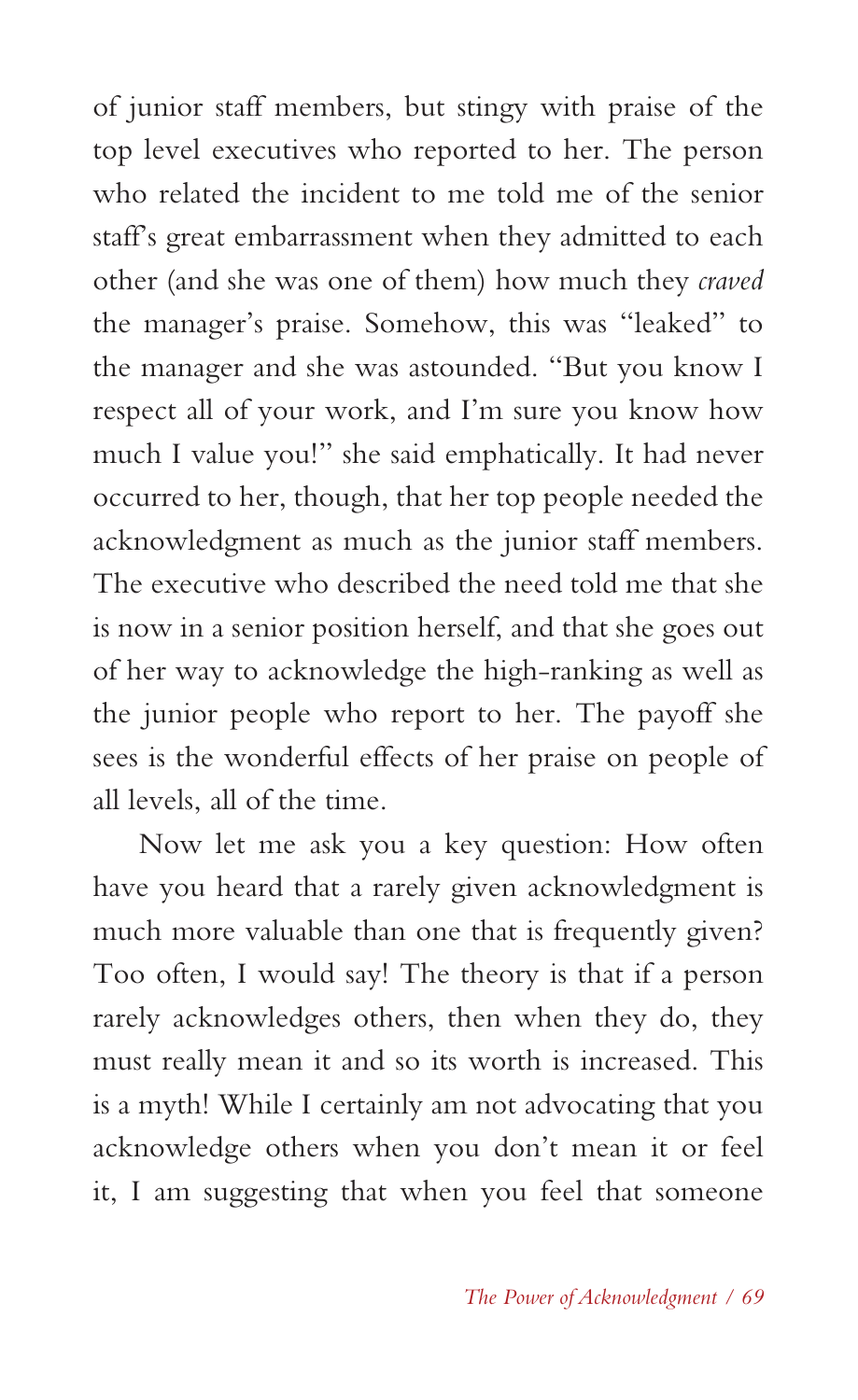has done something wonderful or worthwhile, that you don't just note it to yourself but that you deliver it to the person without self-censorship, whenever the spirit moves you.

Of course acknowledgments, if they are to have an impact, must be *authentic.* Otherwise, they are worthless. And they must also be balanced with constructive criticism as appropriate, or else the acknowledgments could lose their impact. If balanced and truthful, frequency—even from someone not generally known to give them—cannot diminish their value. Yes, I know that when I receive a compliment or an acknowledgment from a senior colleague who does not give them very often, that it is worth a great deal. But what about all the time I have spent worrying about how I am being perceived and whether I am doing a good enough job? I think my concerns would be alleviated, and my performance—without the distraction of worry—might actually be improved, if he or she let me know on a more regular basis what they see as my worth and contribution to the organization.

You may be thinking that an acknowledgment must be eloquent or dramatic, powerful or remarkable, or moving and exceptional in order to have an effect on the person you deliver it to. You might assume that much thought must go into it, some preparation and a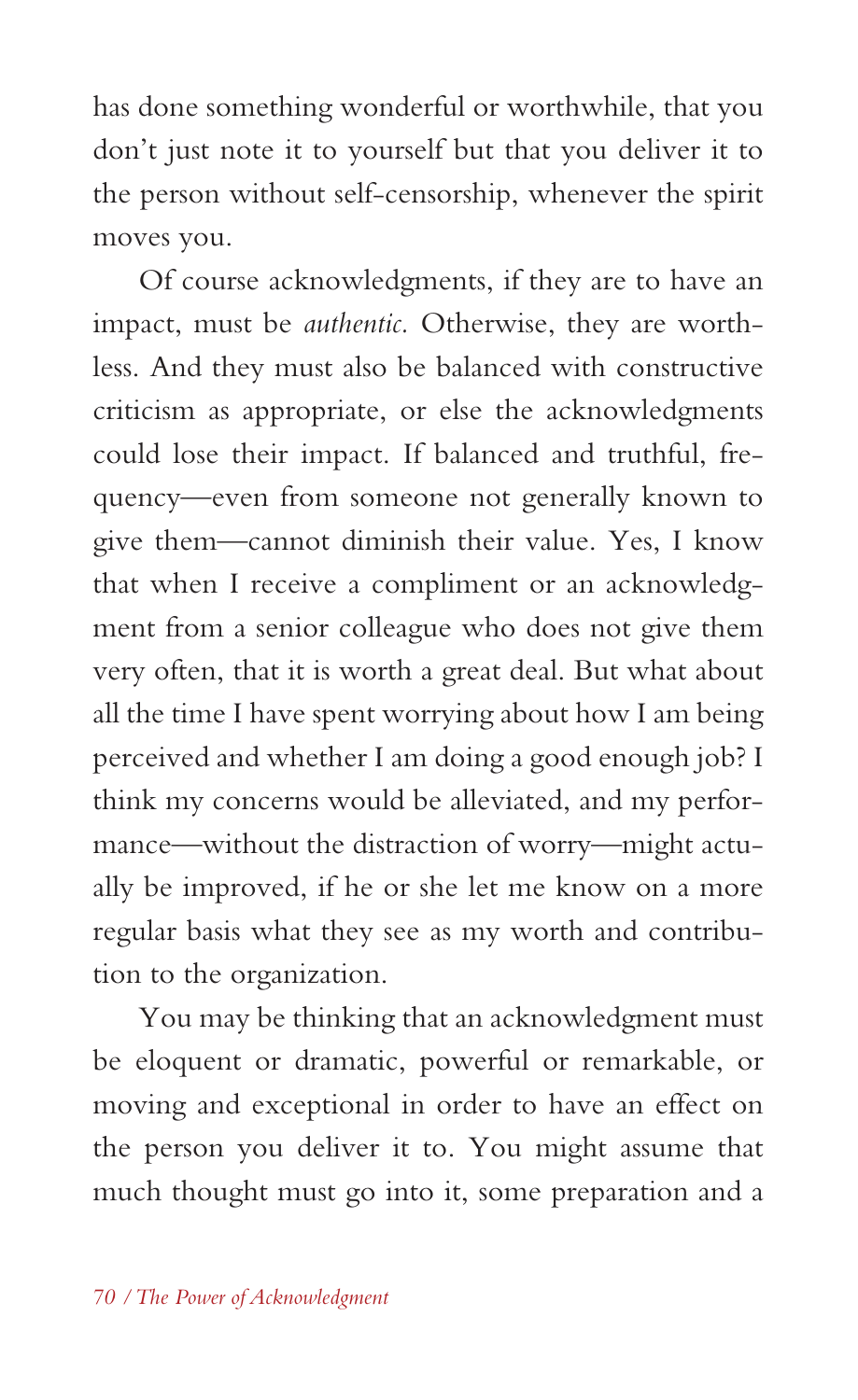lot of courage. None of this is actually necessary in order for it to have an enormous impact. Sometimes a simple, quiet acknowledgment can make a profound difference in a person's life and the direction of their whole career. My brother, Carl, who is a highly respected podiatrist in the state of California, has been co-directing the Baja Project for Crippled Children—which has treated and operated on over 1,700 infants and children with severe congenital and acquired deformities such as clubfeet for more than a quarter of a century. The Project serves indigent children in Mexico, El Salvador and Honduras. This involves trips of over 500 miles on the average of once a month, as well as away missions for three to five days at a time. As the years have gone by it has gotten harder and harder for Carl to make the trips; harder to keep the eight key members of the project's medical team involved on a continuous basis; and harder to find medical residents to accompany them.

In 2005, on an exhausting, whirlwind trip to Honduras, Carl treated a five-year-old child named Scarlet, who had been born with a deformed foot growing out of her thigh. She had never walked without crutches, and couldn't attend school because of the painful ridicule she experienced. Even with her physical limitations, on the day of surgery Scarlet practically jumped onto the operating table and pulled the gas mask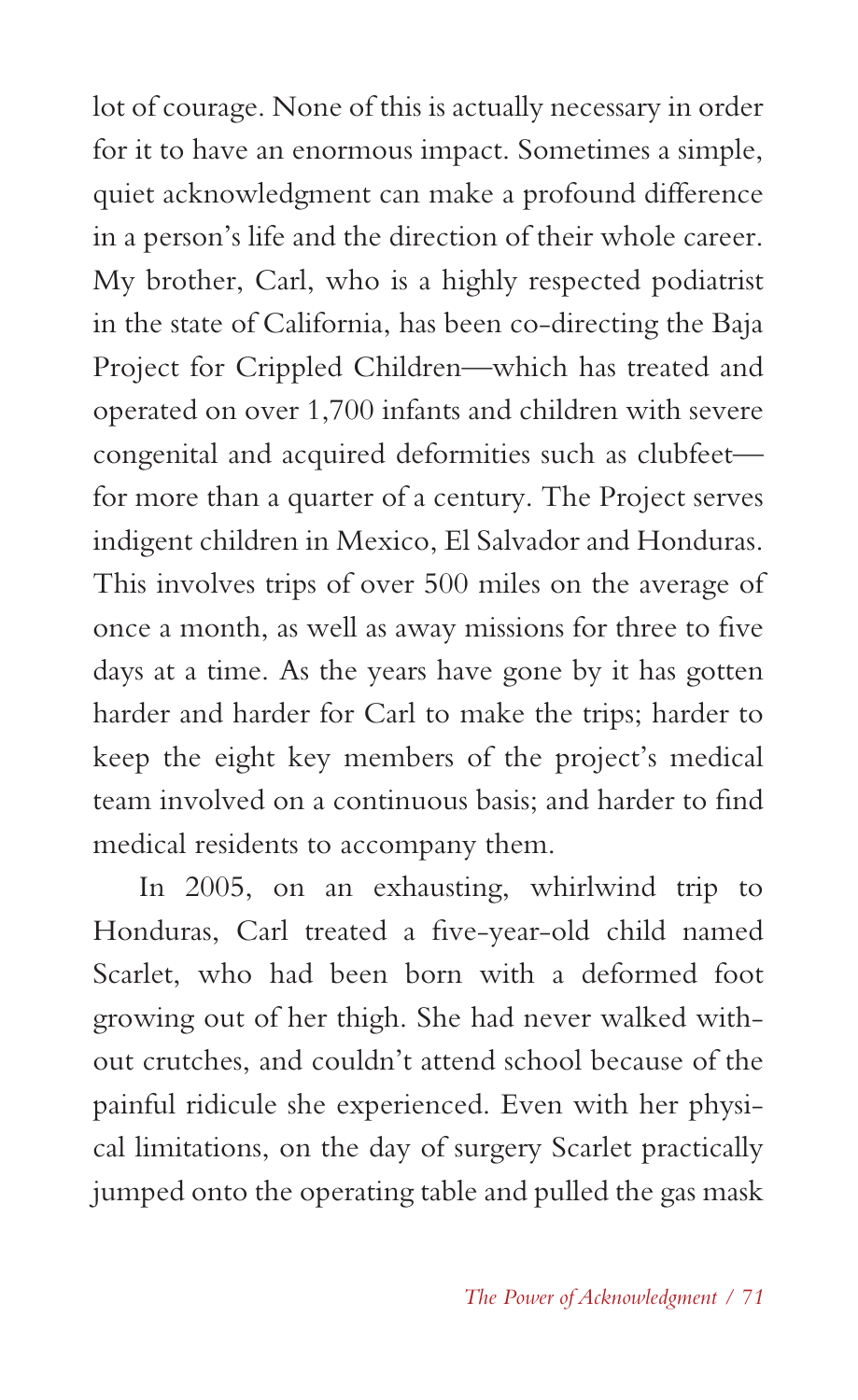down over her own face (most children fought it). My brother then surgically amputated the useless foot and leg above the knee, and made arrangements for a prosthesis to be provided for her through the generosity of the Honduran doctors and government. After treating her, and many other patients he operated on during the five day surgical tour, Carl left—totally wiped out and dog-tired. Although he had always experienced the joy of making a difference in the lives of infants and children who otherwise could not have afforded such services, when it came time to plan the next trip to Honduras, he began to ask himself why he kept doing this. Maybe, he thought, it was finally time to stop or at least seriously cut down on these missions of mercy.

Several months passed and he still had not booked the next trip. And then one day, Carl received an email from an attending doctor in the Honduras clinic, taken on the colleague's cell phone. Along with his message of appreciation to Carl for making Scarlet's first steps without crutches possible, my brother saw the photo of the child standing on *two* legs for the first time, one with a prosthesis—an incredible miracle. But what he saw most clearly from the photo was the total joy radiating from her face, which reached directly into his heart. Had that doctor not taken the time to send the photo as an acknowledgement of my brother's life-altering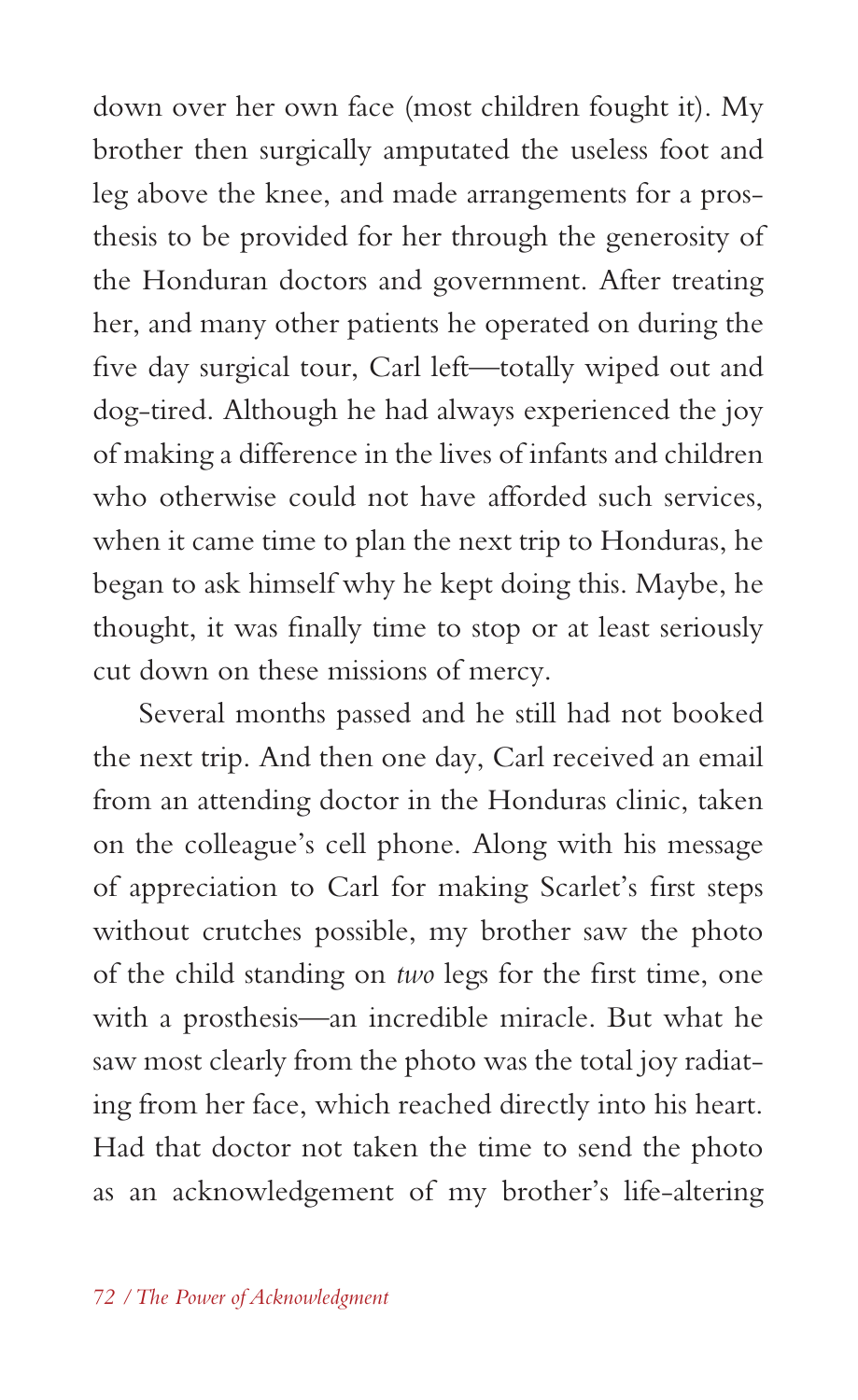work, there might have been an outcome considerably different from what actually occurred.

Soon after receiving the photo, Carl booked the next grueling trip to Honduras. During that visit, Scarlet was brought in to see him. She walked quickly (without crutches) to him, then jumped into his arms, giving him a gigantic hug and kiss.

"The result of seeing her created warmth that swept over me, from head to toe," Carl said emotionally. "It absolutely recreated my desire, my will, and my need to do more."

Carl is a perfect example of how we push past our limits when we feel the degree to which we make a difference in the lives of others and are valued for it.

Ultimately, life and work are all about our actions and how they are received. Acknowledgments make us thrive—they give life to our spirit. There can never be too many of them.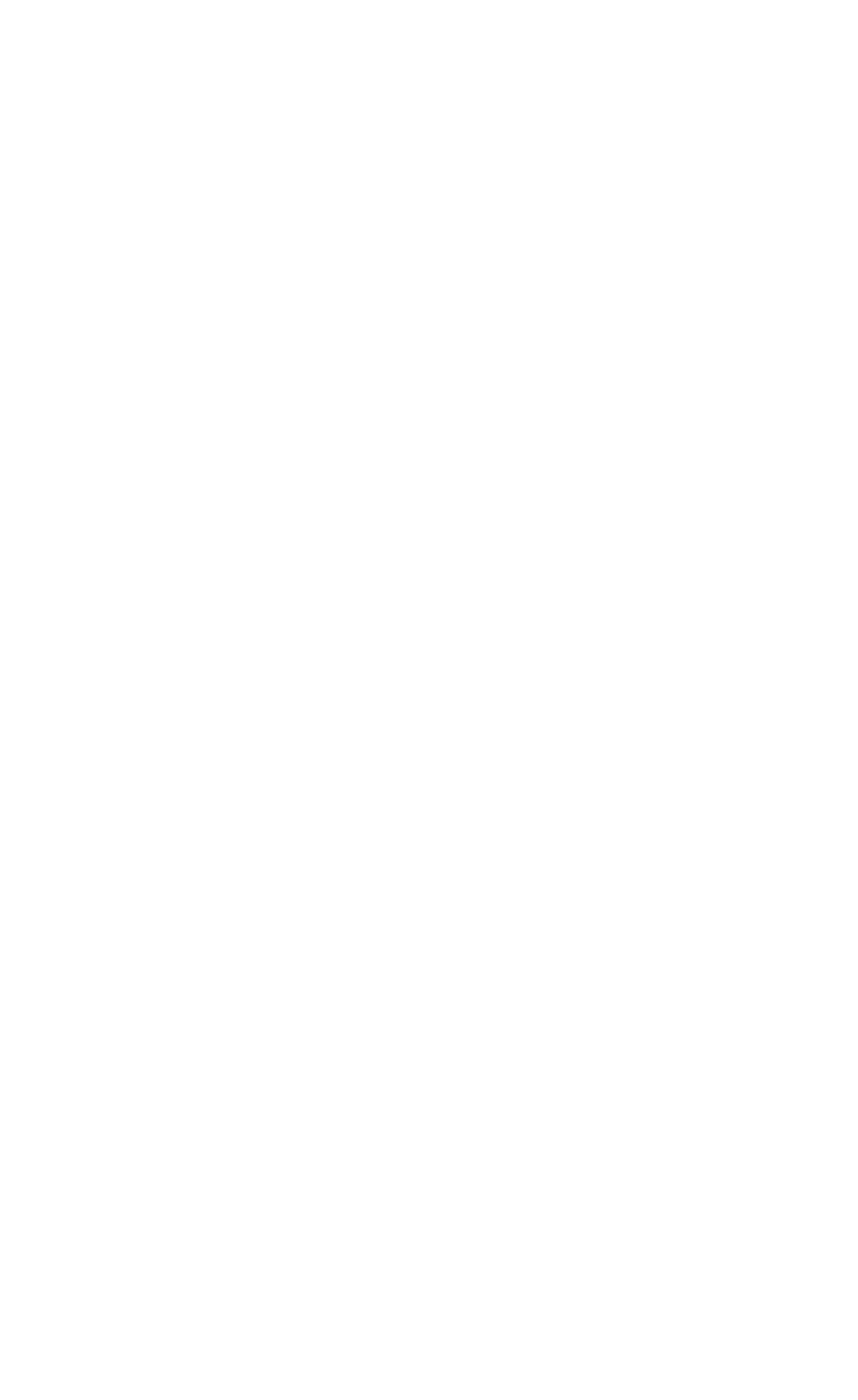Chapter 6

## *The Surprising [Health Benefits of](#page-9-0)  Acknowledgment*

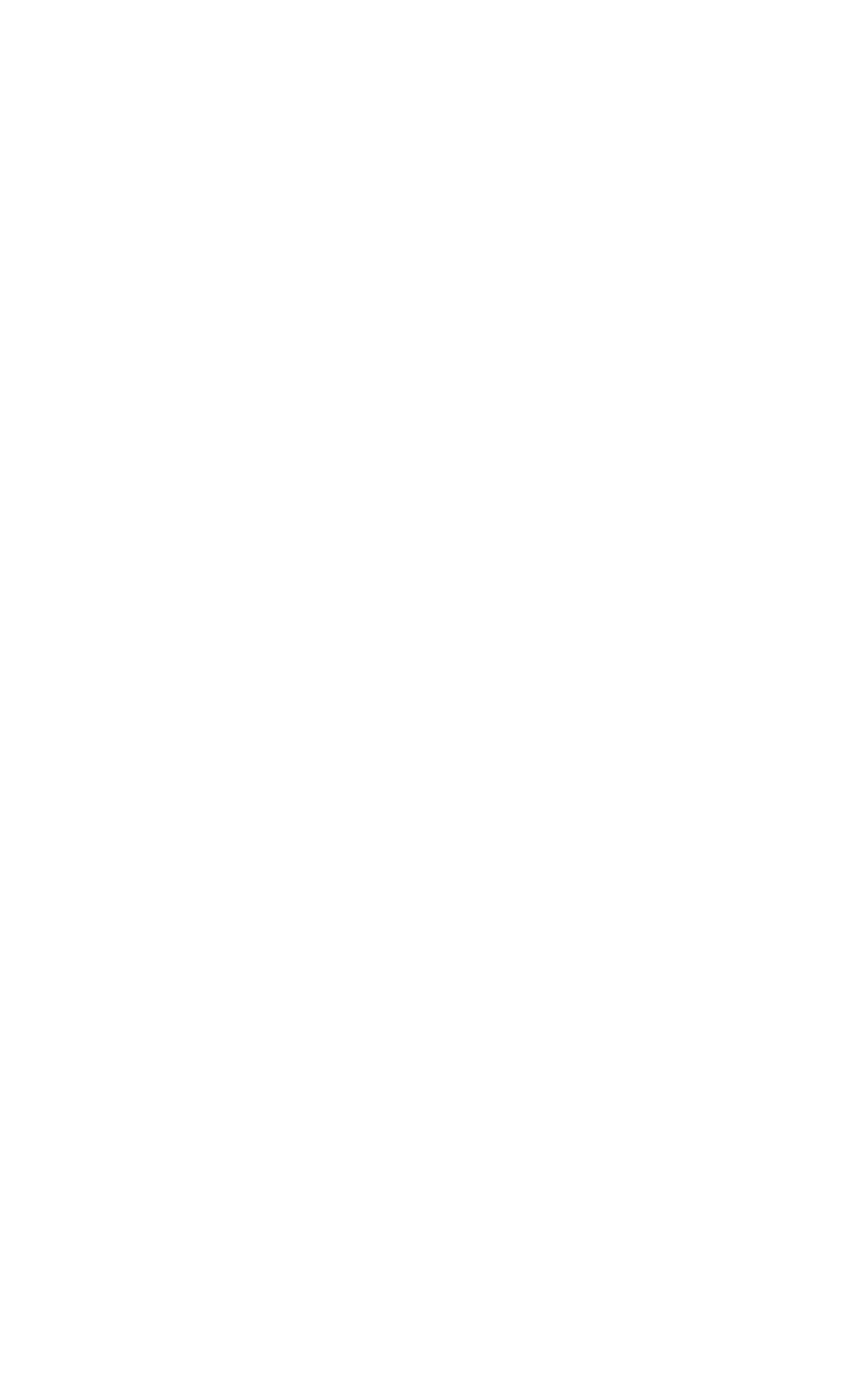**Principle #6: It is likely that acknowledgments can improve the emotional and physical health of both the giver and the receiver.** 

There is already substantial scientific evidence that gratitude and forgiveness help well-being, alertness and energy, diminish stress and feelings of negativity, actually boosting the immune system. It is reported that they can even reduce the risk of stroke and heart failure. This research leads us to believe that acknowledging others has similar effects.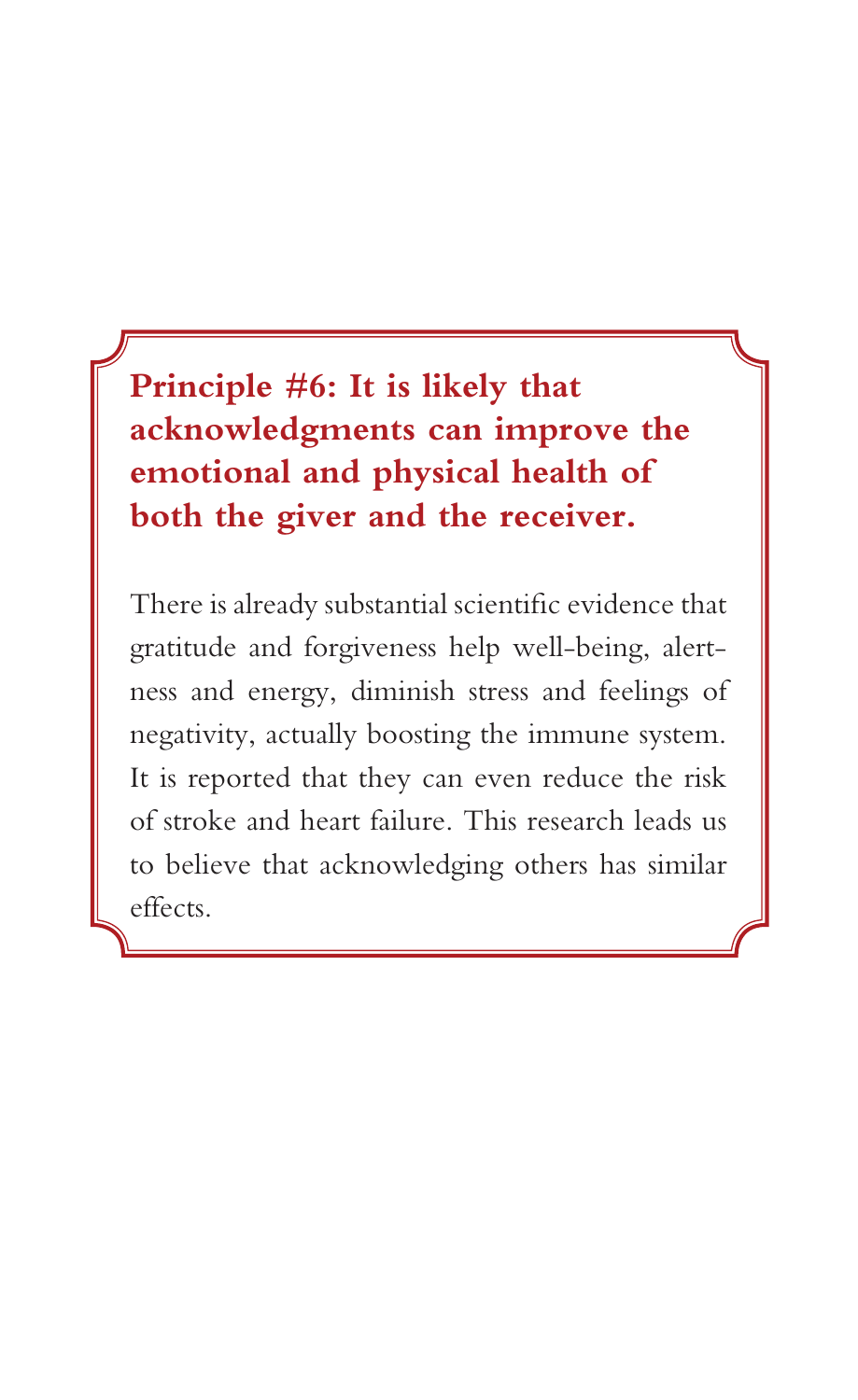After reading this book in rough draft form, "my brother the doctor" said that it changed the frequency and depth of his acknowledgments of his children, his staff and his wife. I was delighted, of course, and then asked him to describe as accurately as possible how he physically felt as he acknowledged these people. "What I experience when I acknowledge someone," he said, "especially when it's an acknowledgment I would normally withhold, is a kind of release. It feels like it does when I sigh deeply. It is like a pressure being released from within, a kind of calm. . . ."

It seems that Carl is describing first hand what is emerging from current scientific research, which is lending support to the idea that acknowledgment is healthy and beneficial for both the giver and the receiver.

Researchers have already discovered that gratitude a kind of inward form of acknowledgment—helps people's sense of well-being, level of alertness and energy. A 2003 study that was conducted by University of California, Davis psychology professor Robert Emmons and University of Miami psychology professor Michael E. McCullough focused on the effects of gratitude on physical and emotional well-being.

The participants in this study were 201 health psychology undergraduate students in a large, public university. The subjects were split into three groups: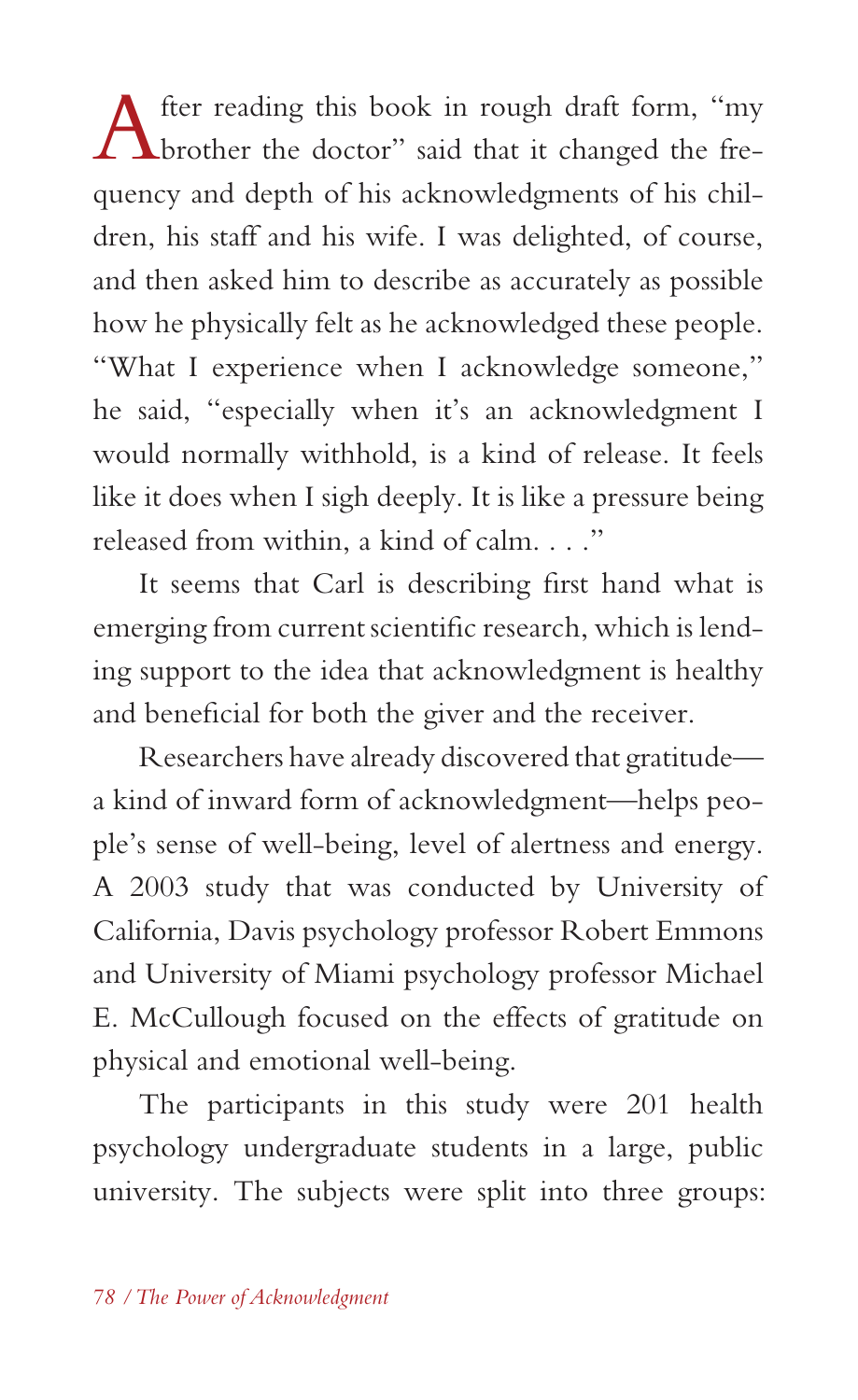"Well-being," "Hassle/Irritants" and "Neutral," or the control group. The well-being group was instructed to list in their journal five things that they were grateful or thankful for that week. The hassle or irritant group was instructed to list five things they found annoying in their journals and the third group was simply instructed to write five things that had impacted them during the week. Along with the weekly journals, the subjects were asked to complete a general health checklist with symptoms including loss of appetite, headache, nausea and weakness.

This study concluded that the people who practiced gratitude rated their live's more favorably and experienced fewer symptoms of physical illness, such as stress and fatigue.

Since gratitude is both the state from which a person acknowledges another (e.g., "I'm grateful for what you have done for me, for our project, or for our company and therefore I acknowledge your contribution"), as well as the positive and grateful response of the recipient, these findings should apply to acknowledgment as well as gratitude.

Psychologist Rita Justice, Ph.D. reported on the interactions between mind and body in a 2003 article in the University of Texas Houston Health Leader newsletter: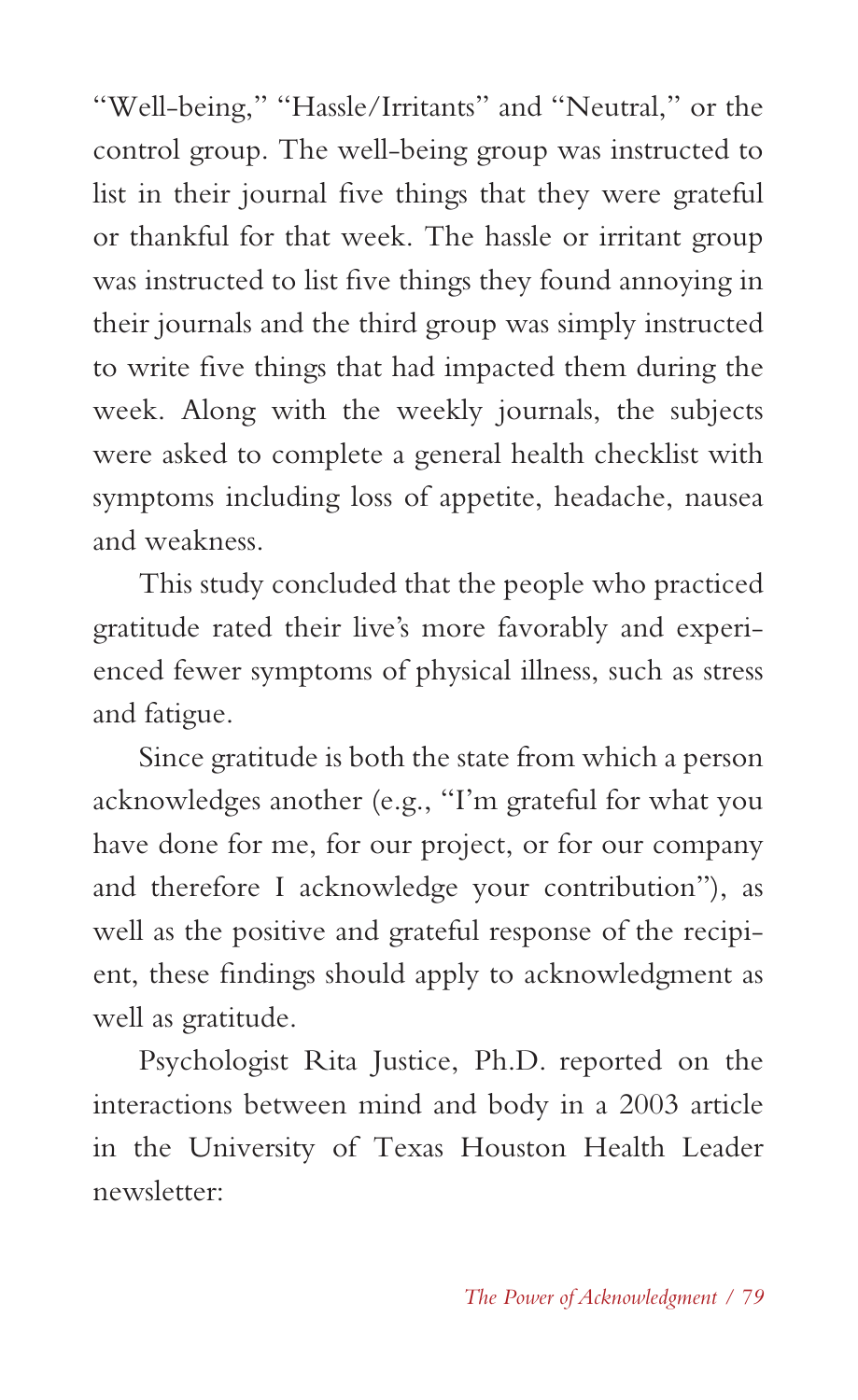"Researchers have found that when we think about someone or something we really appreciate and experience the feeling that goes with the thought, the parasympathetic—calming-branch of the autonomic nervous system is triggered. This pattern when repeated bestows a protective effect on the heart." Perhaps this is related to the feeling of "calm" cited by my brother that was associated with the giving of acknowledgments.

Aside from the important contributions we make when we acknowledge people, the evidence of the positive physiological effects for both giver and receiver in the growing field of "psychoneuroimmunology" are being documented on a continuous basis. If you Google this term, you get links to hundreds of thousands of articles and research studies reporting on or showing evidence for these kinds of connections. While it is not my intent in this book to prove the case scientifically for the health benefits of acknowledgment, it *is* my desire to give you just a little more motivation and ammunition to start acknowledging *many* people on a regular basis!

A personal example of the possible health benefits of acknowledgment seemed to occur when I was working extremely hard, but feeling really inadequate, stressed out and discouraged about a new project I had undertaken. In the midst of my frustration and hopelessness, I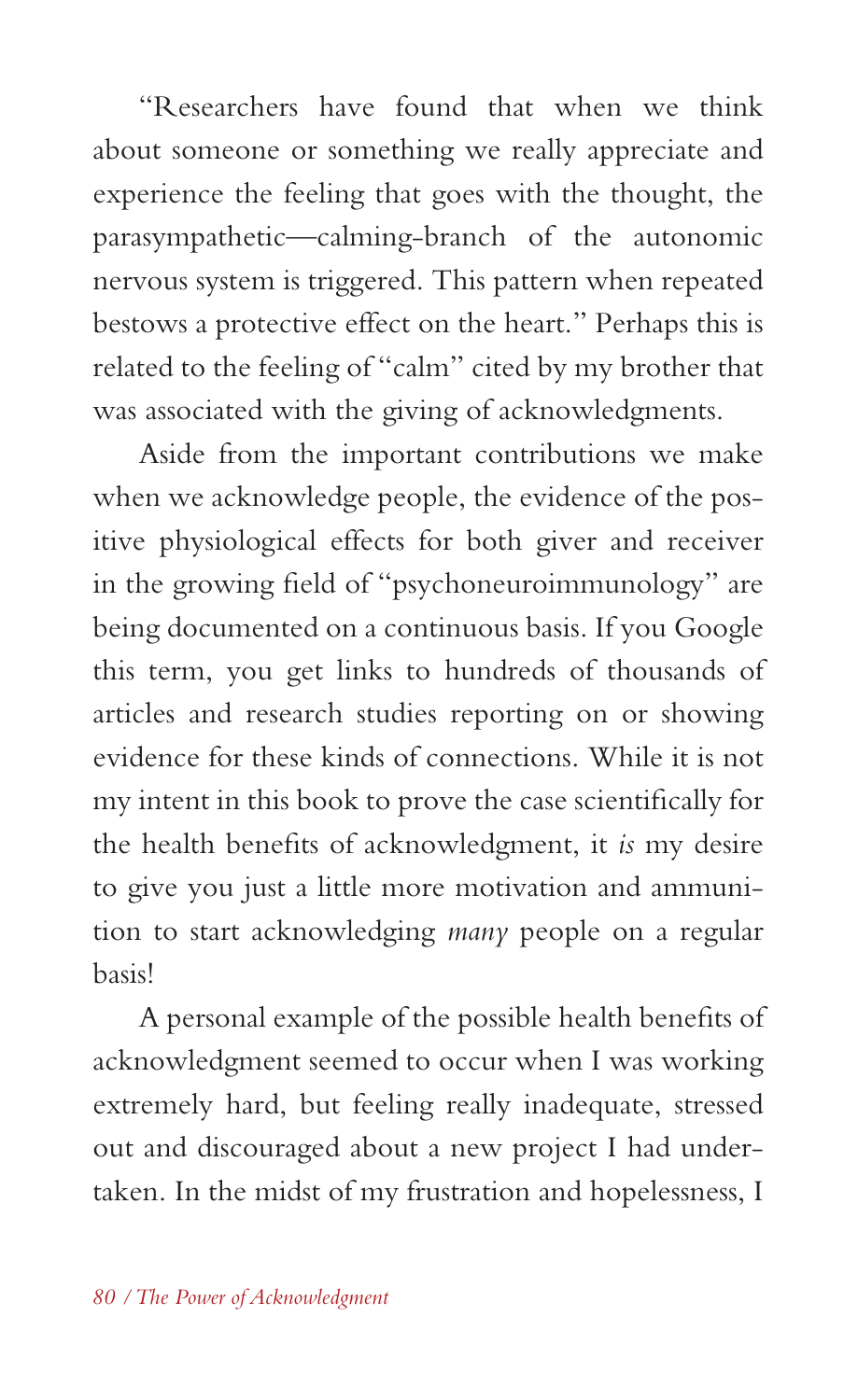received an e-mail from our head of sales, Lori, telling me how quickly I had grasped what needed to be done, how well I was going about doing it and that she was sure I would be successful within a short time.

The result of that e-mail? I remember feeling exhilarated and rejuvenated after reading Lori's words, and immediately got back on the phone with enthusiasm and the intention of creating results.

Perhaps even more important, I vividly recall feeling physically different after reading it! If you'd measured my stress hormones afterward, they probably would have dropped, along with my blood pressure and pulse rate.

In fact, I think I became a textbook example of a study that was described in an article in the American Journal of Cardiology (McCraty et al, 1995). This work suggests that appreciation and other positive emotions lead to alterations in the electrical activity of the heart that, in turn, may be beneficial in the treatment of high blood pressure and in preventing the likelihood of sudden death in patients with congestive heart failure and coronary artery disease!

Those findings dramatically show the impact we can have on each other's health and well-being on a day to day basis. So when you see the opportunity to give the kind of encouragement that Lori gave to me,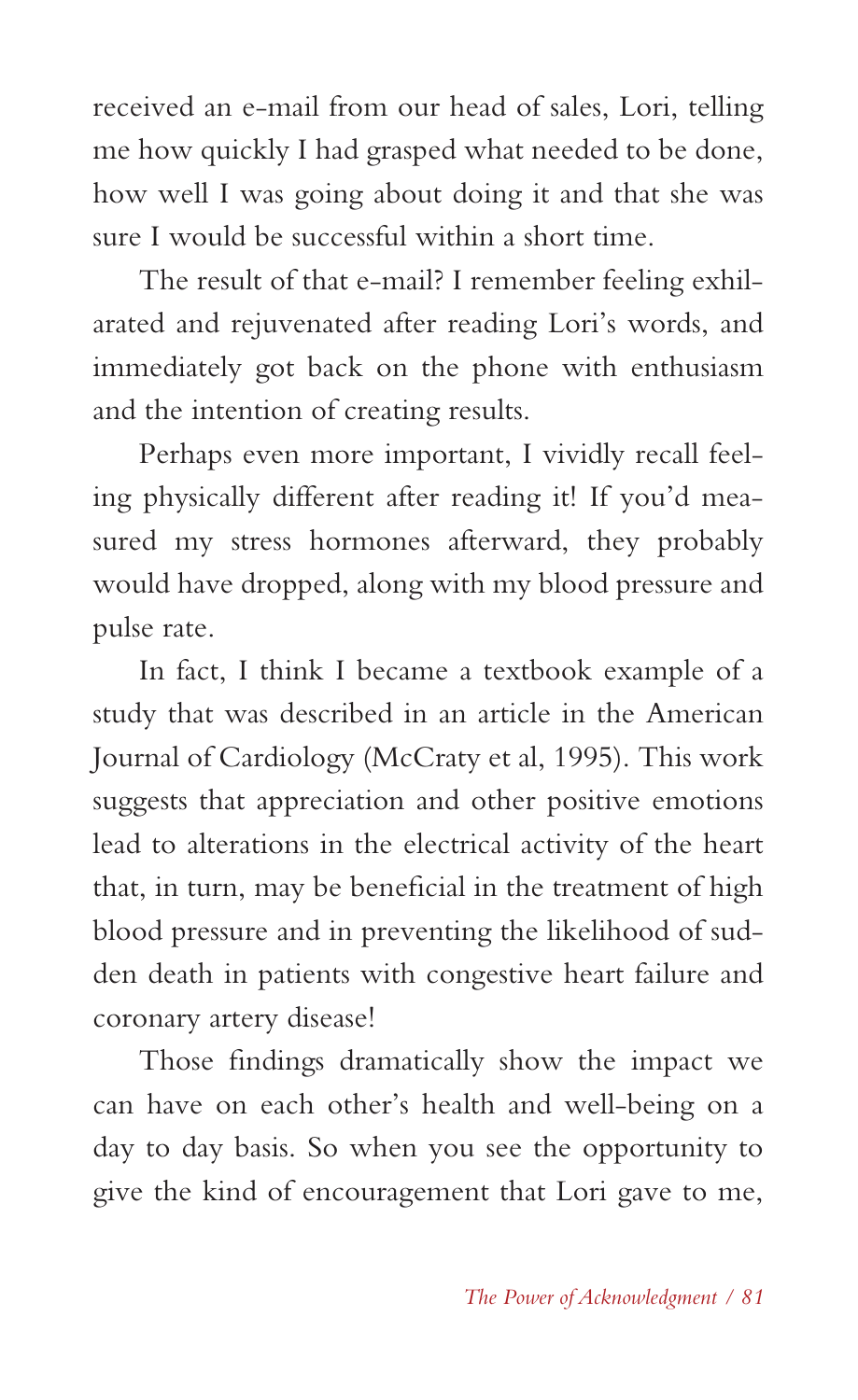to someone in your life, take the extra minute. You'll bring energy, excitement, and probably a healthier state of being to yourself as well as to the other person.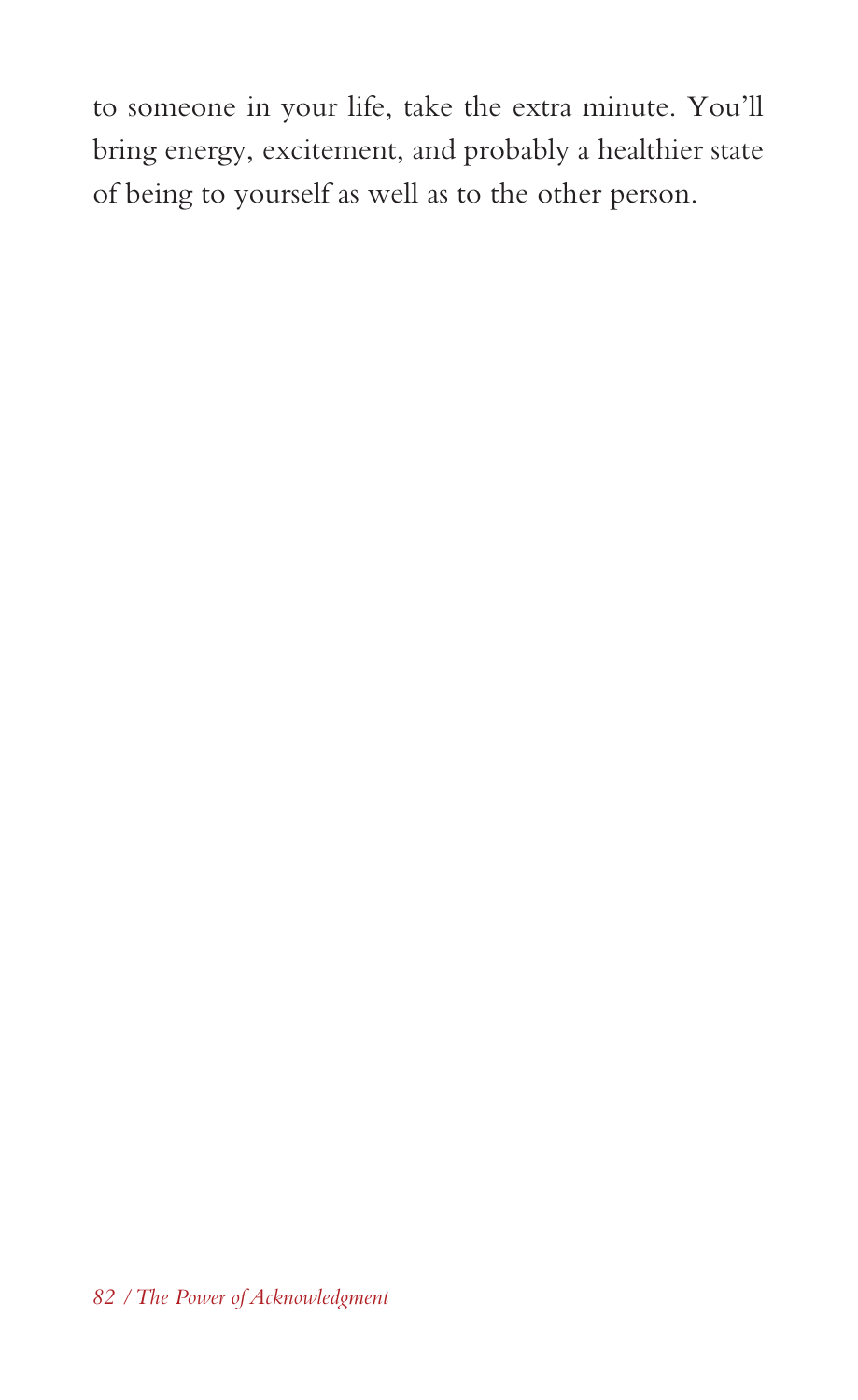Chapter 7

## *Acknowledging the [People Who Matter](#page-10-0)  to You*

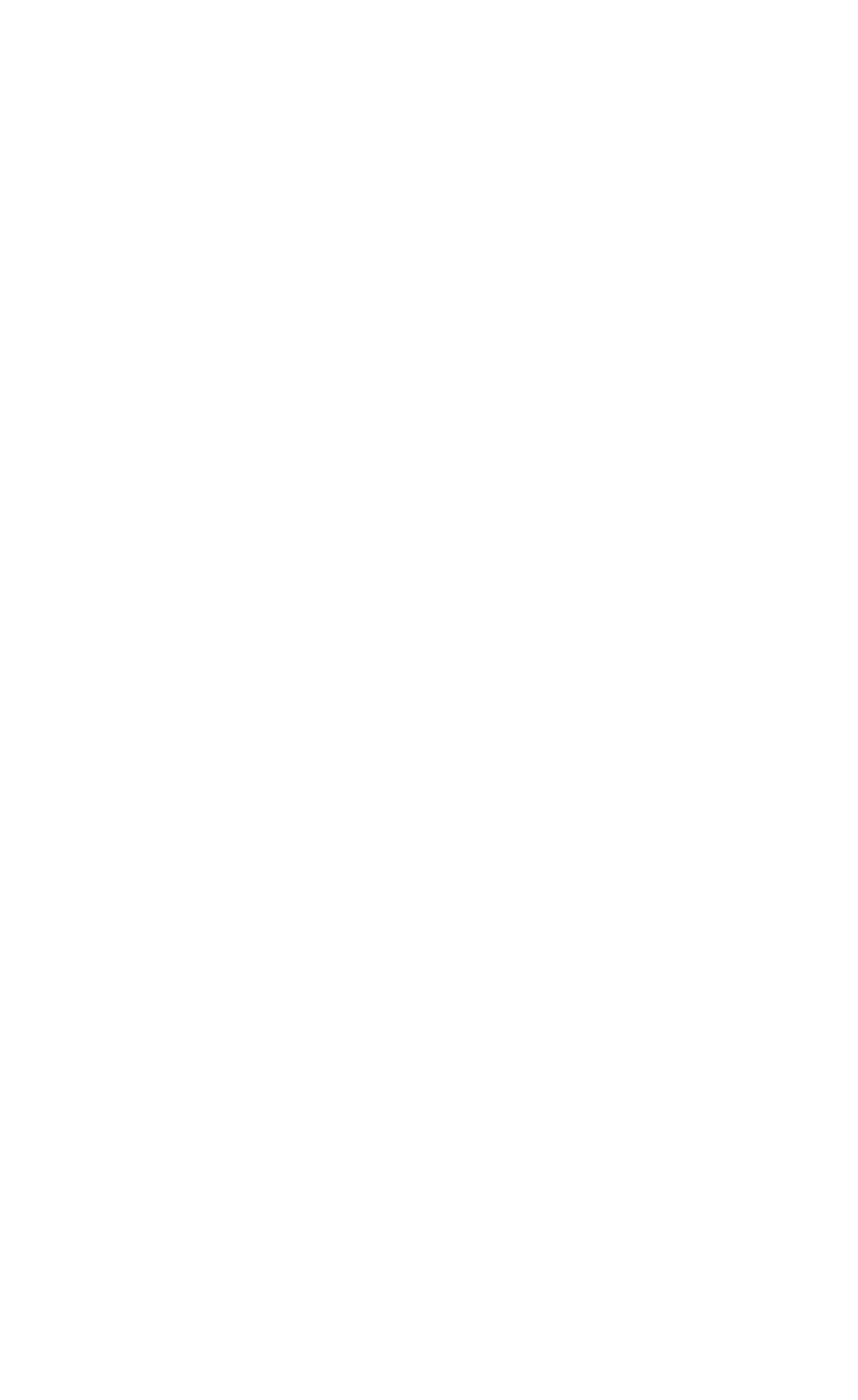### **Principle #7: Practice Different Ways of Getting Through to the People You Want to Acknowledge.**

Develop an acknowledgment repertoire that will give you the tools to reach out to the people in your life in the different ways that will be the most meaningful to each situation and each person.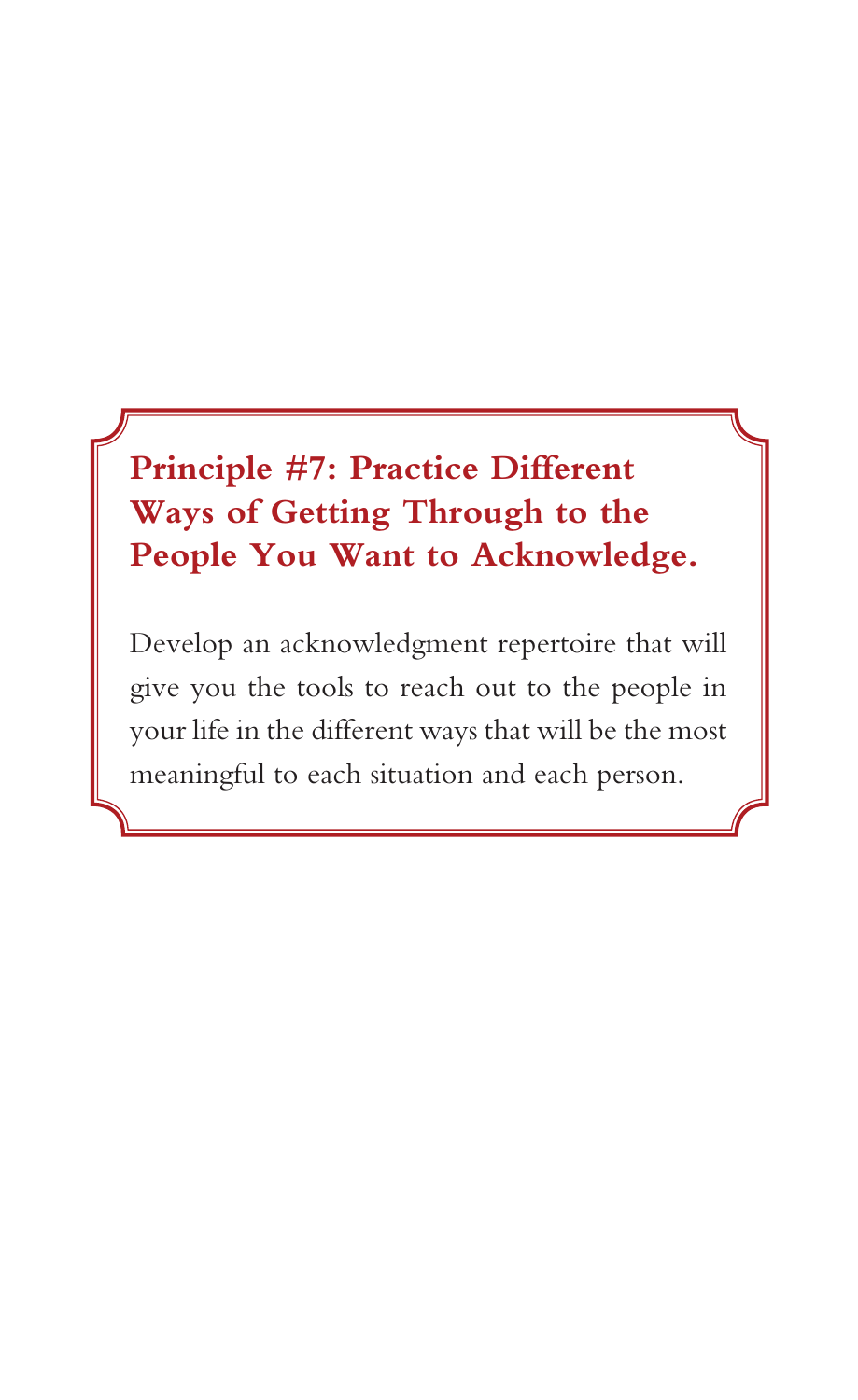Are you starting to get a better understanding of why many people don't acknowledge others freely or frequently, and of the positive effects of acknowledgment on those around you? I hope so, because I would love for us to get busy changing the lives of people throughout the world for the better right now.

To help you begin practicing and enhancing your acknowledgment skills, I am providing you with a list of suggested people in your daily life to consider acknowledging. You may also need to know what to do when people won't accept your gift. This is infrequent, but it is bound to happen from time to time, since you will be giving so many of them. So here are a few thoughts to help you deal with this situation should it occur.

Some people have such a negative image of themselves, or are just so distracted, that they are unable to hear your wonderful words of praise. You will feel like you have thrown a boomerang: It will come right back to you and you will feel stuck with it.

When this has happened to me, I have touched the person's arm or made very direct eye contact, and then said something like, "I just told you how deeply I appreciated your working so many hours of overtime to get our project completed, but I don't feel like you really heard me. I don't think you 'got' what I was trying to communicate to you, and it's important to me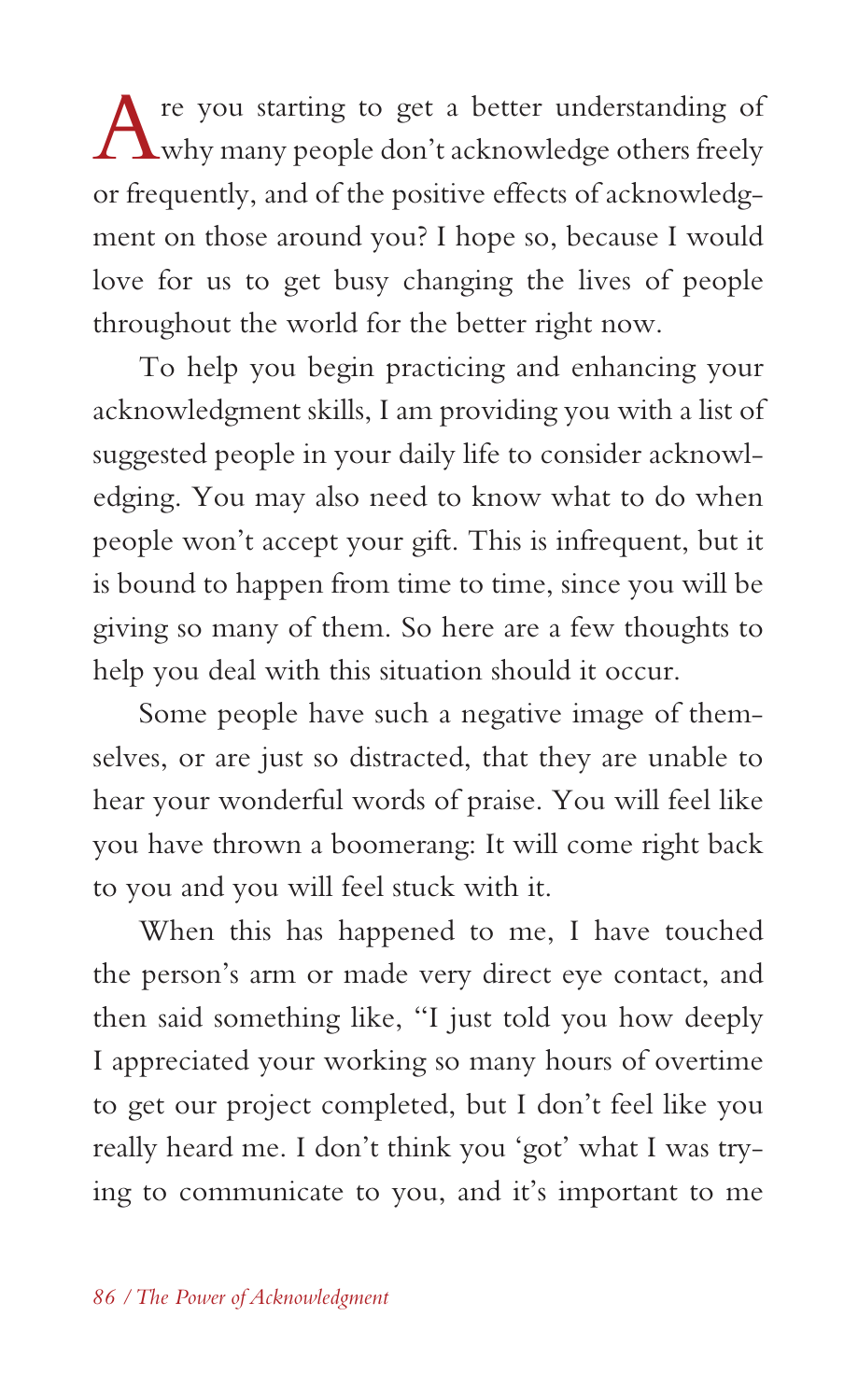that you get it!"

Usually, the person seems to wake up—his or her eyes refocus and open wider, they might tilt their head back a bit, as if they are actively listening. Then I repeat the acknowledgment and usually this time they get it. I have even gone to acknowledgment delivery #3 a few times (I can be rather obnoxious in my commitment to their "getting" it), and I assure you that it is well worth the repetition when you see the broad smile, the light in their eyes, and even tears sometimes, as I saw when my friend finally let in my acknowledgment about what a good mother she was.

So now that you are prepared for all kinds of responses and reactions, let's start the process by making a few lists. This will help you organize the process and make it easier to get started:

1. People to acknowledge in my daily life and what I could say to acknowledge them.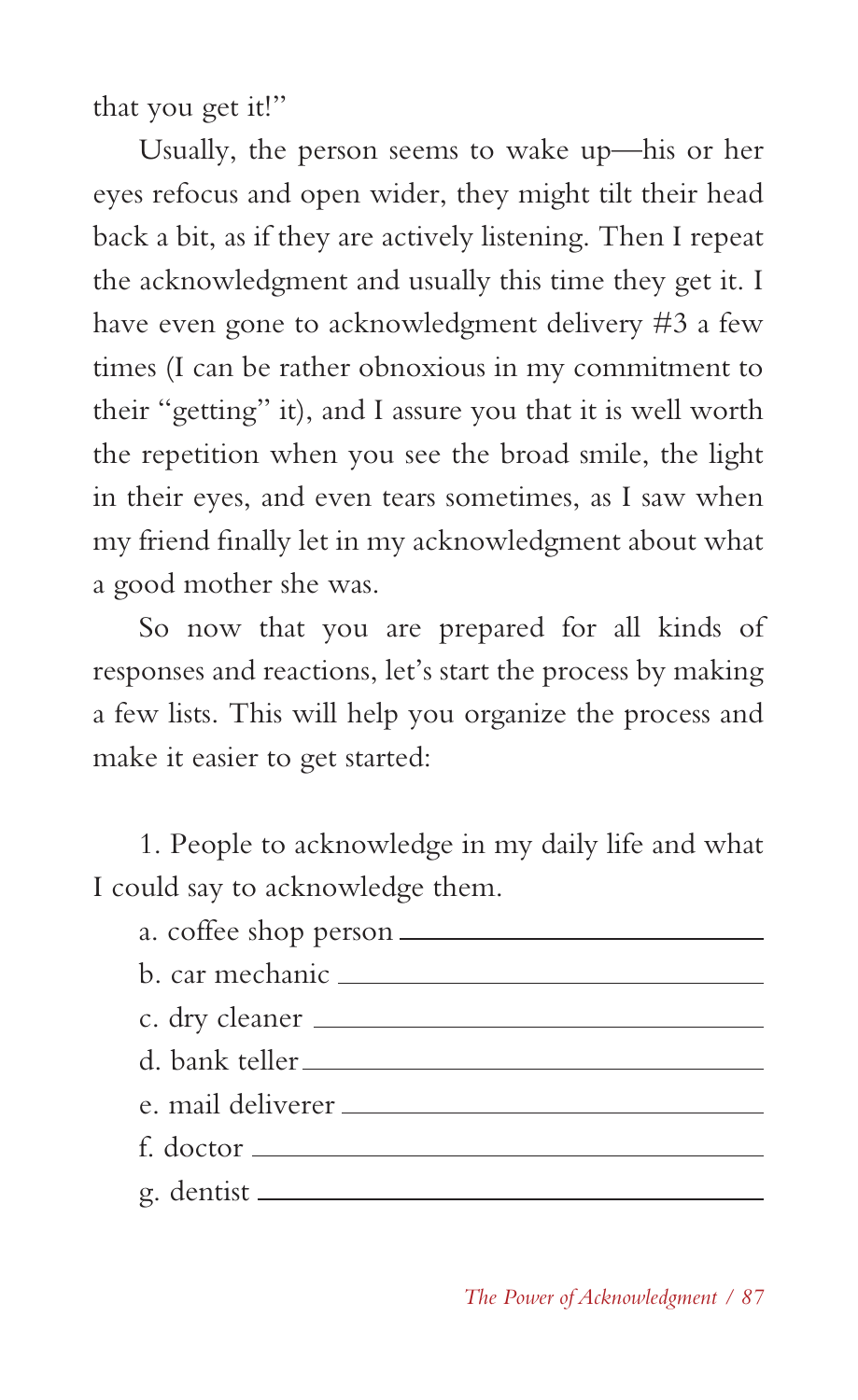|   | h. child's teacher___ |  |  |
|---|-----------------------|--|--|
|   |                       |  |  |
|   |                       |  |  |
|   |                       |  |  |
| k |                       |  |  |

2. People in my family and what I could say to acknowledge them:

| b. child 1                             |
|----------------------------------------|
| c. child $2 \overline{\qquad \qquad }$ |
|                                        |
|                                        |
|                                        |
|                                        |
|                                        |
|                                        |
|                                        |
| $k.$ $\overline{\phantom{a}}$          |
|                                        |
|                                        |

3. People at work and what I could say to acknowledge them:

a. boss (don't rule this out due to FOBN—"fear of brown-nosing." If the acknowledgment is real for you, it will be perceived that way.)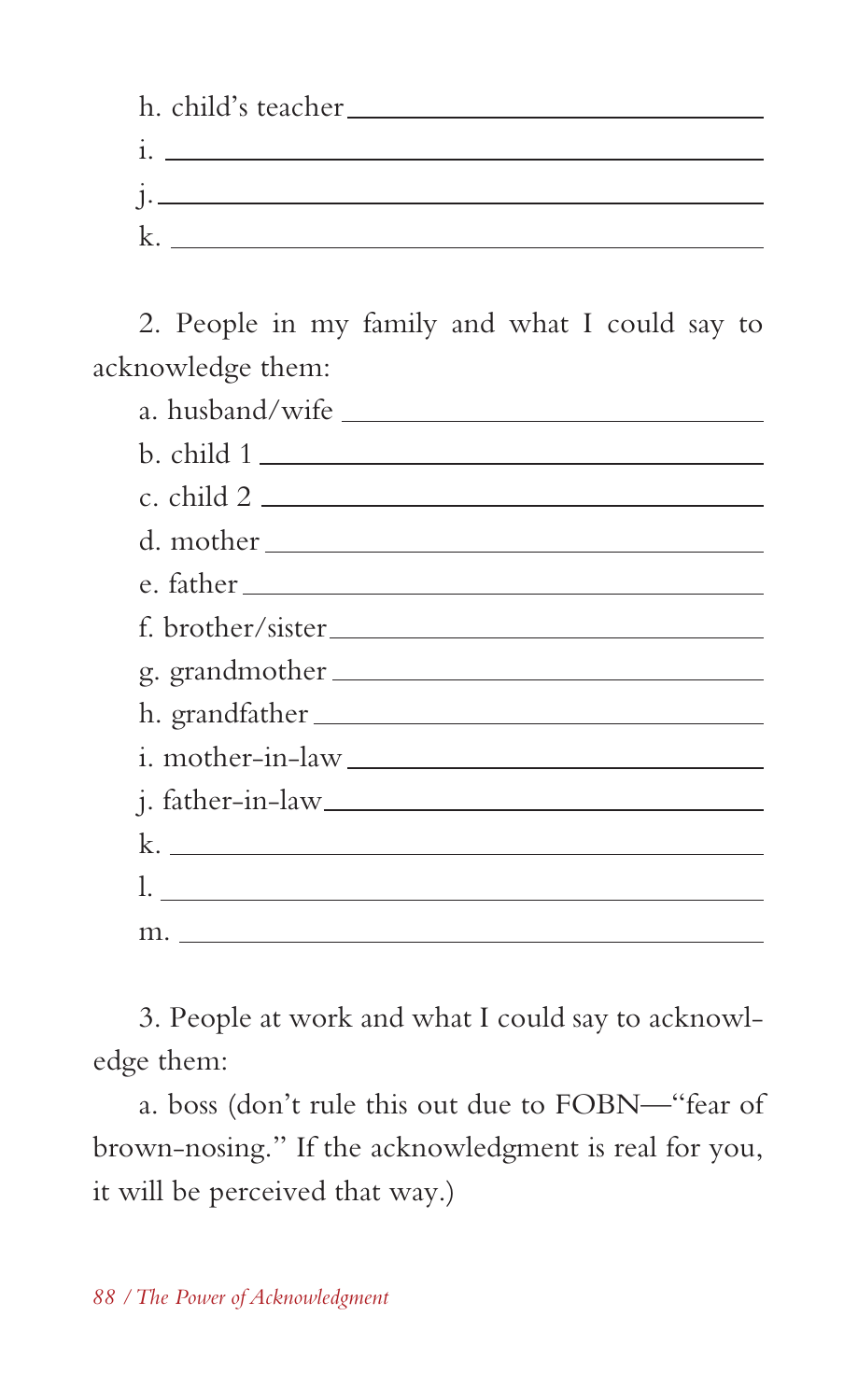| b. subordinate 1              |
|-------------------------------|
| c. subordinate 2              |
|                               |
| e. co-worker 1                |
| f. co-worker 2                |
| g. co-worker 3                |
| h. mailroom assistant         |
|                               |
| j. client 1                   |
|                               |
|                               |
| $m.$ $\overline{\phantom{m}}$ |
|                               |
|                               |

Once you have filled these out, start finding opportunities to deliver them. They can be acknowledgments that you write, or verbally present, or they can be something quite different. As long as the acknowledgments are true and real for you, acknowledge away. Here are some examples of acknowledgments that may help get you started, and also make you more aware of the incredible power that acknowledgments can have.

The first example is one I referred to in an earlier chapter that I predicted would "knock your socks off." It is an illustration of the power of acknowledgment of public employees, how it deeply affects them and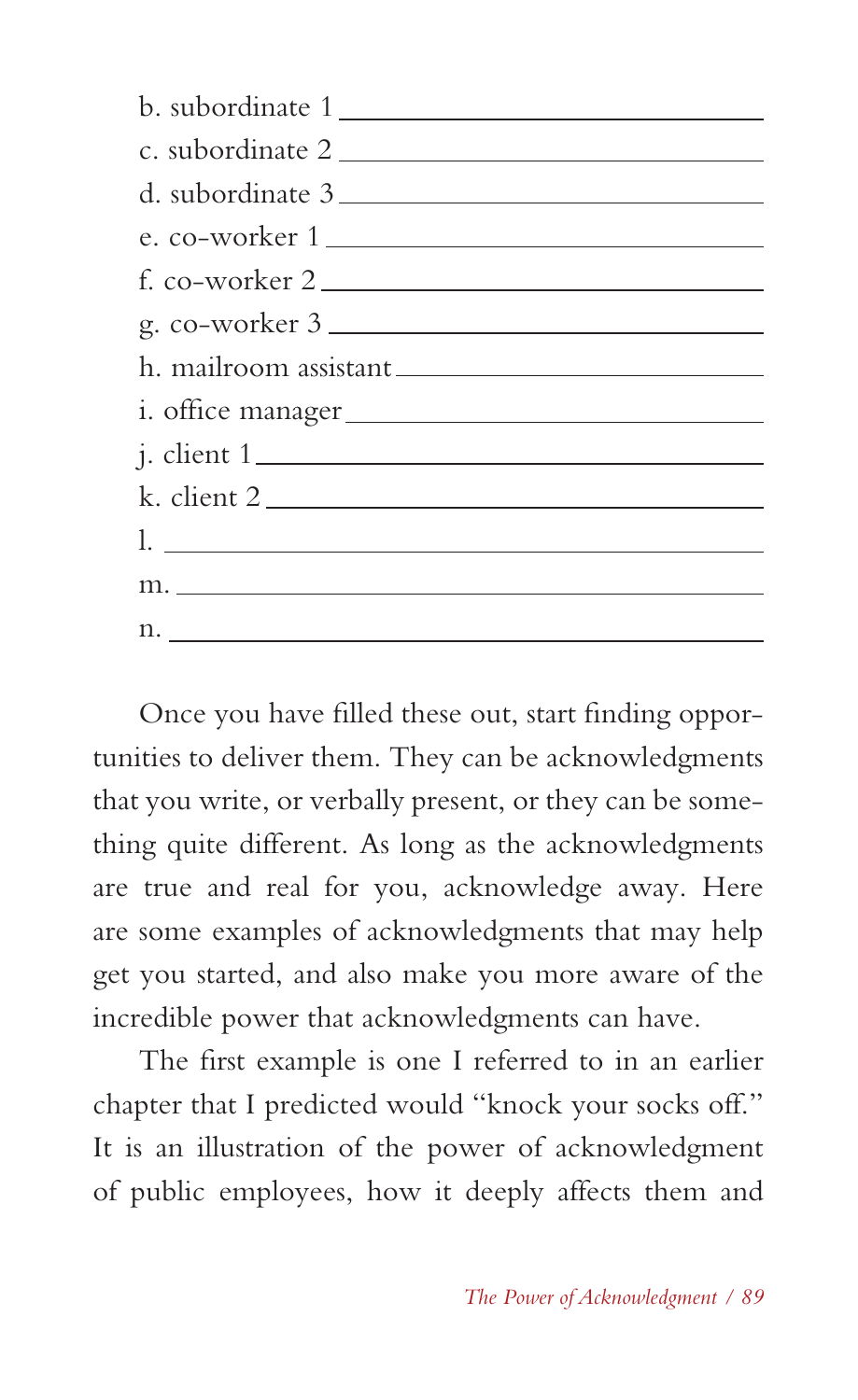helps make the world more workable. About a year ago, my daughter—the young lady who, as a child, gave those wonderful manicures to elderly ladies in a nursing home—took a seriously wrong turn and ended up in the jurisdiction of Drug Court, a phenomenal program that presents the choice to addicts of having either a jail sentence or serious drug rehabilitation.

Once officially in the program and in residential rehab, my daughter Stefanie quickly got herself kicked out of the rehab program, and was being sentenced to jail until another, more rigorous program could be found. A driver from the original rehab program was escorting her to the County Courthouse for sentencing, but was not allowed to take her inside. She would just have to be left at the door until someone from the court could pick her up.

When my husband and I heard about this, we were extremely worried that she was a "flight risk" and would take off. Not knowing what else to do, I called the County Courthouse. A wonderfully helpful man named George answered the phone and once he knew the situation, started making calls on my daughter's behalf until he found someone who would meet her at the door and take her inside at the approximate arrival time.

I was so appreciative of George's effort that I wrote a letter to his boss, the Chief Clerk of the County Courthouse.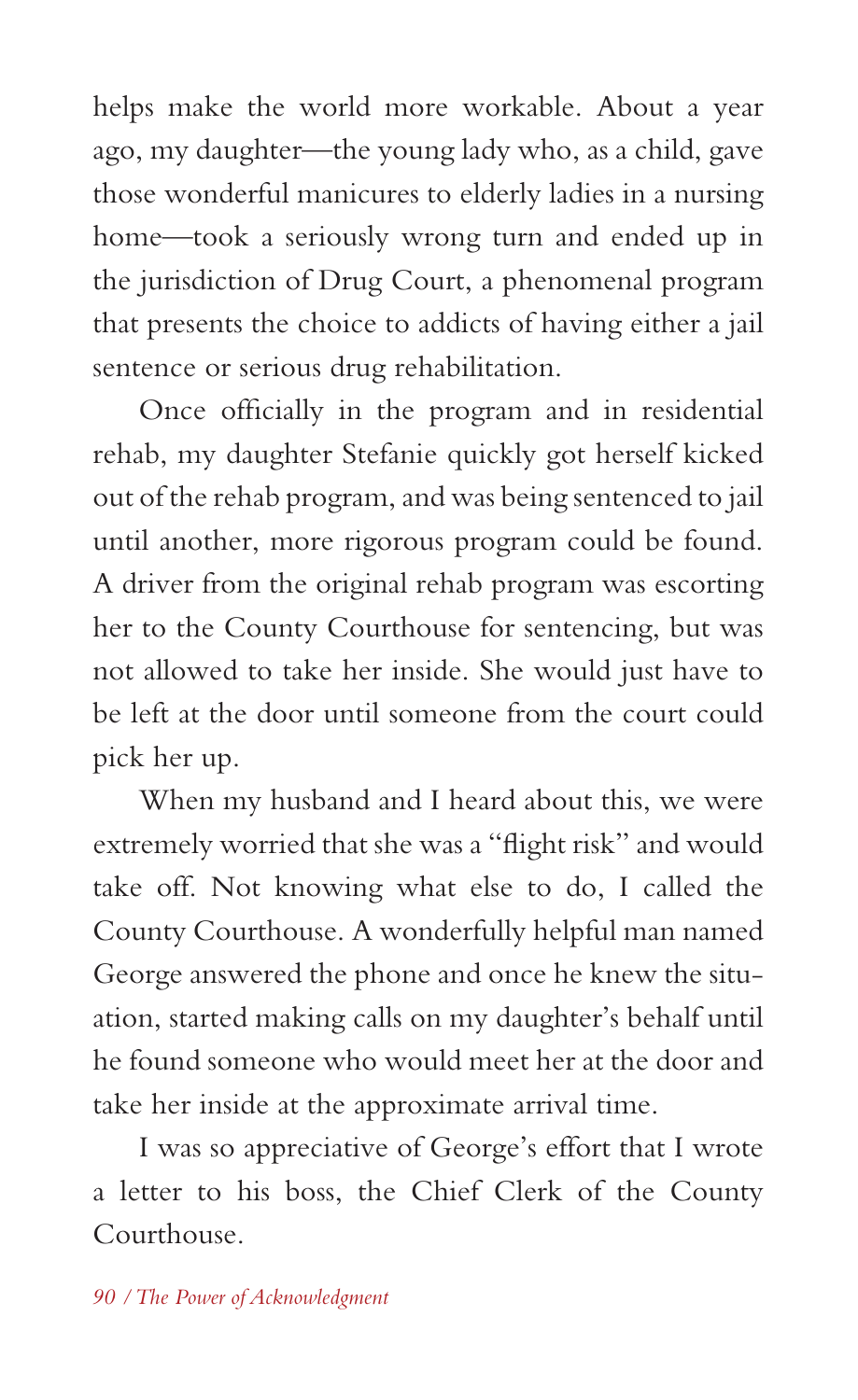After explaining the situation that had occurred, I wrote, "George B., who just happened to answer the phone that day, made some calls to help assure our daughter's safe keeping. He went out of his way to be supportive and helpful, and in that dreadful situation I can't begin to tell you how much it meant to talk to a real human being who wanted to help. . . I wanted you to know how much it meant to us on that terribly unsettling day, to find someone who just happened to answer the phone and who exhibited true concern and interest. I think George B. should be officially acknowledged and held up as a role model for people who deal with the public. He made a tremendous difference at a very difficult time."

I sent the letter off and shortly after that received an e-mail from George's boss stating the following:

I have been employed by the Office of Court Administration for twenty one years. In my experience most individuals that have comments about the staff are negative comments. Rarely do individuals take the time to compliment workers for doing their jobs and going that extra bit to assist the public. I wanted to thank you for acknowledging one of my workers, George B., for taking the time to assist you and your family in a challenging period. His efforts obviously were of great value to you and helped you. I am proud of the work that my staff does because it often is thankless and they receive little attention for a difficult job. Sometimes a little positive feedback motivates employees and then it become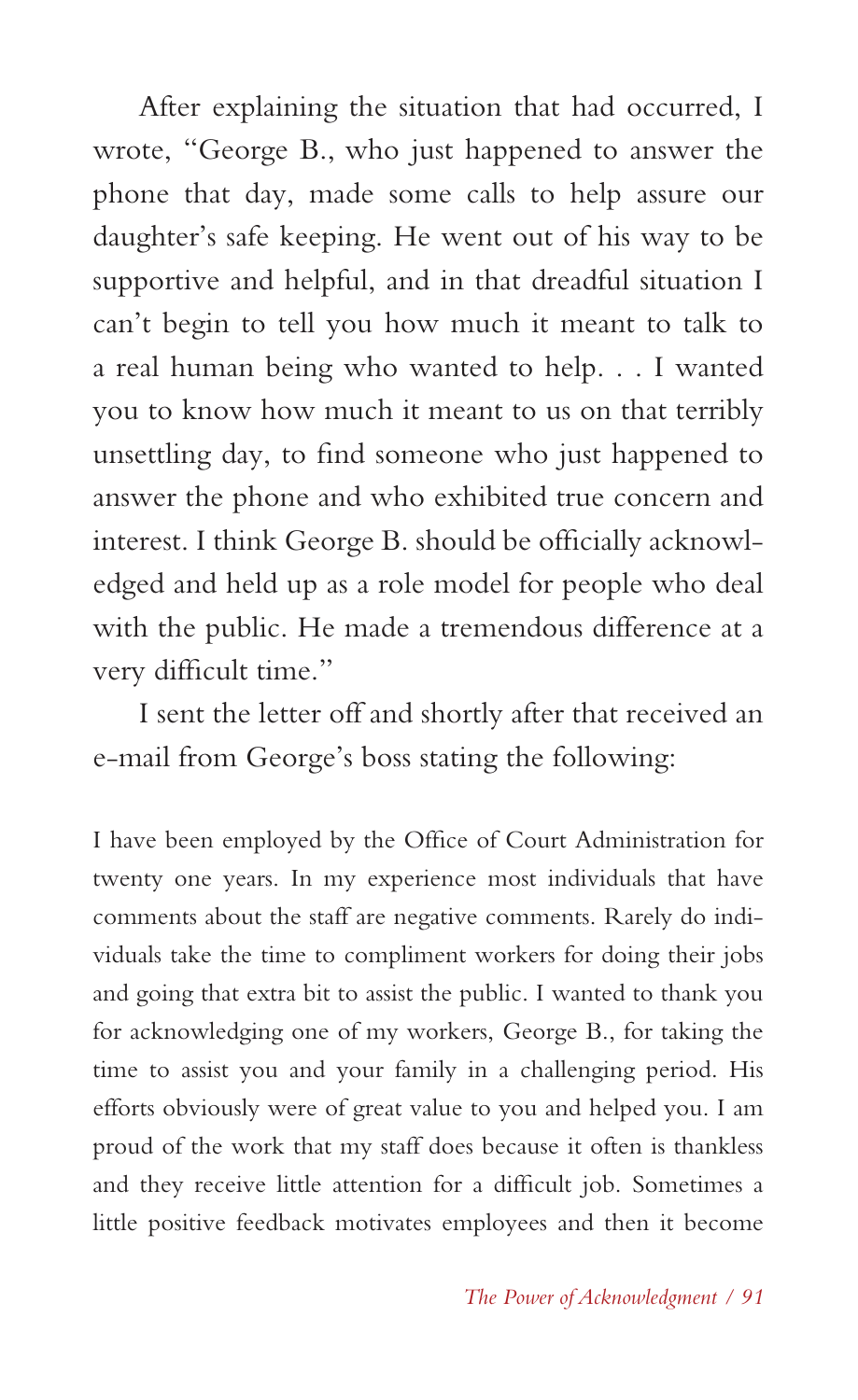contagious and a better workplace develops. I wish you and your family the best of luck…

I also received an e-mail from George B., himself, in which he said:

Judy,

...I want to thank you for taking the time to write your letter to (my boss). It is hard to describe how good something like that can make you feel. I didn't consider it a major effort to help you with your situation back in November; it's just something I tried to do to alleviate your anxiety that day ...Very few (people) take the time to let our bosses know that we have done something that someone perceives as special. I think human nature makes us hope that we will be noticed for the things we do.

... It's hard to think that the things we do in life, especially the good, is often ignored. It is always good to get a pat on the back, be it figuratively or literally. It makes you walk just a bit off the ground for a day or even more. Thanks for providing that feeling for me.

... I wish only good things for you and your family.

I feel certain that if people like George get acknowledged for the helpful things that they try to do, maybe on a daily basis, that they would do more of them! As George told us, it is only human nature, and it would make all of our lives work so much more smoothly and gracefully, if we all did this.

#### *92 / The Power of Acknowledgment*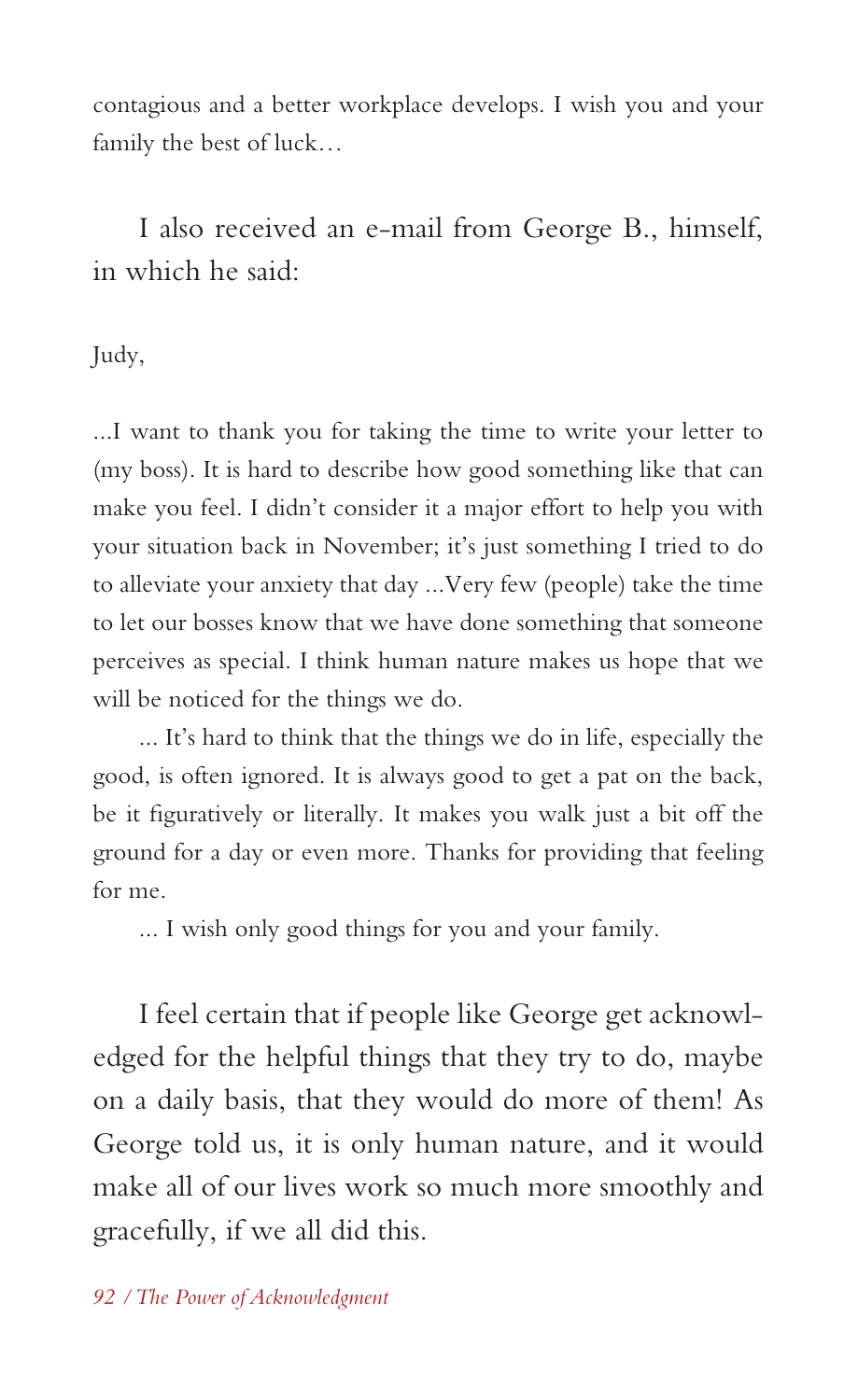And by the way, Stefanie is doing much better in a different drug rehab program and is remembering more and more of her original desire to acknowledge and contribute to others. And by the way, she has urged me to be direct about this experience and not to try to fudge or hide the details as I described them it to you. I have honored her request in the hope that the complete anecdote will motivate you to acknowledge public servants who are truly helpful, and for all of us to assist in making the world work better!

Here's another example of the power of acknowledgment. This occurred when I was working for my television client, Yue-Sai Kan, earlier in my career. At the time, she was the host and executive producer of two television series that promoted understanding between Eastern and Western cultures, and I was very proud of her accomplishments. I had gotten wind of awards to be given out by the Better World Society, a group started in the 1980's by the glamorous celebrity Ted Turner, to acknowledge people that were making contributions to global peace and prosperity. Turner, who chaired the organization, would be presenting the awards.

I furtively filled out the submission form, clearly stating the major contribution Ms. Kan had made to global understanding and communications with her two television series "Looking East," which aired on various American cable networks and "One World," broadcast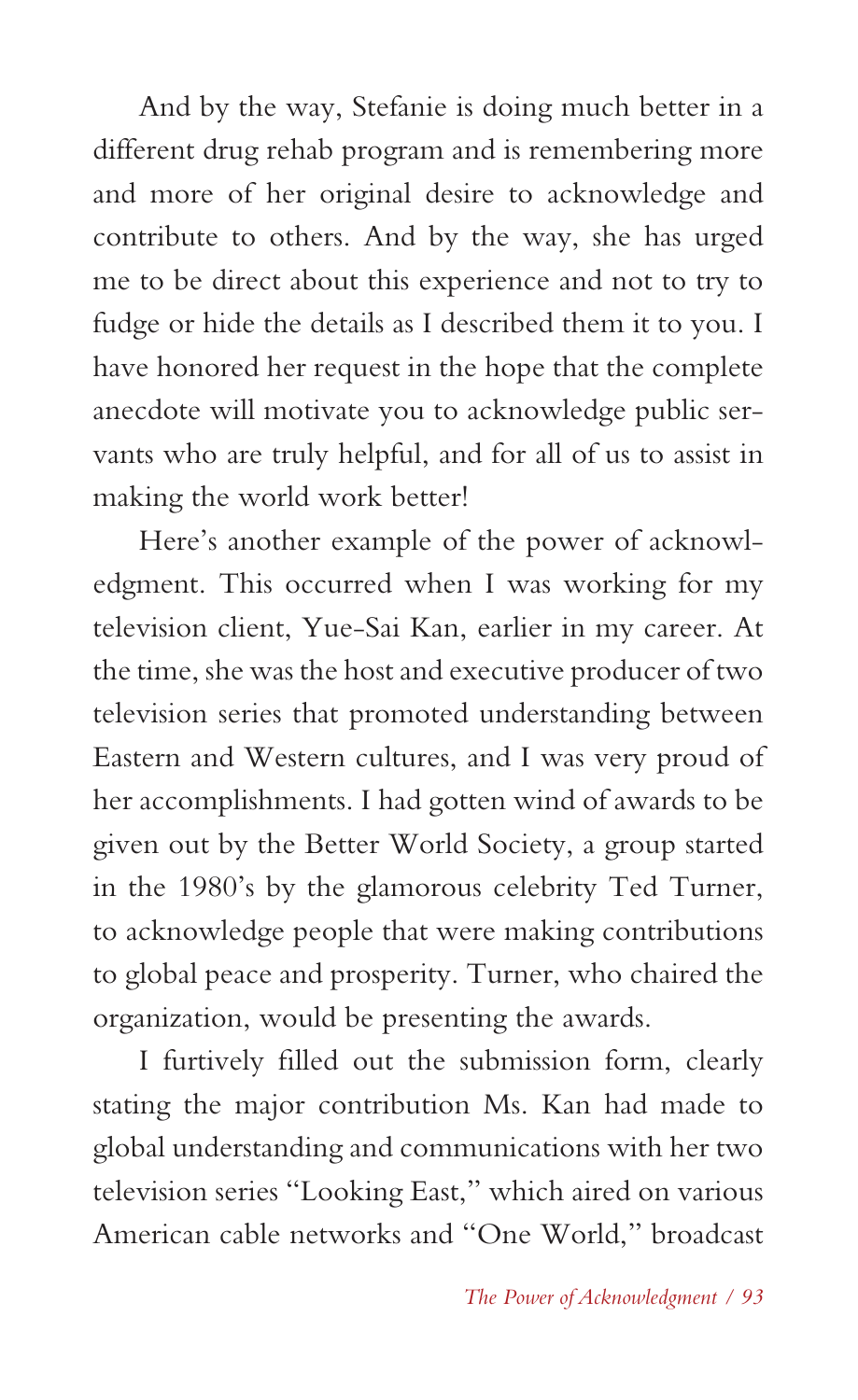on China Central Television (CCTV). I wrote that her efforts toward bridging the cultures of East and West were estimated to have reached a worldwide audience of over 400 million people each week. I had such a clear sense of her winning the award, that in my mind I actually "saw" her graciously accepting it from Ted Turner! When she received notification that she *had* won the award, Yue-Sai was a little shocked to find out that I had acknowledged her by secretly nominating her for the honor. The star-studded event was held at the Waldorf Astoria and attended by celebrities such as Jane Alexander, Ben Vereen, Phil Donahue and Jean-Michel Cousteau.

This was a powerful experience not just for Yue-Sai, who received great publicity and further acknowledgment from many influential people, but for me as well. It involved totally trusting not just my desire to acknowledge someone I greatly admired, but trusting my vision— in this case, seeing her "accept" the prestigious award from Ted Turner as I filled out the submission form.

It told me that when I had mental pictures or visualizations of this nature, I needed to follow my gut. This has served me well in both my career and my personal life.

One other demonstration of the power of acknowledgment occurred very recently. A close relative of mine has mid-stage Alzheimer's disease, and was con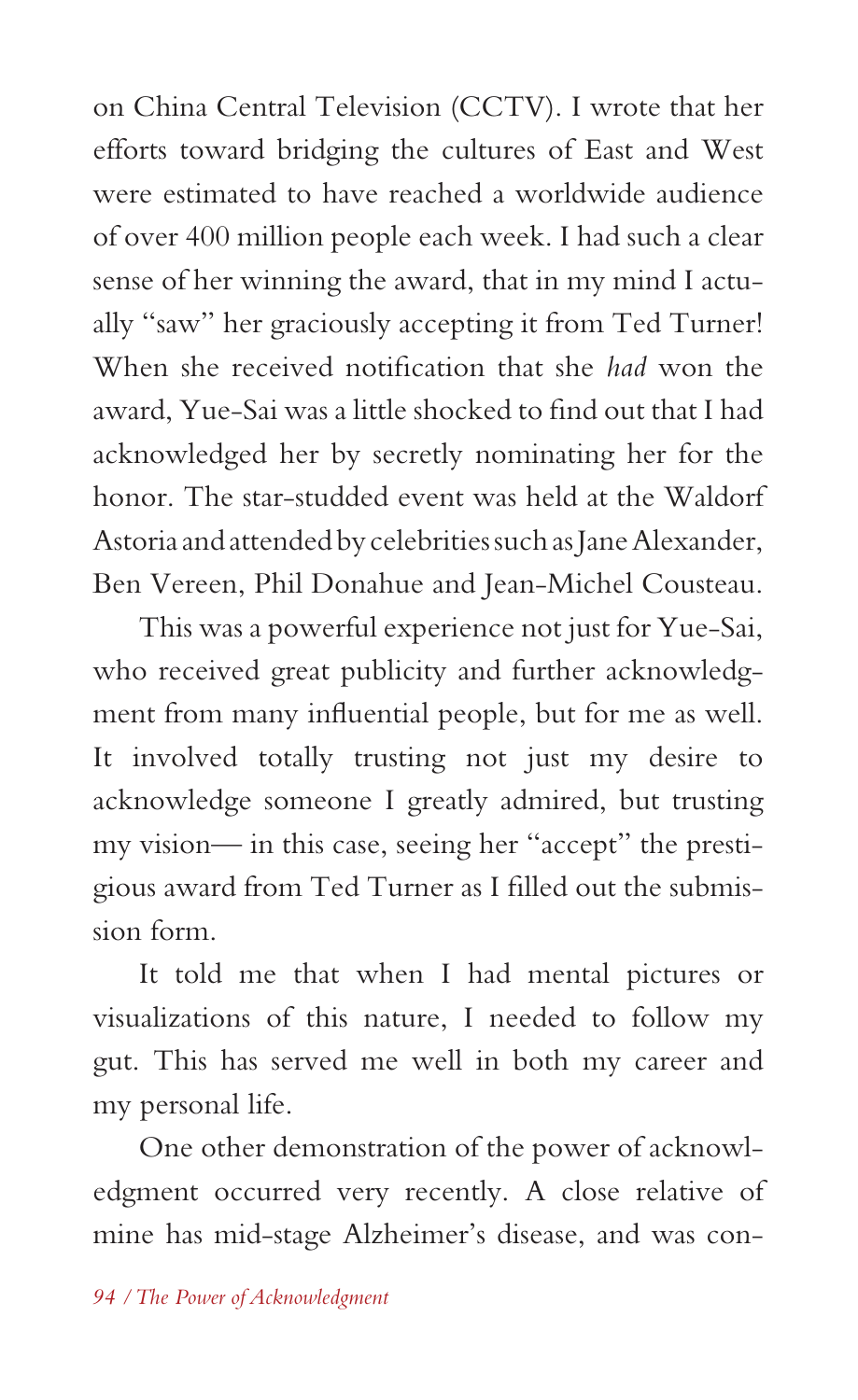vinced that someone had broken into her house and stolen a favorite skirt and other items of clothing. She wanted her husband to call the police, but he knew that this would be inappropriate and ineffective. I was aware of the Alzheimer's Association's 24/7 helpline, and so I called to support my relative, not having any idea what could possibly make the situation better. The person on the phone, a lovely woman named Elizabeth, was so helpful and insightful that she was able to totally diffuse the situation by talking to my relative and letting her know that she was safe, which turned out to be her major concern. My relatives were both so grateful for her dedication and service that I wrote the following note to a key person in the Association, asking that Elizabeth be acknowledged by someone in authority in the organization:

#### Dear Maria,

I just want to let your organization know what an incredible service it provides through its 24/7 helpline. Two nights ago (a close relative) called me in a very upset state, as (his wife), who has midstage Alzheimer's, was frantic and terribly anxious about some things that she believed had been stolen from their apartment. She wanted him to call the police, but he knew that the items (a skirt, etc.) had just been misplaced. She kept insisting on it, so he called me to help. I then called the 800 number, and a simply superb person by the name of Elizabeth walked and talked us through it. She actually spoke to my relative and got to the root of her concerns,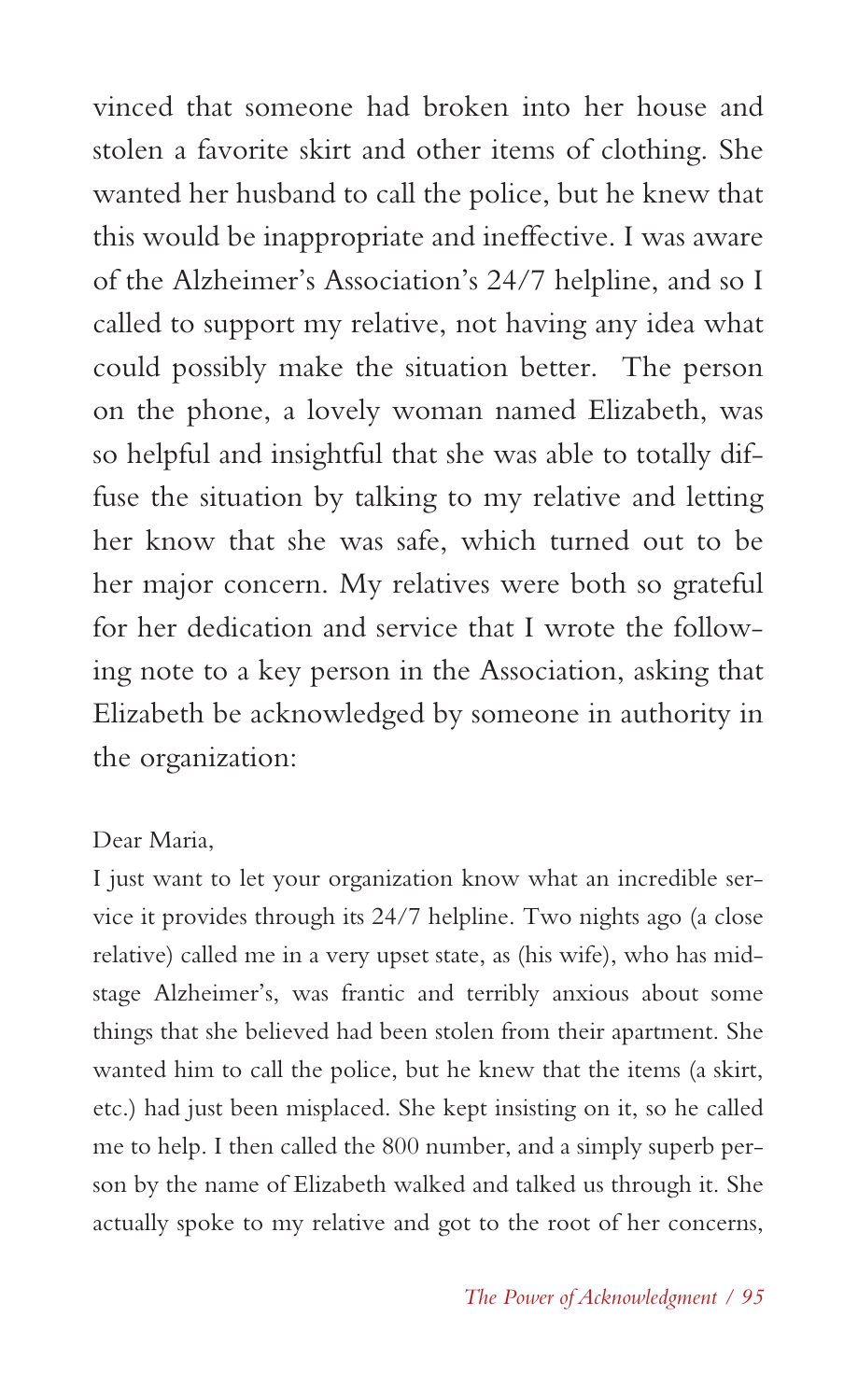assured her and then reassured her and through some very creative and bold intervention, solved the problem entirely.

I can't thank your organization enough for having this service, and I want you to know that you are all very fortunate (as is my family) to have someone as compassionate, understanding and creative as Elizabeth as an information specialist and helpline responder. I hope your management will acknowledge her for the service that she provided to my family during a very difficult situation.

I thank all of you from the bottom of my heart for being there when we needed you.

#### Warm regards,

Judy Umlas

Soon after I sent the letter, I got a call from Maria, thanking me for taking the time to acknowledge a worker of theirs, and she also let me know how much it meant to all of them to receive my words of praise about one of these dedicated people. She said she would make sure that Elizabeth was appropriately acknowledged for her outstanding service to our family. Then, to my delight, she asked if the association could publish my letter of acknowledgment in their upcoming newsletter, in order to let people know more about their services and how valuable they had been to our family. I was thrilled, gave my permission of course, and hope that the letter will encourage others to take advantage of such an important and helpful service in their own chal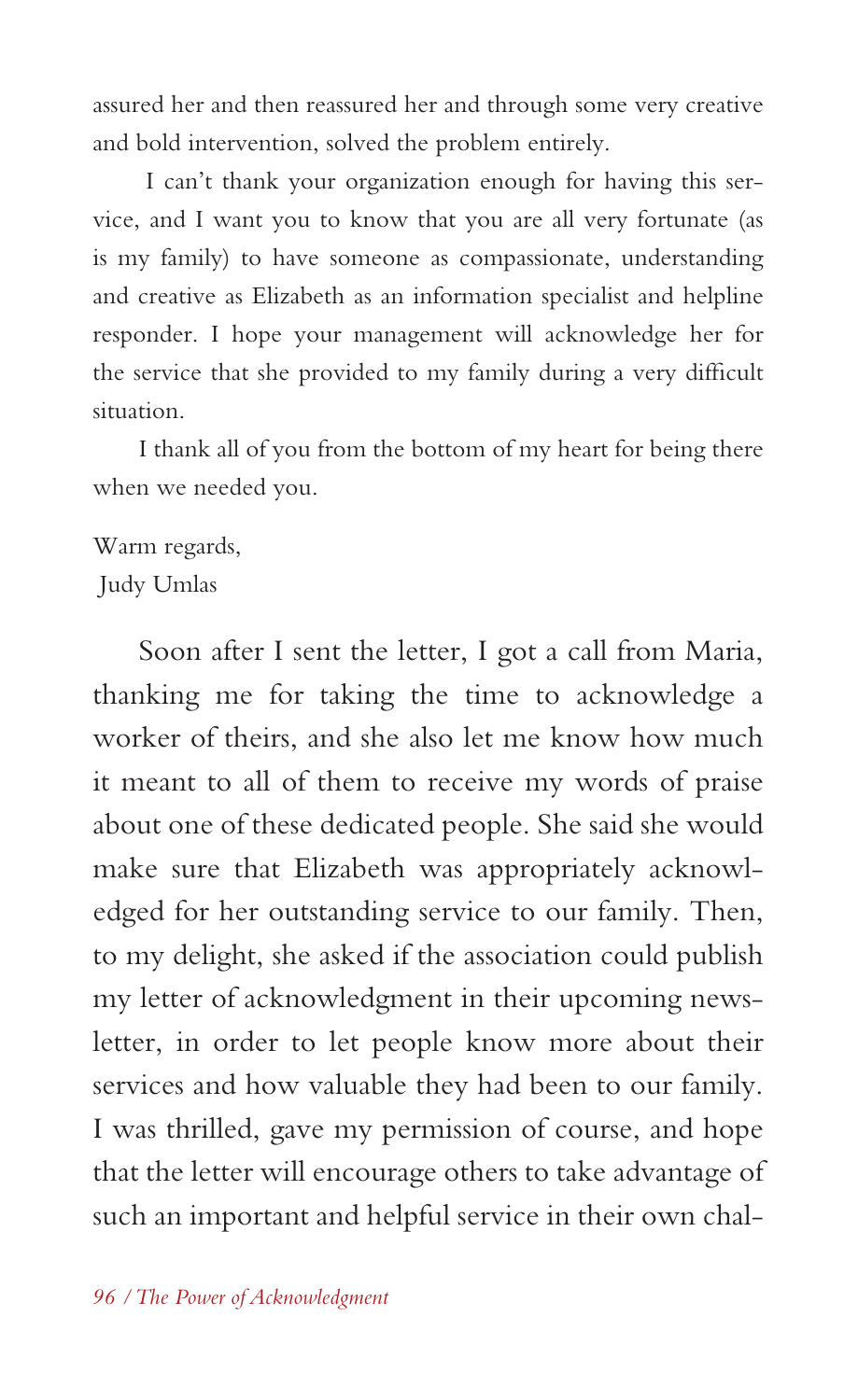lenging situations. The acknowledgment turned out to be a win for all concerned.

So remember, you gain at least as much as—if not more than—the recipients, from giving acknowledgments. You simply don't know the full force and power of acknowledgment until you start using it, bravely, courageously and on a daily basis!

When you begin to write or verbalize acknowledgments such as the ones I have shared with you, watch the people around you wake up, come alive, and have more energy! And you are creating that. Once you see the power of acknowledgment, you won't want to stop using it. Do it until it becomes second nature to you. And imagine a world where everyone feels deeply acknowledged for who they are and what they contribute.

I have created this book as a simple but, I hope, potent call to action for us all. And I personally acknowledge every one of you who has read this book, for being up to the challenge of making excellent use of the power of acknowledgment to light up the world, one person at a time!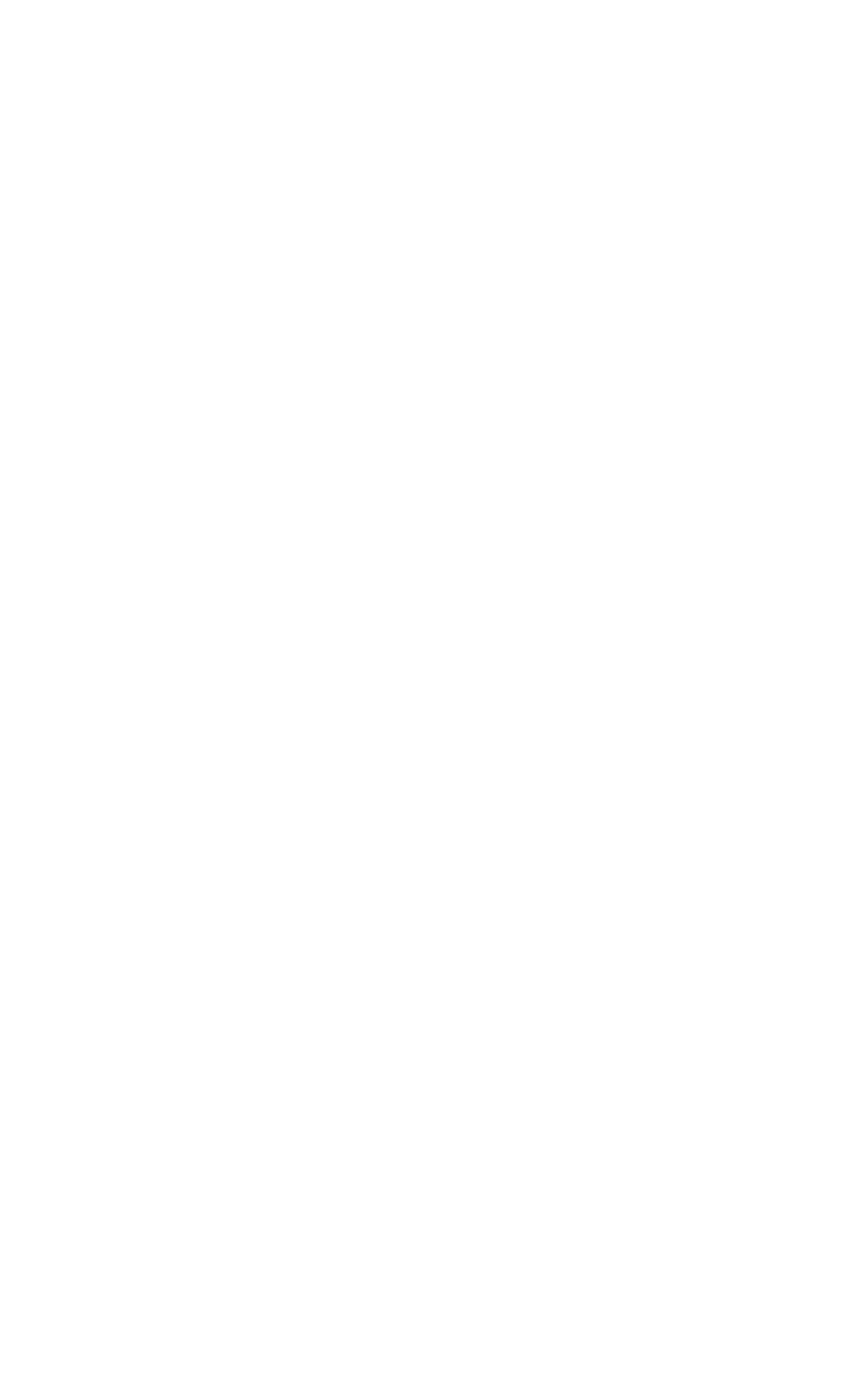### *In Closing…*



As I opened this book with its dedication to my cherished friend, Barbara Leach-Kelly, I will close it with a letter that she wrote to me a few months before she died. I have read this letter over and over again, and it has meant the world to me to have it. Her acknowledgment has brought me peace, solace and the ongoing warmth of her love. I believe she must have known at the time she wrote it what the power of this acknowledgment would be for me—then and forever.

On June 14, 2005

Dear Judy,

Happy…happy birthday!! You have been a blessing from God this year and I could not have made it through without your love and selflessness. May the light of God and the love of life be yours always. Please know you have made a difference in the quality of my life and strength of my heart, and I thank you. I love you dearly.

Barbara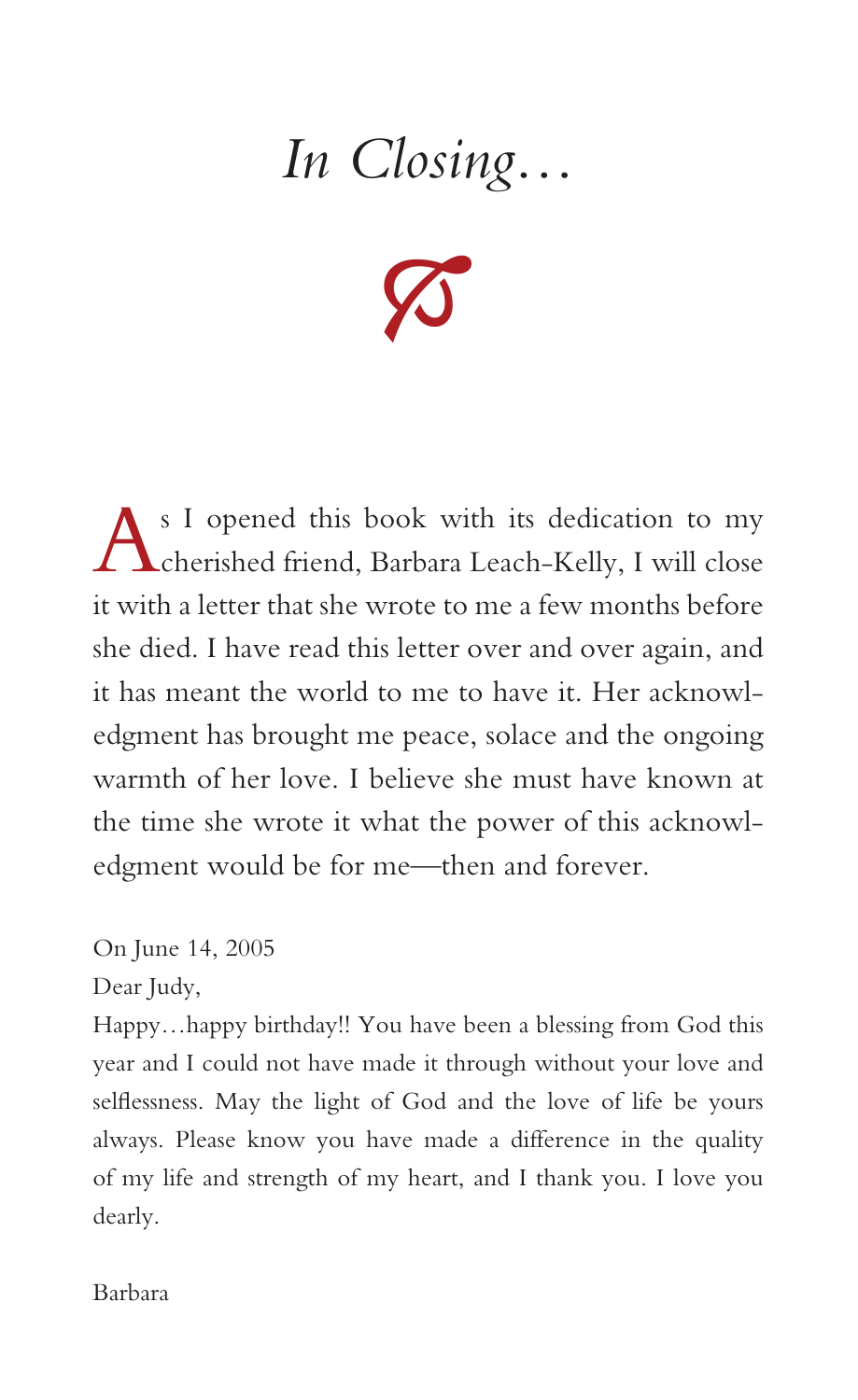Thank you, Barbara! And I leave all of you…for now…with the request that you make sure that every person in your life who matters to you knows how important they are to you. And at the same time, I request that you acknowledge everyone else around you for everything good that you observe in them. You will see ALL of these people light up, and the world will indeed be a brighter and happier place for all of us!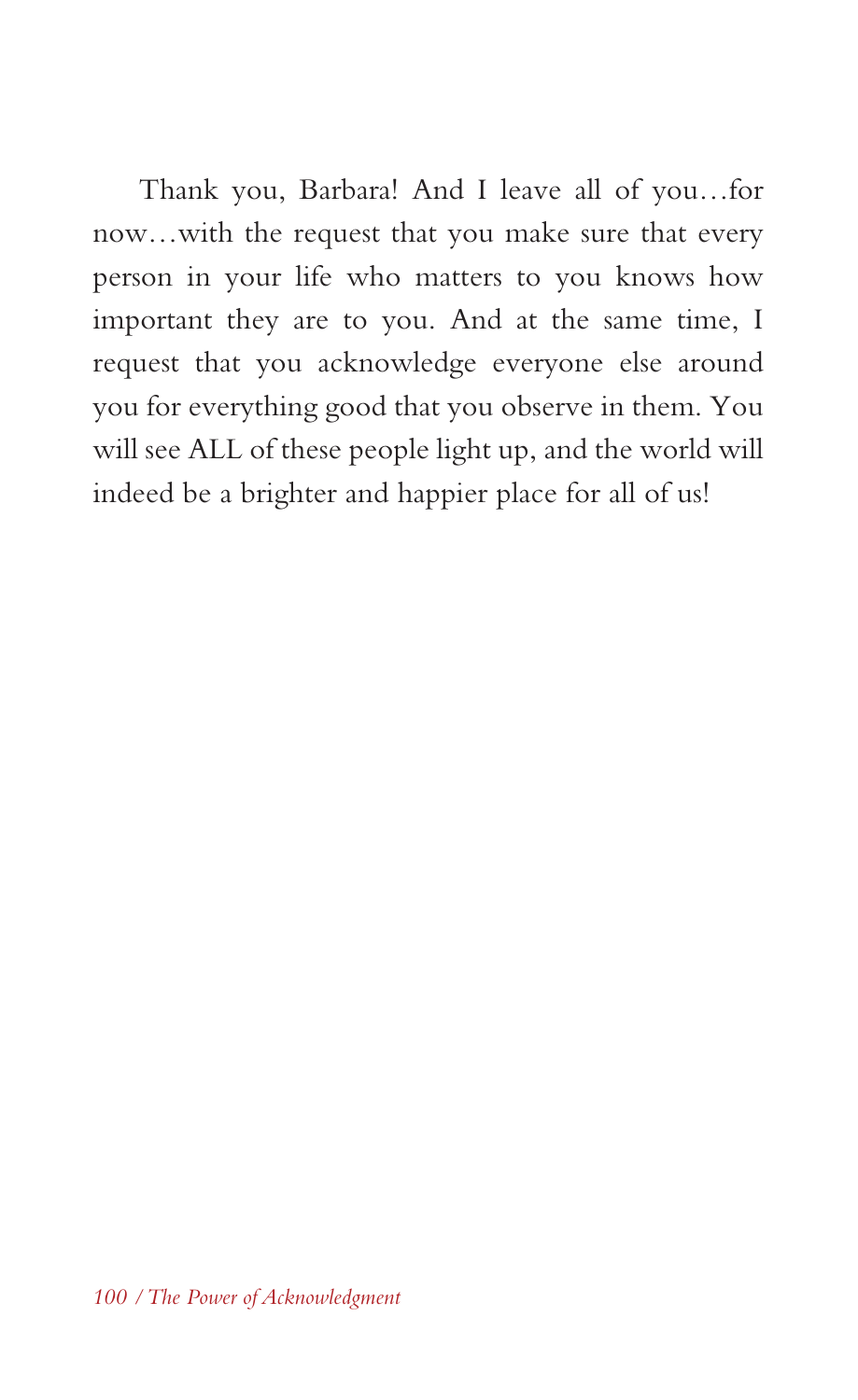# *[References](#page-10-0)*



EMMONS, R., McCULLOUGH, M., 2003. "Counting blessings versus burdens: An experimental investigation of gratitude and subjective well-being in daily life." *Journal of Personality and Social Psychology.* Volume 84, No. 2, p. 377-380.

FREDRICKSON, B. L. *The Psychology of Gratitude*. New York: Oxford University Press, 2004.

JUSTICE, R. Ph.D. "The effects of joy and gratitude on the human body." *Health Leader*, 2003*,* [http://www.healthleader.uthouston.](http://www.healthleader.uthouston.edu/archive/Mind_Body_Soul/2003/givingthanks-1124.html) [edu/archive/Mind\\_Body\\_Soul/2003/givingthanks-1124.html](http://www.healthleader.uthouston.edu/archive/Mind_Body_Soul/2003/givingthanks-1124.html)

McCRATY, R., et al, 1995. "The effects of emotions on shortterm power spectrum analysis of heart rate variability." *American Journal of Cardiology.* Volume 76, Issue 14, p. 1089-1093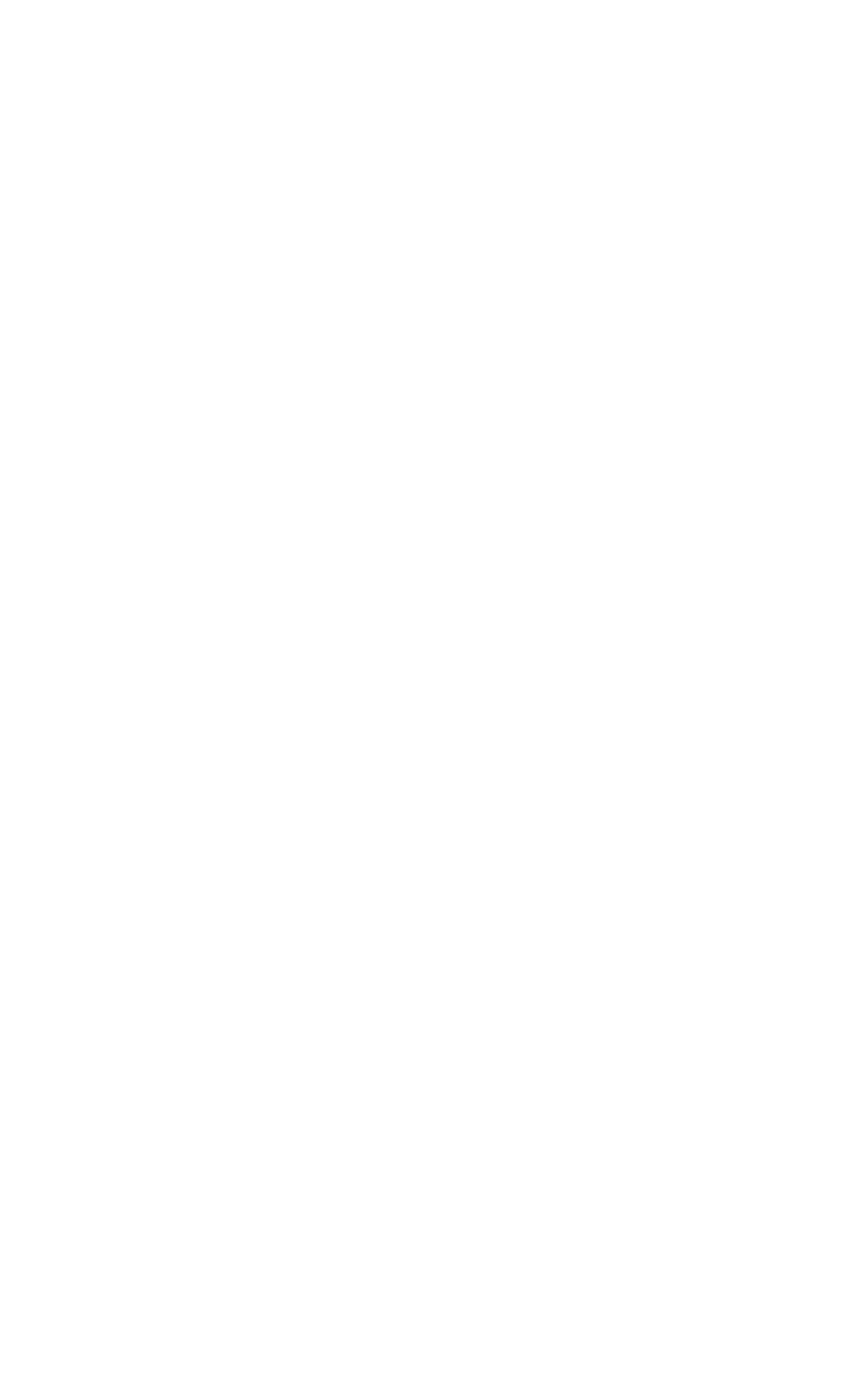## *[Author's Personal](#page-10-0)  Acknowledgments*



In this book on "The Power of Acknowledgment,"<br>I find it ironic that it is so hard for me to write my I find it ironic that it is so hard for me to write my personal acknowledgments. I think that's because there are so many people who have contributed to me on my journey that I can't possibly list them all. But here is an abbreviated list.

I acknowledge my family for all the love and support they have given me. I especially want to thank my grandmother, Lena Handler, for introducing me to the power of acknowledgment when I was a child. It has stayed with me always.

I acknowledge my dear friends Barbara Leach-Kelly; Kayli and Jerry Goldman and their two wonderful sons, Scott and David; Jerry and Carol Goldin; my precious friend for 34 years, Susan Ellen Spar Adams, Esq.; and my good friend, Dr. Rita Ghiraldini, for their patience,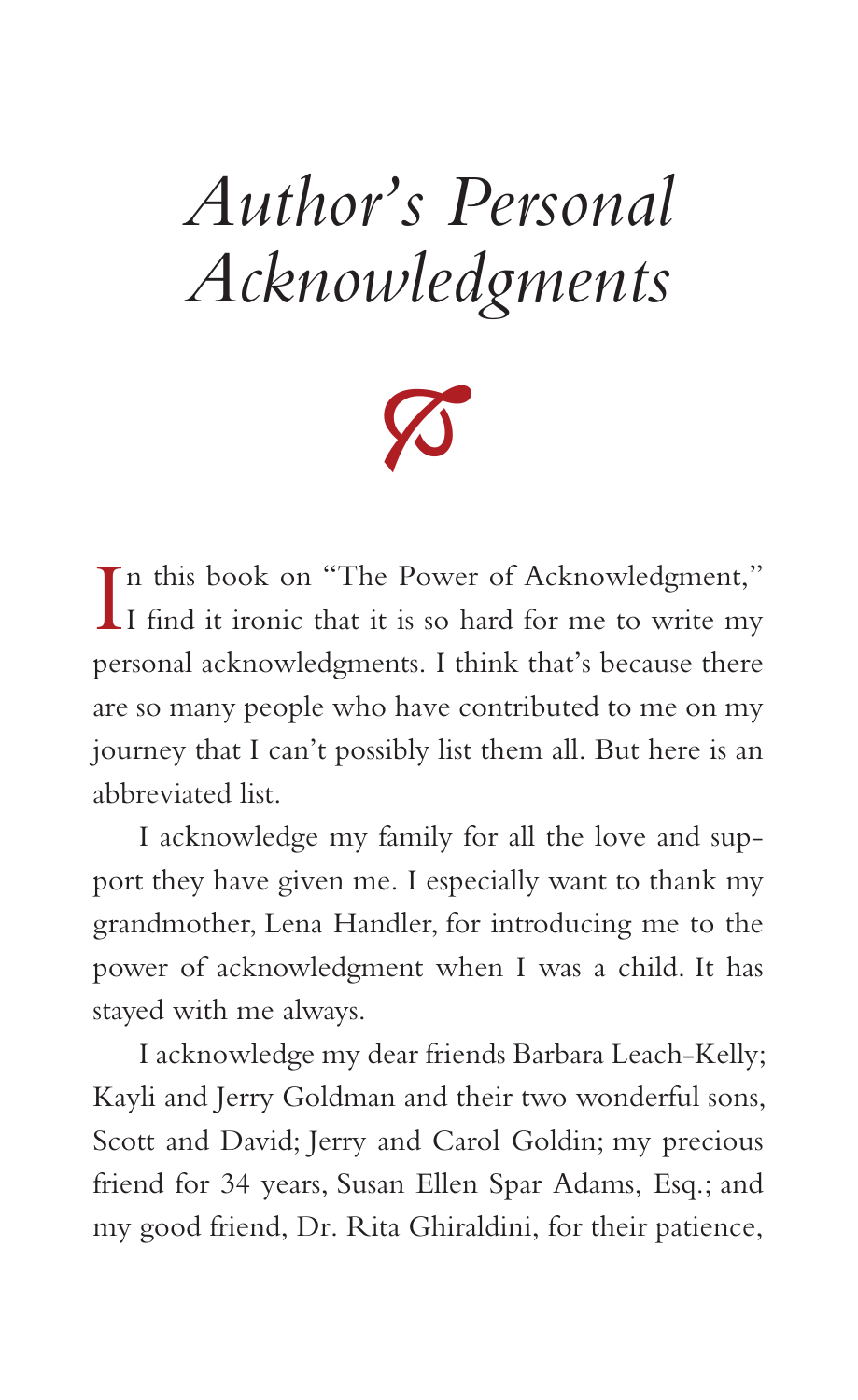kindness, caring, continuous love and encouragement, their support and contribution.

I acknowledge my three incredible mentors, coaches, supporters in my professional life. In chronological order there is Peter Kohler, who believed in me, challenged me and encouraged me to write professionally at WCBS-TV, even though I had to rewrite my first television editorial 13 times!

Then there is Yue-Sai Kan, one of the most professionally daring and exciting people I have worked for. She challenged me with wonderfully impossible tasks, saw to it that I achieved them and always told me how resourceful I was.

And last, but certainly not least, E. LaVerne Johnson, the CEO and visionary of IIL and my personal partner in turning vision into reality in record time. It has been a great honor to work with her for the past 15 years. I thank her from the bottom of my heart for believing in me, and in this book, and for supporting me totally in making this book the best it can be.

I also want to acknowledge Associate Publisher, Michelle Blackley, for her immeasurable patience with the endless drafts I submitted and her never-ending smiles and great attitude.

I want to thank my book designer, Tony Meisel, for his constant and continuing efforts (up to the very last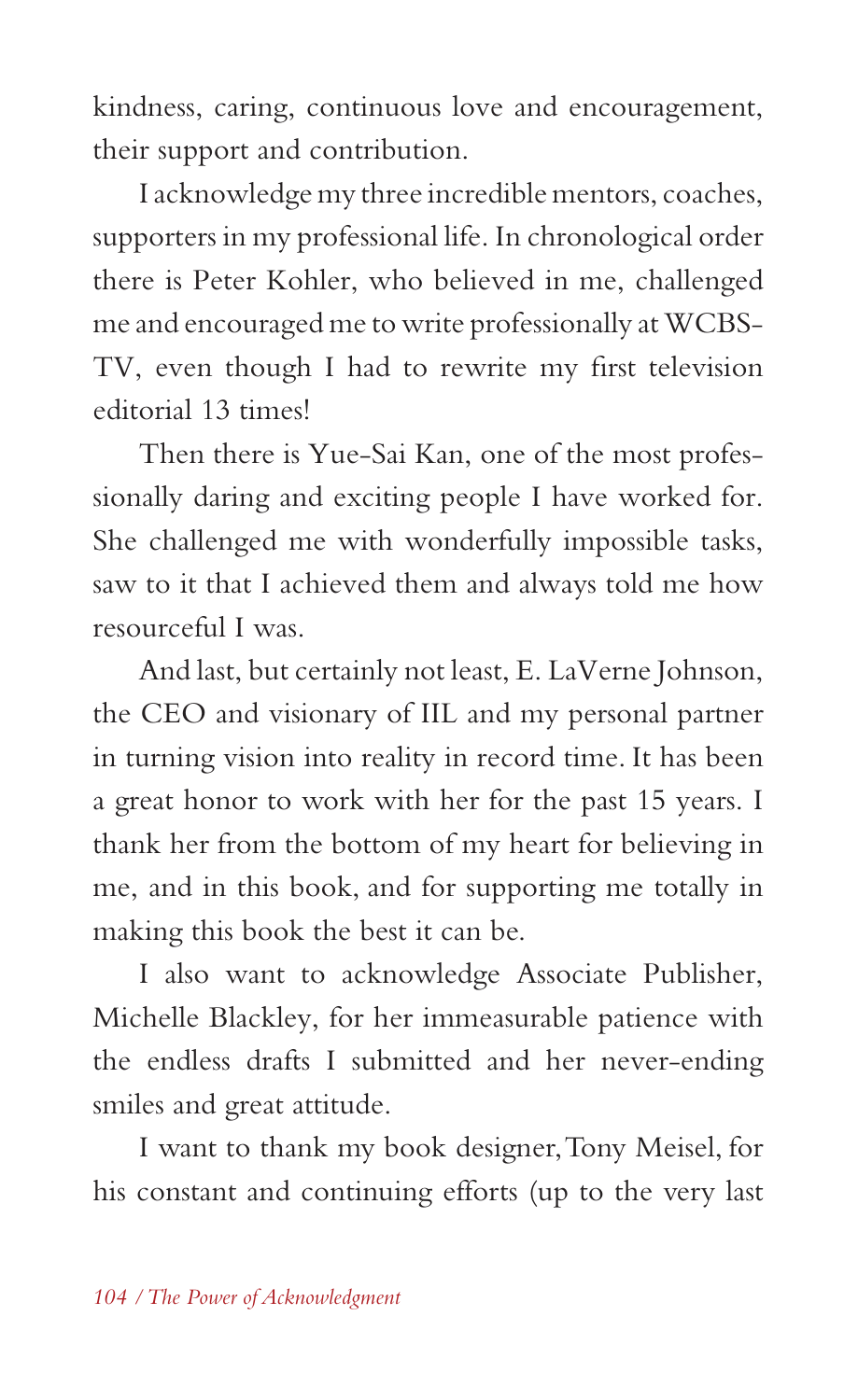possible minute) to make this book both beautiful and readable. I think he has succeeded wonderfully!

I want to thank Julia Kagan, the excellent editor I found again, 22 years after she edited my article for *Working Woman Magazine,* who so magnificently polished that text and made it sing! Hopefully her editing of this book has had a similar effect!

I also want to thank writer/editor Lynn Lauber, who gave me the first professional feedback on the manuscript when I dared to show it to her, and who encouraged me to move forward.

I want to acknowledge the friend I made on the way to Paris when I went with my son Jared, Lisa Shambro. She turned out to be incredibly supportive of this book project by assembling a focus group of people who did not know me to comment on the book.

I thank the people Lisa assembled for their honest and constructively critical feedback: You all encouraged me to make important changes which, I hope, made this a much better book than it would otherwise have been.

I want to acknowledge and thank all of the people at IIL who have given me their support by reading this book, giving me their honest feedback and providing me with many of the anecdotes that helped me drive home the major points I wanted to make.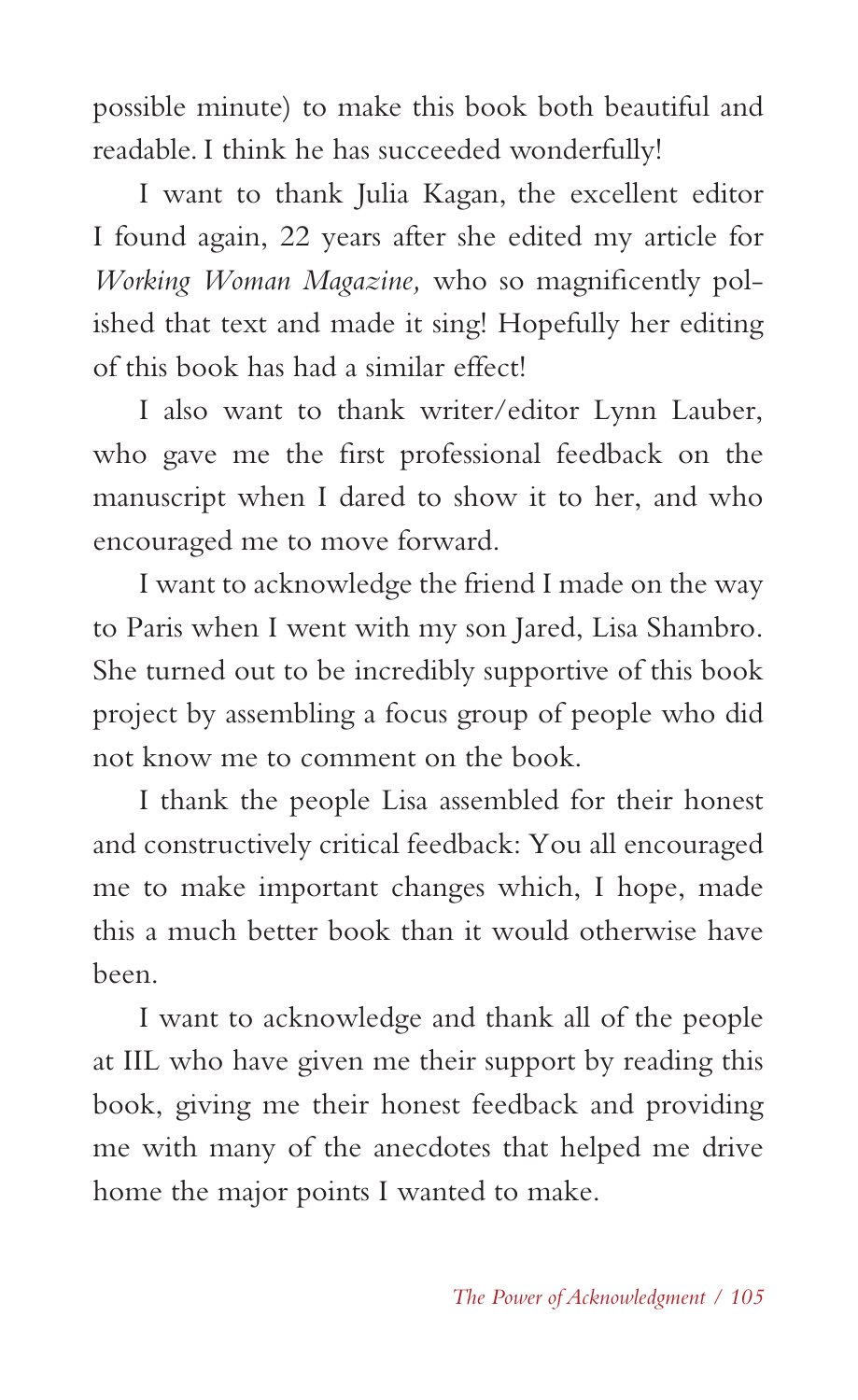Susan Palermo, Vice President, Marketing, and her wonderful team create the public image that brings attention to all of our efforts. Many thanks.

I would like to thank Frank P. Saladis, PMP, for being my co-publisher of allPM.com, the global web portal for project managers, and for creating the concept of International Project Management Day.

Dr. Harold Kerzner—your encouragement, support and inspiration over the years have been priceless gifts!

And I acknowledge everyone else who has served and supported me through the exciting journey of my life—people who emerge every day, as I do whatever I do.

In conclusion, I acknowledge every one of you who has picked up this book and put it to use. If you have read it, I will have the audacity to tell you that you will make positive changes in your life and in the lives of others. Thank you for being willing to do so and congratulations for making the world a better place!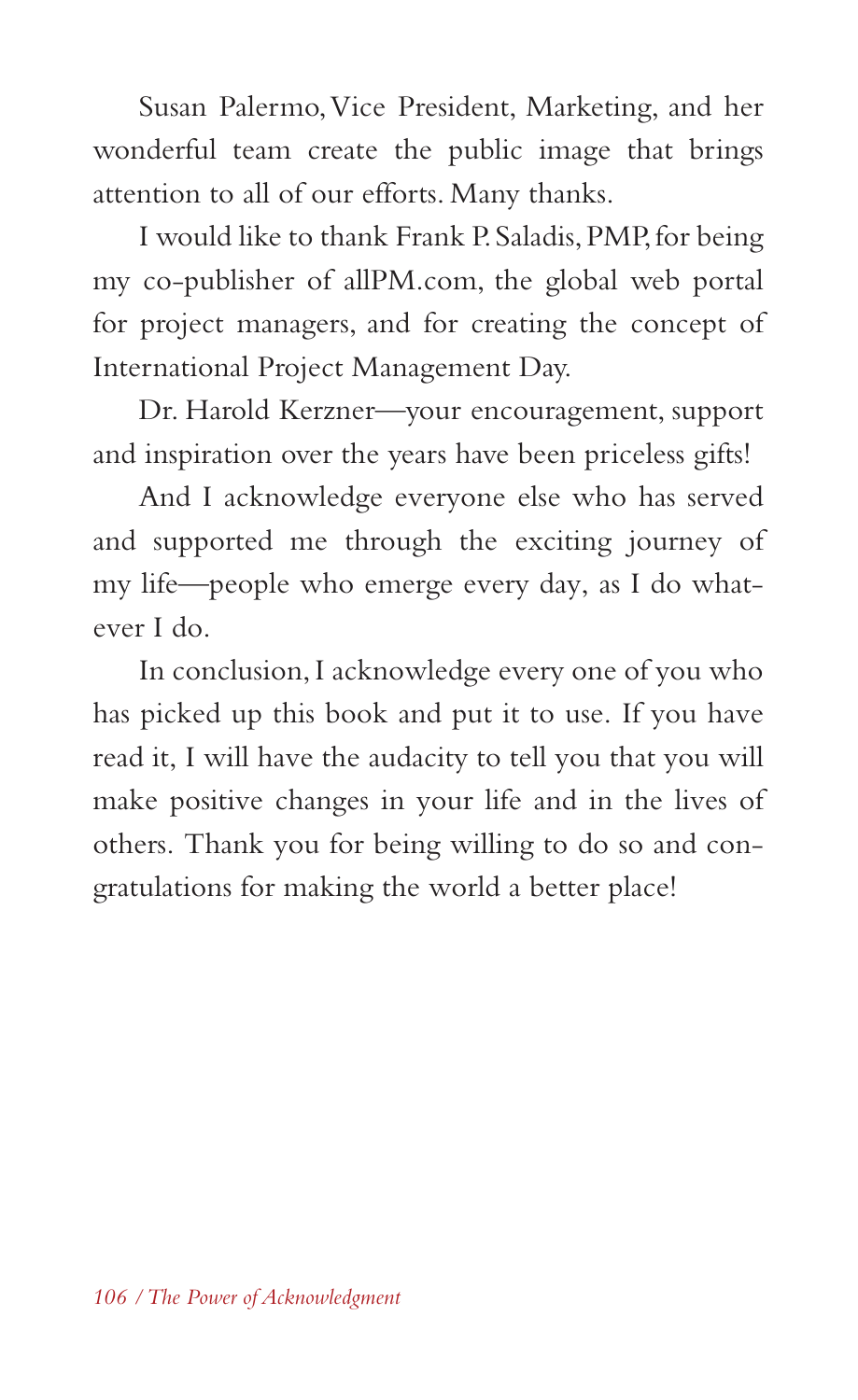### *About the Author*



Judith W. Umlas is Senior Vice President, Learning<br>Innovations at International Institute for Learning udith W. Umlas is Senior Vice President, Learning (IIL), a global training company specializing in Project, Program and Portfolio Management, Microsoft® Project, Business Analysis and Six Sigma. She heads up eLearning training programming, including satellite broadcasts, webcasts and instructor-led online learning. She develops new business strategies to keep the company on the cutting edge of corporate learning.

She has been the Executive Producer of more than 25 global satellite broadcasts with such world renowned presenters as Dr. Joseph Juran, Dr. Harold Kerzner, Dr. Genichi Taguchi, Dr. Margaret Wheatley, Dr. Eli Goldratt, Joel Barker and CEO's of many Fortune 500 corporations. One of the satellite broadcast series drew an audience of 10,000 people as weekly participants.

Since its acquisition in 2002, Umlas has also been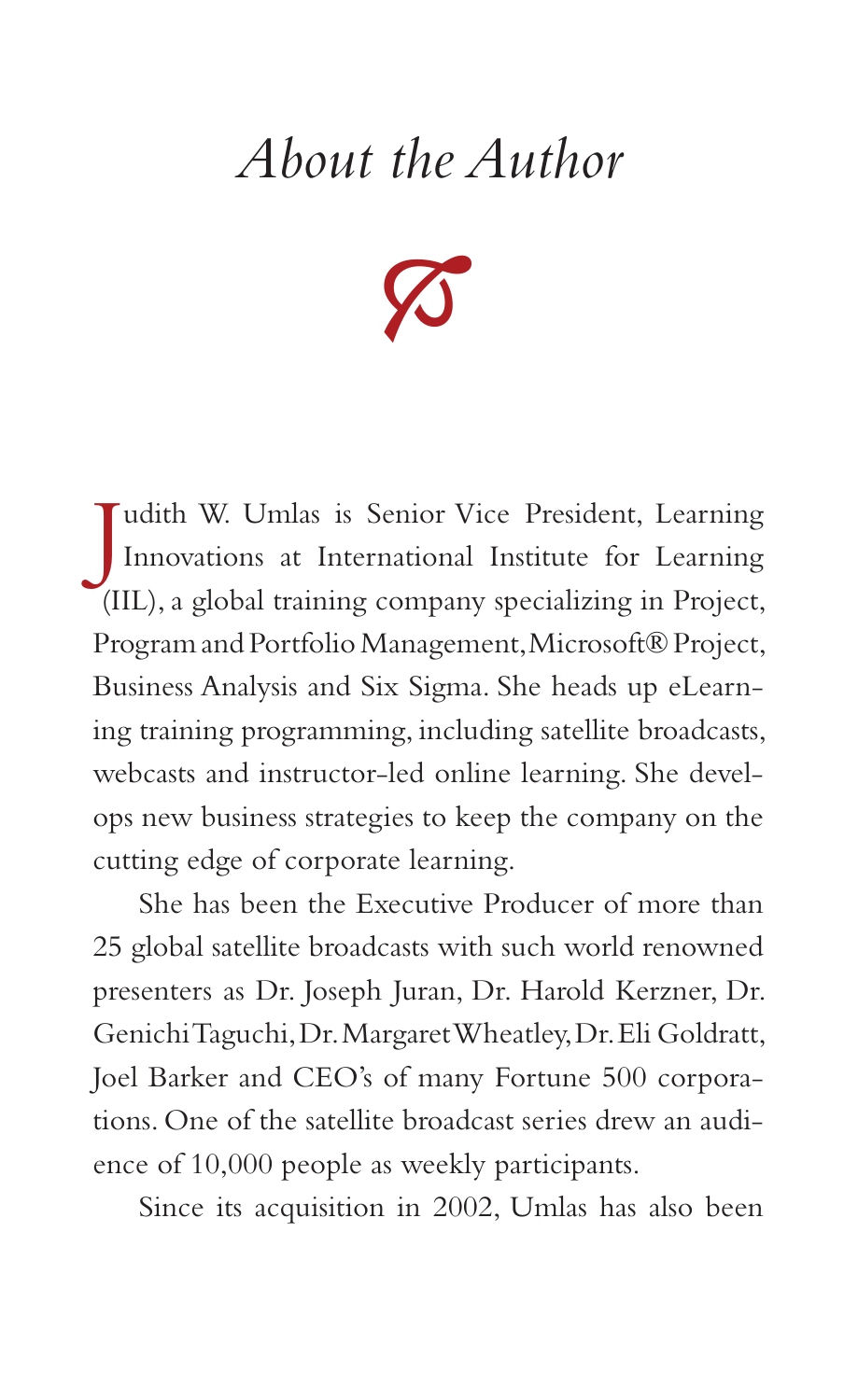Co-Publisher of allPM.com, the fast-growing global Project Management Web portal, which is owned and operated by IIL. Under her direction, many new features were created, such as the "PM Tip of the Day" with new, valuable tools, templates, and tips posted by subject matter experts on a daily basis. The Website now holds a consistent top four or five position in Google searches for project management, and the number two position for project manager. Under her leadership, membership has grown from 4,000 to over 35,000 members in 90 countries since she took on the role of Co-Publisher.

She also heads up IIL Publishing, New York—a division of International Institute for Learning--which produces high quality business and project management books that offer next-generation solutions to busy professionals.

Prior to joining International Institute for Learning, Judith Umlas spent 25 years in the television industry. At CBS, where she spent 12 years, she was producer/writer at flagship CBS owned station, WCBS-TV. She wrote, formulated and produced editorials for the station's management and won numerous awards for these programs. She also directed month-long station television projects on subjects of public importance.

Ms. Umlas later spearheaded programming efforts at a New York City public television station (WNYC-TV)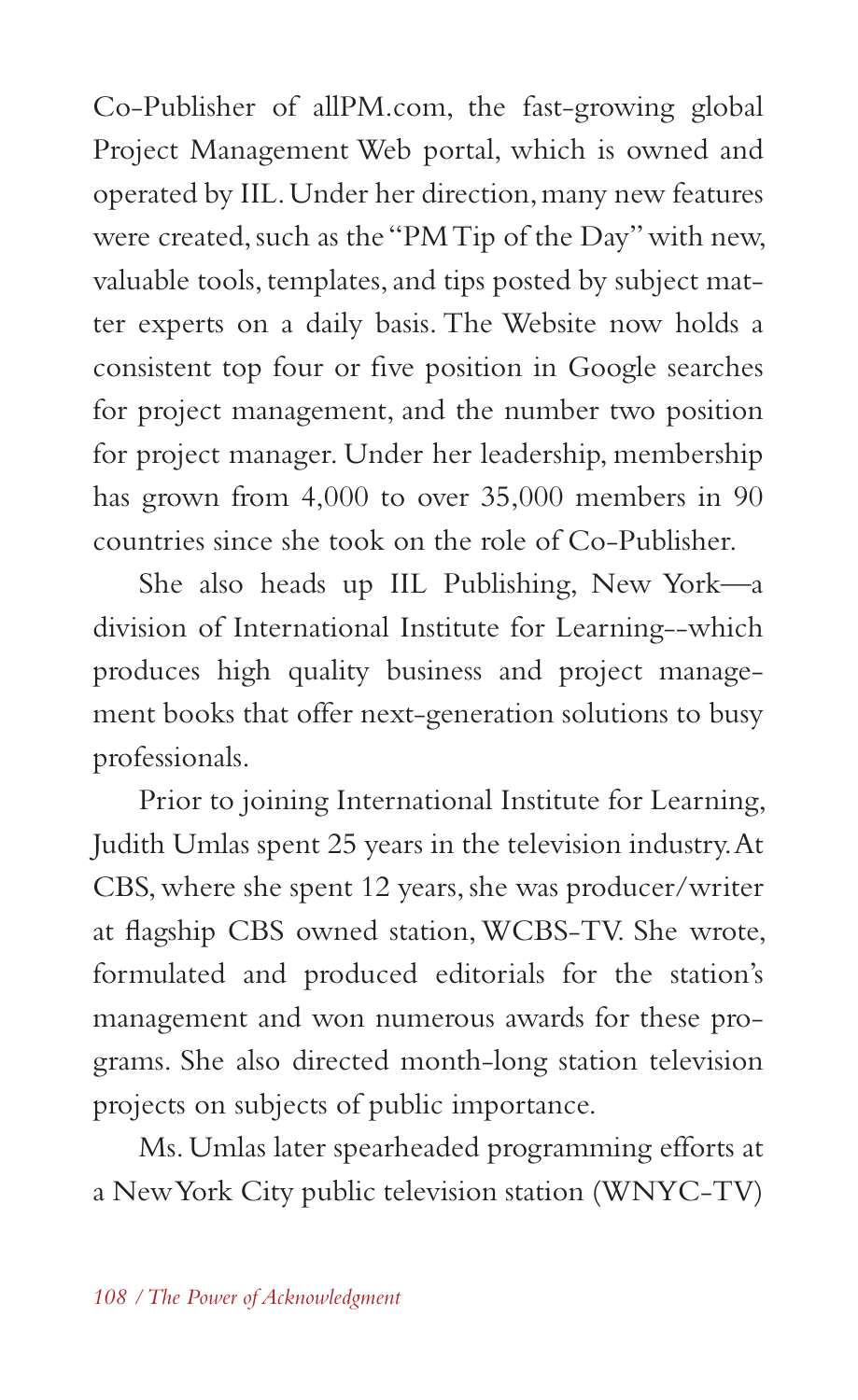designed to both raise significant dollars and bring in outstanding television programs to the station. Such services as Japan's Fuji Television Network and Italy's RAI Television brought their excellent programs to WNYC-TV during this campaign.

Following this, she served as Director of Sales for a national cable television network, where she worked with various global television producers, including the world famous Chinese television host/producer, Yue-Sai Kan. She later worked with Ms. Kan to promote, sell and develop television programming for The Discovery Channel and business television programs for PBS.

Judith Umlas has written for numerous publications, including Working Woman magazine, The New York Times, The Chicago Tribune and was Vice President of American Women in Radio & Television. She currently resides in Palisades, New York with her family.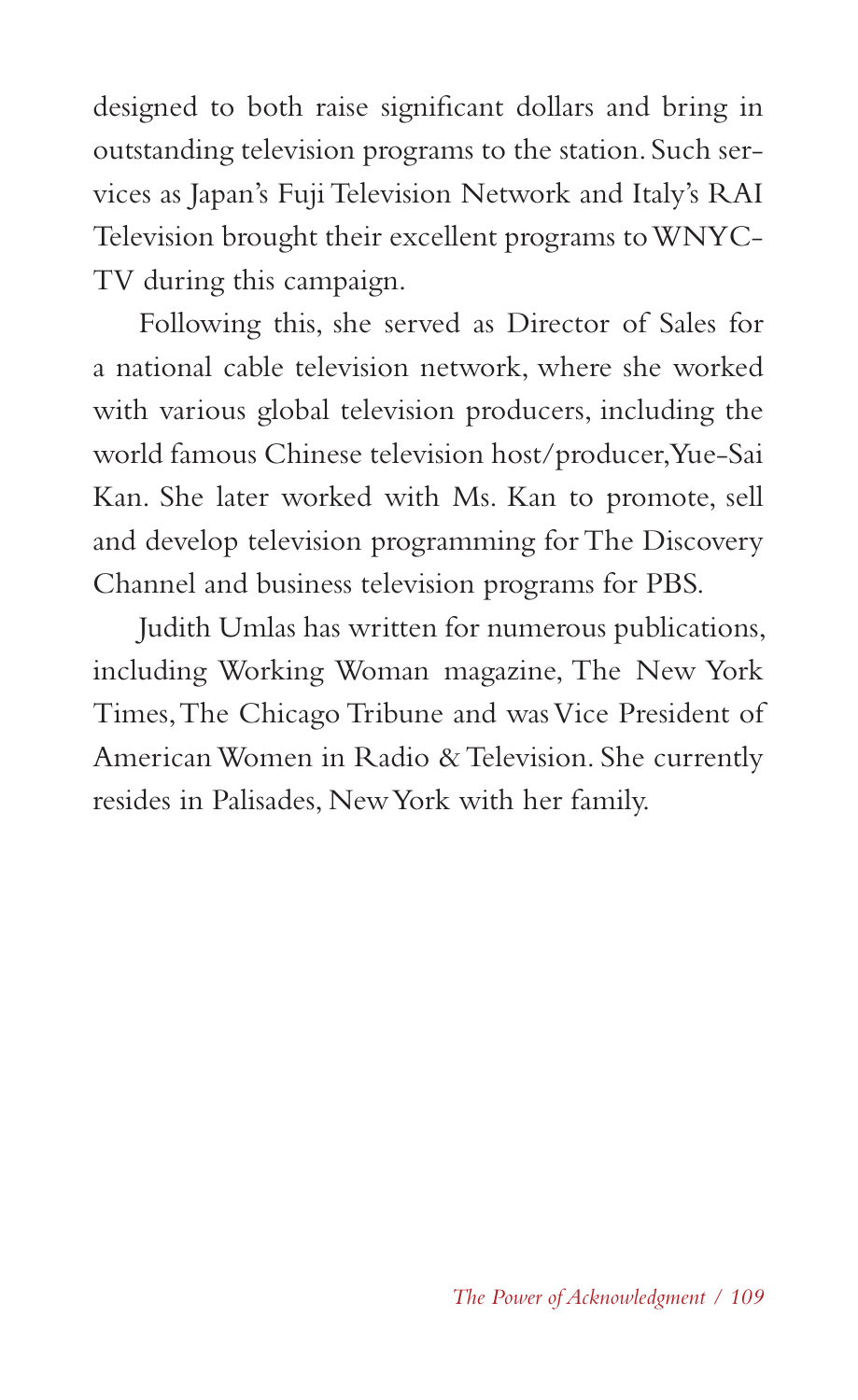## *Coming soon from IIL Publishing, New York*

*Project Portfolio Management Tools and Techniques* By Parviz F. Rad, Ph.D. and Ginger Levin, Ph.D.

> *The Zen of Project Management* By George Pitagorsky, PMP

*Positive Leadership in Project Management* by Frank P. Saladis, PMP

*Project Management Poetry, Puzzles and Pictorials* Original poems and other works by project managers around the globe